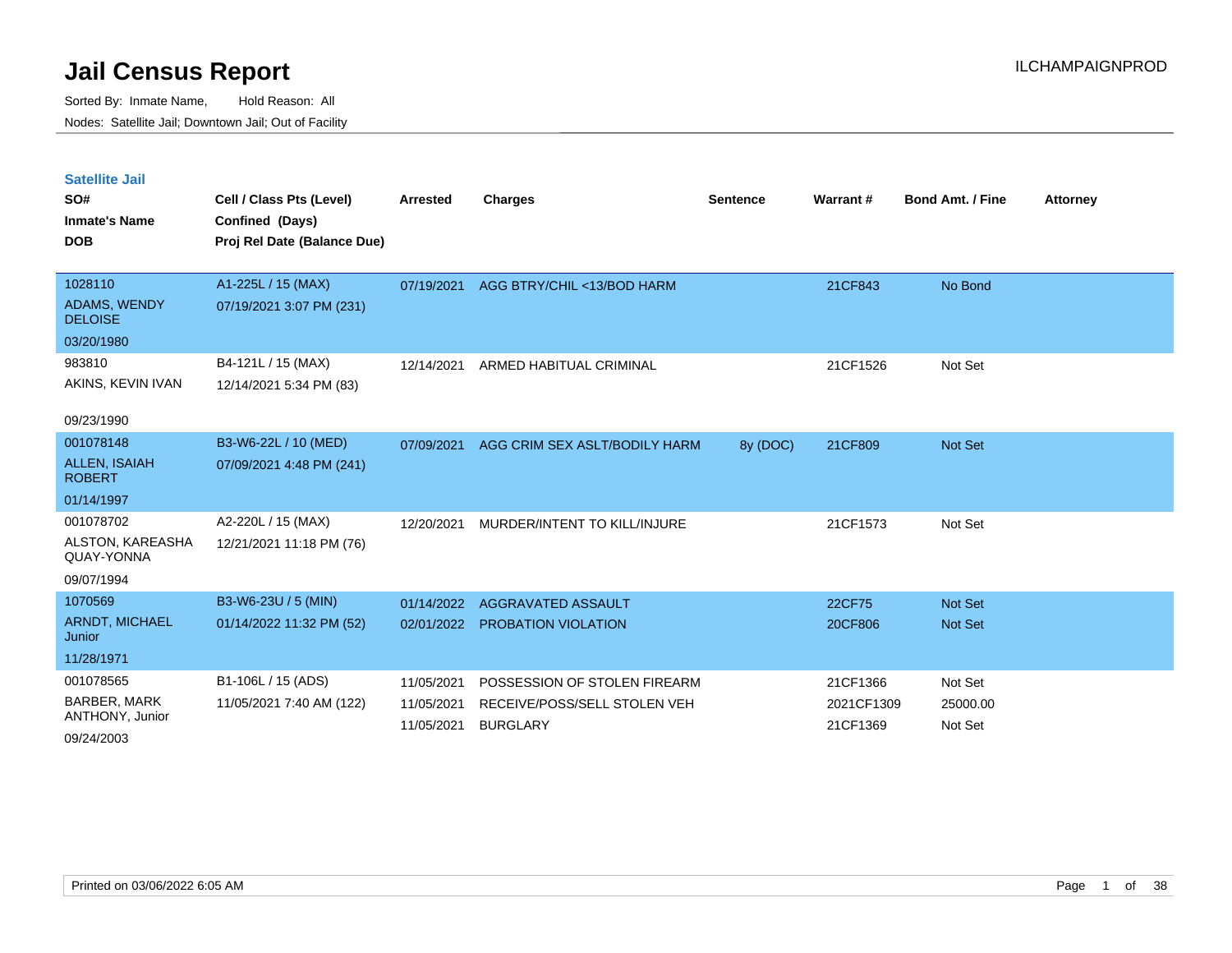| SO#<br><b>Inmate's Name</b><br><b>DOB</b> | Cell / Class Pts (Level)<br>Confined (Days)<br>Proj Rel Date (Balance Due) | <b>Arrested</b> | <b>Charges</b>                            | <b>Sentence</b> | <b>Warrant#</b> | <b>Bond Amt. / Fine</b> | <b>Attorney</b> |
|-------------------------------------------|----------------------------------------------------------------------------|-----------------|-------------------------------------------|-----------------|-----------------|-------------------------|-----------------|
|                                           |                                                                            |                 |                                           |                 |                 |                         |                 |
| 518851                                    | B1-105U / 10 (MED)                                                         | 01/11/2022      | FELON POSS/USE WEAPON/FIREARM             |                 | 20CF361         | 15000.00                |                 |
| BARKER, ALEXANDER                         | 01/11/2022 2:37 PM (55)                                                    |                 | 01/11/2022 POSS AMT CON SUB EXCEPT(A)/(D) |                 | 2020CF863       | 15000.00                |                 |
| <b>MASSIE</b>                             |                                                                            | 01/11/2022      | <b>BAD CHK/OBTAIN CON PROP/&gt;150</b>    |                 | 20CF192         | 15000.00                |                 |
| 09/24/1986                                |                                                                            | 01/11/2022      | <b>BAD CHK/OBTAIN CON PROP/&gt;150</b>    |                 | 19CF1686        | 15000.00                |                 |
|                                           |                                                                            | 01/11/2022      | METH DELIVERY/15<100 GRAMS                | 20y (DOC)       | 20CF1383        | No Bond                 |                 |
|                                           |                                                                            |                 | 01/11/2022 DRIVING ON REVOKED LICENSE     |                 | 2020TR16539     | 1500.00                 |                 |
|                                           |                                                                            |                 | 01/11/2022 OBSTRUCTING IDENTIFICATION     |                 | 2020CM222       | 1500.00                 |                 |
| 001078891                                 | A3-111L / 10 (MED)                                                         | 02/28/2022      | AGGRAVATED BATTERY                        |                 | 22CF242         | Not Set                 |                 |
| BARR, JOHN D                              | 02/28/2022 6:38 PM (7)                                                     |                 | 02/28/2022 WARRANT OUT OF COUNTY          |                 | 21-725          | 5000.00                 |                 |
| 01/25/1995                                |                                                                            |                 |                                           |                 |                 |                         |                 |
| 969121                                    | A4-206L / 15 (MAX)                                                         | 11/25/2021      | <b>CRIM TRESPASS TO RESIDENCE</b>         |                 | 21CF1444        | <b>Not Set</b>          |                 |
| <b>BECKLEY, ANTHONY</b><br><b>PATRICK</b> | 11/25/2021 7:16 PM (102)                                                   |                 |                                           |                 |                 |                         |                 |
| 06/30/1989                                |                                                                            |                 |                                           |                 |                 |                         |                 |
| 64877                                     | BOOKH-7                                                                    | 03/04/2022      | DRVG UNDER INFLU/BAC 0.08                 |                 | 22DTAWOW        | 3000.00                 |                 |
| <b>BIALESCHKI.</b>                        | 03/04/2022 9:35 AM (3)                                                     | 03/04/2022      | DRVG UNDER INFLU OF ALCOHOL               |                 | 22DTAWOW        | 3000.00                 |                 |
| JONATHON MICHAEL                          |                                                                            |                 | 03/04/2022 DRIVING ON SUSPENDED LICENSE   |                 | 22CMAWOW        | 2500.00                 |                 |
| 12/30/1983                                |                                                                            | 03/04/2022      | RECEIVE/POSS/SELL STOLEN VEH              |                 | 21CFAWOW        | Not Set                 |                 |
| 517915                                    | B3-W3-11U / 5 (MIN)                                                        | 08/03/2021      | <b>BURGLARY</b>                           |                 | 21CF289         | 20000.00                |                 |
| <b>BOXLEY, CHARLES</b>                    | 08/03/2021 2:18 PM (216)                                                   | 08/03/2021      | <b>BURGLARY</b>                           |                 | 21CF679         | 20000.00                |                 |
| <b>OMAR</b>                               |                                                                            | 08/03/2021      | FORGERY/ISSUE/DELIVER DOCUMENT            |                 |                 | No Bond                 |                 |
| 01/10/1985                                |                                                                            |                 |                                           |                 |                 |                         |                 |
| 993169                                    | A2-221U                                                                    |                 | 03/04/2022 RESIDENTIAL BURGLARY           | 6y (DOC)        | 21CF1059        | No Bond                 |                 |
| BRAATEN, KAYLAN<br>AMBER                  | 03/04/2022 9:40 AM (3)                                                     |                 |                                           |                 |                 |                         |                 |
| 10/29/1990                                |                                                                            |                 |                                           |                 |                 |                         |                 |
| 923208                                    | B3-W3-12L / 10 (MED)                                                       |                 | 01/22/2022 CRIM TRES TO RES/PERS PRESENT  |                 | 22CF92          | Not Set                 |                 |
| <b>BREADY, ANDREW</b><br><b>NICHOLAS</b>  | 01/22/2022 7:43 PM (44)                                                    |                 |                                           |                 |                 |                         |                 |
| 06/08/1988                                |                                                                            |                 |                                           |                 |                 |                         |                 |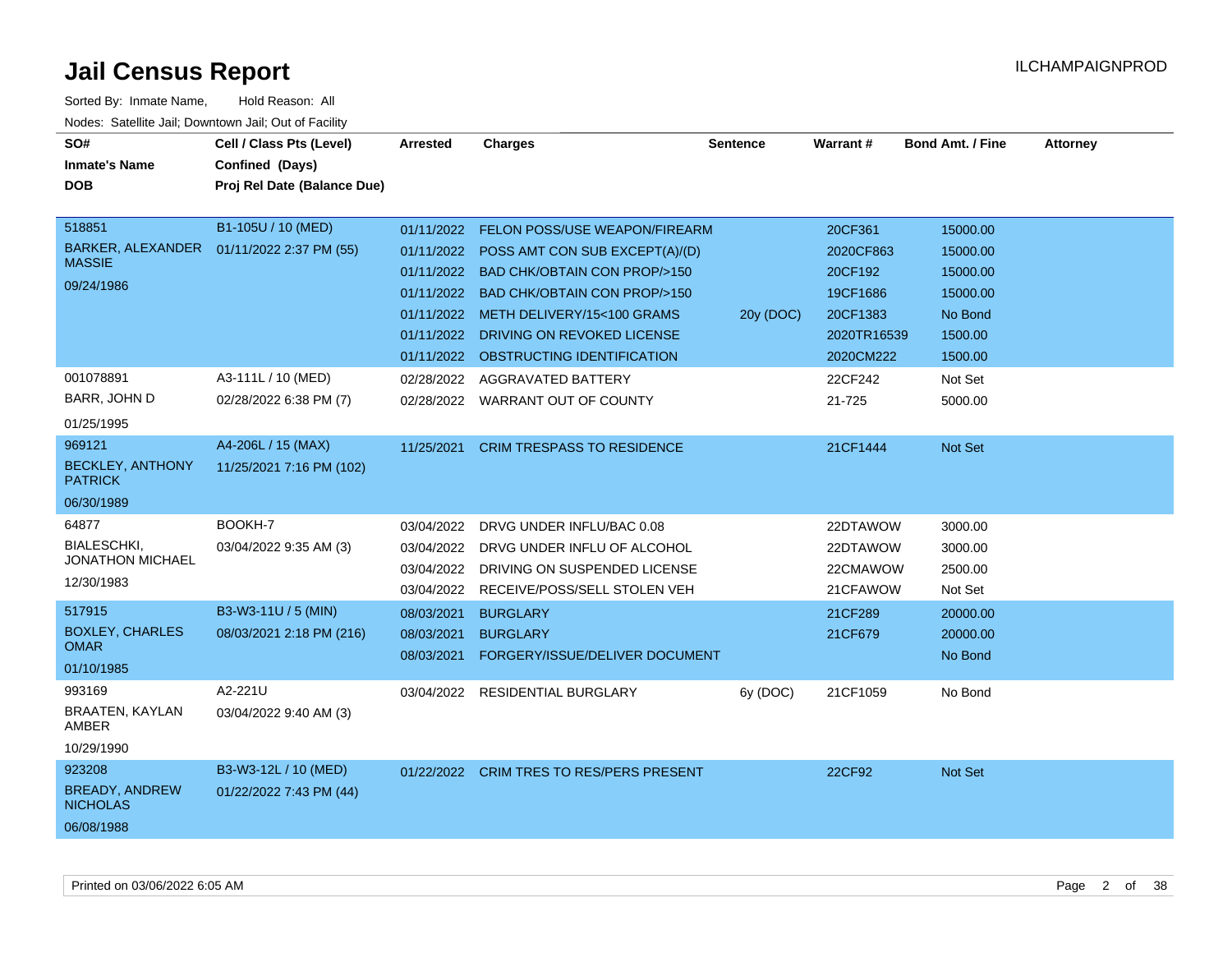| SO#<br><b>Inmate's Name</b><br><b>DOB</b>                        | Cell / Class Pts (Level)<br>Confined (Days)<br>Proj Rel Date (Balance Due) | <b>Arrested</b>   | <b>Charges</b>                                                                                                | <b>Sentence</b> | Warrant#                             | <b>Bond Amt. / Fine</b>       | <b>Attorney</b> |
|------------------------------------------------------------------|----------------------------------------------------------------------------|-------------------|---------------------------------------------------------------------------------------------------------------|-----------------|--------------------------------------|-------------------------------|-----------------|
| 001078880<br><b>BROACH, CAREU</b>                                | A3-211U / 15 (ADS)<br>02/25/2022 3:58 PM (10)                              | 02/25/2022        | <b>PAROLE REVOCATION</b><br>02/25/2022 ARMED VIOLENCE/CATEGORY I<br>02/25/2022 AGG DISCHARGE FIREARM/BLDG/SCH |                 | HN-2200660<br>22CF237<br>22600096201 | No Bond<br>Not Set<br>No Bond |                 |
| 02/27/2003                                                       |                                                                            |                   |                                                                                                               |                 |                                      |                               |                 |
| 61675<br><b>BROWN, ANTONIO</b><br><b>BURNETT</b><br>03/04/1983   | B1-202L / 10 (MED)<br>02/10/2022 3:28 PM (25)                              | 02/10/2022        | AGG DISCHARGE FIREARM/OCC BLDG                                                                                |                 | 20CF374                              | 100000.00                     |                 |
| 1018137<br><b>BROWN, ASHLEY</b><br><b>SHAUNTRELL</b>             | A2-222U / 5 (ADS)<br>02/23/2022 3:25 PM (12)                               |                   | 02/23/2022 POSSESSING A CONTROLLED SUBSTANC                                                                   |                 | 20 CF 1009                           | No Bond                       |                 |
| 09/08/1993                                                       | 3/24/2022 (0.00)                                                           |                   |                                                                                                               |                 |                                      |                               |                 |
| 001078008<br>BROWN, CODY<br><b>RUSSELL</b>                       | A4-207U / 15 (ADS)<br>02/15/2022 9:17 AM (20)                              |                   | 02/15/2022 AGG BATTERY/DISCHARGE FIREARM                                                                      |                 | 21CF1090                             | 500000.00                     |                 |
| 02/15/2004                                                       |                                                                            |                   |                                                                                                               |                 |                                      |                               |                 |
| 51247<br><b>BROWN, DANTE</b><br><b>MAURICE</b><br>04/19/1979     | B1-202U / 10 (MED)<br>04/15/2021 6:24 PM (326)                             | 04/15/2021        | FELON POSS/USE WEAPON/FIREARM                                                                                 |                 | 21CF411                              | <b>Not Set</b>                |                 |
| 990921<br><b>BROWN, QUINTIN</b><br><b>MARSHAUN</b><br>09/26/1991 | B4-122L / 15 (MAX)<br>01/20/2022 7:19 PM (46)                              | 01/20/2022        | MFG/DEL 1<15 GR COCAINE/ANLG<br>01/20/2022 ARMED HABITUAL CRIMINAL                                            |                 | 19CF369<br>21CF935                   | 25000.00<br>750000.00         |                 |
| 29957<br><b>BROWN, RODNEY</b><br><b>LOUIS</b><br>01/07/1968      | B4-222L / 15 (MAX)<br>11/13/2021 8:57 PM (114)                             | 11/13/2021        | FELON POSS/USE WEAPON/FIREARM<br>11/13/2021 AGG CRIM SX AB/>5 YR OLDER VIC                                    |                 | 21CF1390<br>2019CF0718               | Not Set<br>250000.00          |                 |
| 981645<br>BRUMFIELD,<br>JONATHAN EZEKEIL<br>08/03/1989           | B4-224L / 15 (MAX)<br>01/27/2022 8:15 PM (39)                              | 01/27/2022 MURDER |                                                                                                               |                 | 22CF114                              | 1000000.00                    |                 |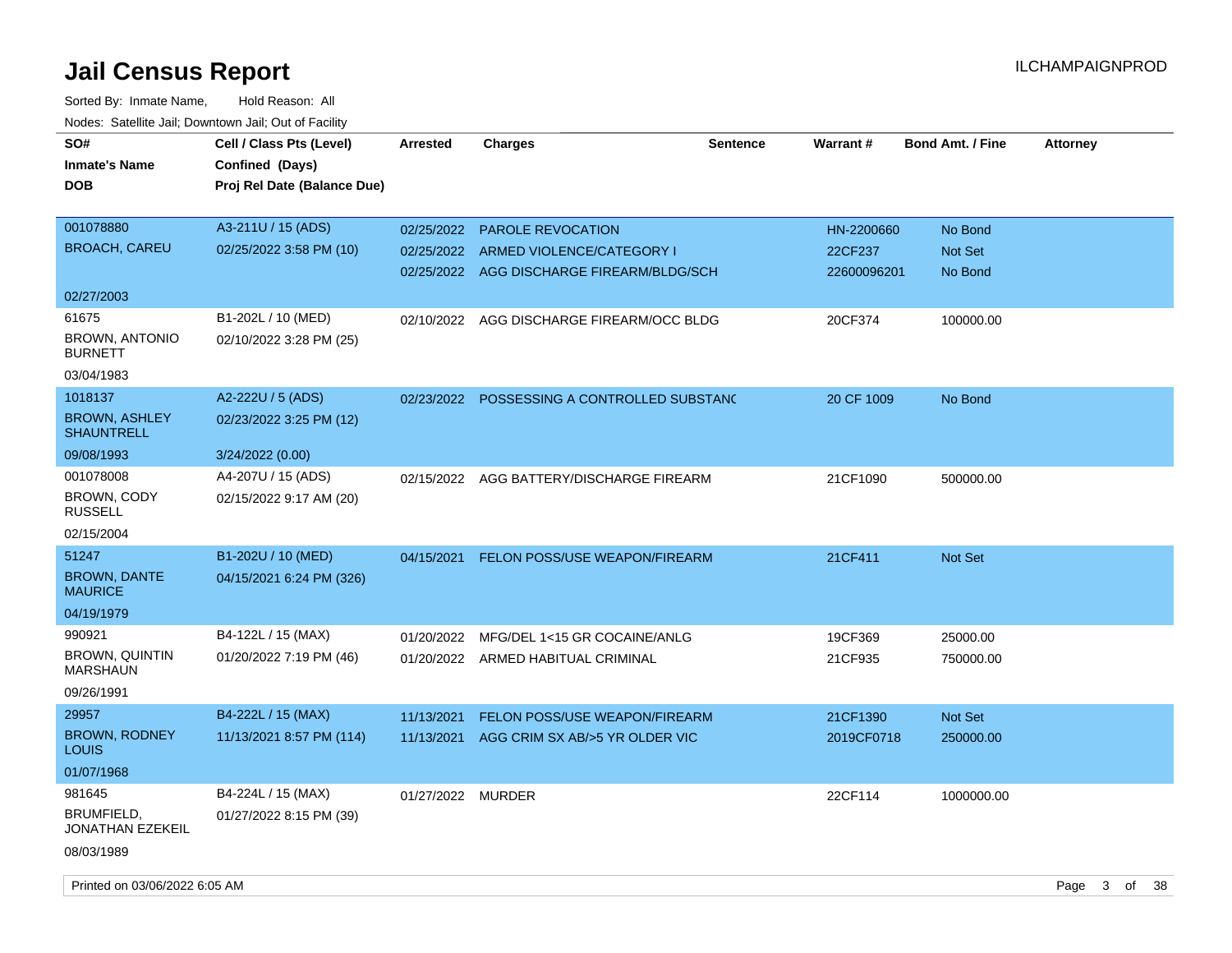| Nudes. Satellite Jali, Downtown Jali, Out of Facility |                                             |            |                                         |                 |           |                         |                 |
|-------------------------------------------------------|---------------------------------------------|------------|-----------------------------------------|-----------------|-----------|-------------------------|-----------------|
| SO#                                                   | Cell / Class Pts (Level)                    | Arrested   | <b>Charges</b>                          | <b>Sentence</b> | Warrant#  | <b>Bond Amt. / Fine</b> | <b>Attorney</b> |
| Inmate's Name                                         | Confined (Days)                             |            |                                         |                 |           |                         |                 |
| <b>DOB</b>                                            | Proj Rel Date (Balance Due)                 |            |                                         |                 |           |                         |                 |
|                                                       |                                             |            |                                         |                 |           |                         |                 |
| 001078739                                             | A2-122L / 5 (ADS)                           | 01/05/2022 | <b>CRIMINAL TRESPASS BUILDING</b>       |                 | 2020CM392 | 1000.00                 |                 |
|                                                       | BRYANT, JUDITH ANN 01/05/2022 6:36 PM (61)  |            |                                         |                 |           |                         |                 |
|                                                       |                                             |            |                                         |                 |           |                         |                 |
| 10/22/1957                                            |                                             |            |                                         |                 |           |                         |                 |
| 1047579                                               | A2-223U / 10 (ADS)                          | 02/24/2022 | ARMED ROBBERY/NO FIREARM                |                 | 22CF232   | Not Set                 |                 |
| BUTLER, TAMYRA<br><b>COSHAWN</b>                      | 02/24/2022 5:40 AM (11)                     |            |                                         |                 |           |                         |                 |
| 07/06/1988                                            |                                             |            |                                         |                 |           |                         |                 |
| 001078900                                             | A3-116L / 15 (ADS)                          |            | 03/02/2022 MURDER/INTENT TO KILL/INJURE |                 | 22CF252   | <b>Not Set</b>          |                 |
| <b>BYRD, ANDREW</b><br><b>DARNELL</b>                 | 03/02/2022 11:59 PM (5)                     |            |                                         |                 |           |                         |                 |
| 12/30/2003                                            |                                             |            |                                         |                 |           |                         |                 |
| 001077954                                             | B3-W7-26L / 10 (MED)                        | 12/21/2021 | <b>RESIDENTIAL BURGLARY</b>             |                 | 21CF1570  | Not Set                 |                 |
|                                                       | CALKINS, STEVEN RAY 12/21/2021 6:35 AM (76) |            |                                         |                 |           |                         |                 |
|                                                       |                                             |            |                                         |                 |           |                         |                 |
| 01/01/1992                                            |                                             |            |                                         |                 |           |                         |                 |
| 39474                                                 | B1-101U / 10 (ADS)                          | 07/06/2021 | MFG/DEL 15<100 GR HEROIN/ANLG           |                 | 21CF792   | Not Set                 |                 |
| CAMPBELL, AARON<br>JACOB                              | 07/06/2021 11:56 PM (244)                   |            |                                         |                 |           |                         |                 |
| 07/18/1974                                            |                                             |            |                                         |                 |           |                         |                 |
| 1060436                                               | B1-106U / 10 (MED)                          | 01/06/2022 | AGGRAVATED UNLAWFUL RESTRAINT           |                 | 22CF29    | Not Set                 |                 |
| CARTER, DERESHEO<br>DEWAYNE                           | 01/06/2022 8:43 PM (60)                     |            | 01/06/2022 FELON ESCAPE/PEACE OFFICER   |                 | 22CF28    | Not Set                 |                 |
| 09/10/1991                                            |                                             |            |                                         |                 |           |                         |                 |
| 001077353                                             | B1-104U / 15 (MAX)                          | 02/12/2022 | FELON POSS/USE WEAPON/FIREARM           |                 | 22CF173   | No Bond                 |                 |
| <b>CARTER, JAMES</b><br>IVORY                         | 02/13/2022 1:19 AM (22)                     |            | 02/12/2022 ALCOHOL SALES - MINOR 19-20  |                 | 2020OV127 | 1000.00                 |                 |
| 08/12/2000                                            |                                             |            |                                         |                 |           |                         |                 |
| 1029088                                               | B1-201U / 10 (MED)                          | 12/21/2021 | FELON POSS/USE FIREARM PRIOR            |                 | 21CF1338  | 250000.00               |                 |
| CHAPPLE, MALIK<br><b>BIANCO</b>                       | 12/22/2021 10:02 AM (75)                    |            |                                         |                 |           |                         |                 |
| 10/25/1994                                            |                                             |            |                                         |                 |           |                         |                 |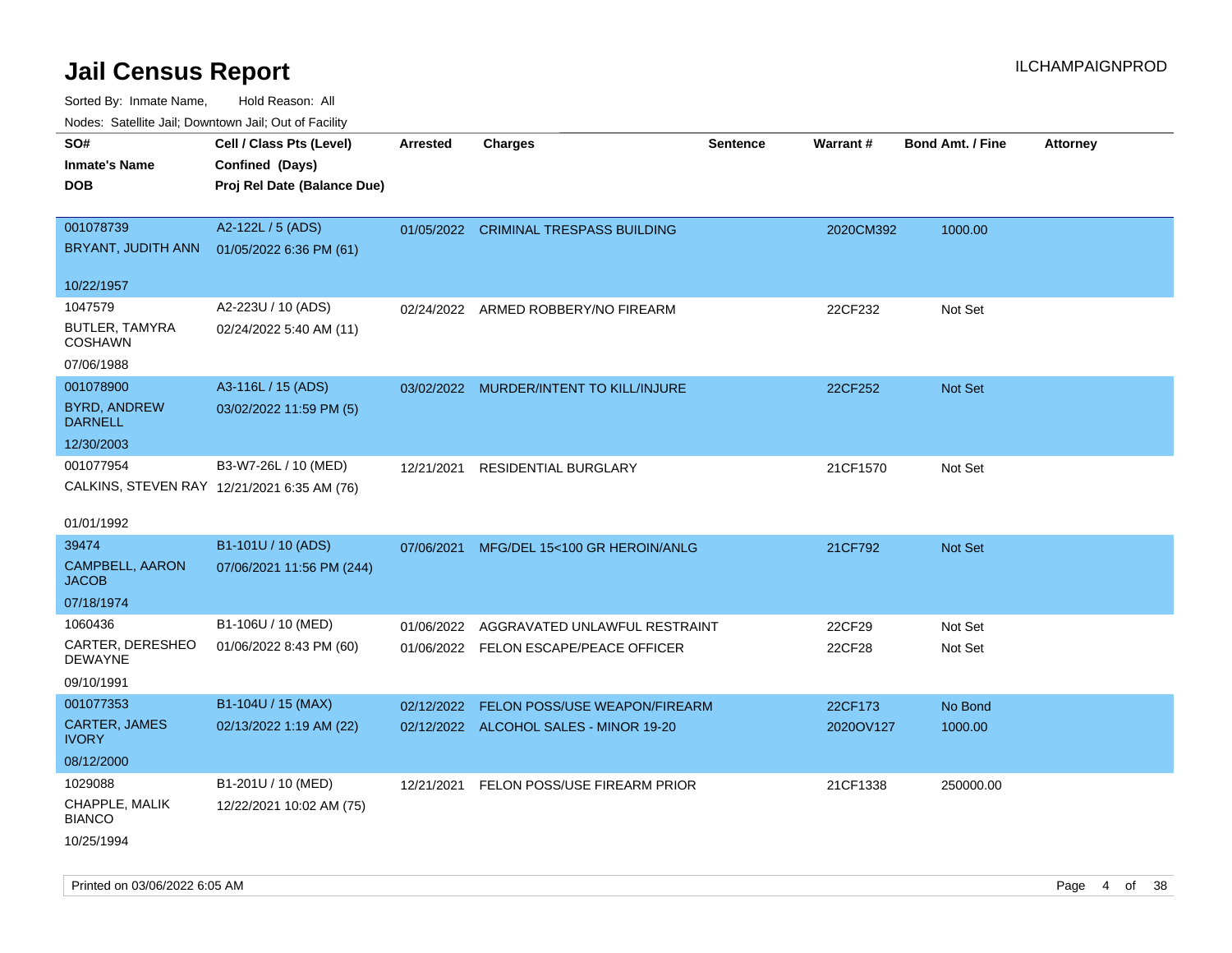Sorted By: Inmate Name, Hold Reason: All Nodes: Satellite Jail; Downtown Jail; Out of Facility

| SO#<br><b>Inmate's Name</b><br><b>DOB</b>           | Cell / Class Pts (Level)<br>Confined (Days)<br>Proj Rel Date (Balance Due) | Arrested                               | <b>Charges</b>                                                                              | <b>Sentence</b> | <b>Warrant#</b>                  | <b>Bond Amt. / Fine</b>                            | <b>Attorney</b> |
|-----------------------------------------------------|----------------------------------------------------------------------------|----------------------------------------|---------------------------------------------------------------------------------------------|-----------------|----------------------------------|----------------------------------------------------|-----------------|
| 001078812<br><b>COBB, SINTRAE</b><br><b>SANCHEZ</b> | B1-206U / 15 (MAX)<br>02/01/2022 8:33 PM (34)                              |                                        | 02/01/2022 ARMED ROBBERY/ARMED W/FIREARM                                                    |                 | 22CF145                          | Not Set                                            |                 |
| 07/05/2002                                          |                                                                            |                                        |                                                                                             |                 |                                  |                                                    |                 |
| 001077485<br>COLBERT, ARIEANA<br><b>FELICIA</b>     | A1-227U / 15 (MAX)<br>12/21/2021 2:08 PM (76)                              | 12/21/2021                             | MURDER/INTENT TO KILL/INJURE                                                                |                 | 2021CF1282                       | 1000000.00                                         |                 |
| 12/13/2000                                          |                                                                            |                                        |                                                                                             |                 |                                  |                                                    |                 |
| 34805                                               | B4-227U / 15 (MAX)<br>CONERLY, KIN JOSEPH 10/01/2021 1:53 AM (157)         | 10/01/2021<br>10/01/2021<br>10/06/2021 | <b>DOMESTIC BATTERY</b><br><b>ARMED HABITUAL CRIMINAL</b><br>POSS STOLEN VEHICLE > \$25,000 |                 | 21CF1183<br>21CF1184<br>19CF1786 | <b>Not Set</b><br><b>Not Set</b><br><b>Not Set</b> |                 |
| 11/16/1971                                          |                                                                            |                                        |                                                                                             |                 |                                  |                                                    |                 |
| 1074319                                             | B1-104L / 15 (MAX)                                                         | 10/12/2021                             | AGGRAVATED CRUELTY TO ANIMALS                                                               |                 | 21CF1238                         | Not Set                                            |                 |
| CRAIG, DAVUCCI<br><b>DAVION</b>                     | 10/12/2021 11:36 AM (146)                                                  | 10/14/2021                             | MURDER                                                                                      |                 | 21CF1239                         | Not Set                                            |                 |
| 08/02/2001                                          |                                                                            |                                        |                                                                                             |                 |                                  |                                                    |                 |
| 001078832                                           | B1-201L / 10 (MED)                                                         | 02/10/2022                             | FELON POSS/USE WEAPON/FIREARM                                                               | 3y (DOC)        | 21CF350                          | No Bond                                            |                 |
| CRAWFORD,<br><b>LAMARKUS LAVELL</b>                 | 02/10/2022 2:32 PM (25)                                                    |                                        |                                                                                             |                 |                                  |                                                    |                 |
| 07/04/1989                                          |                                                                            |                                        |                                                                                             |                 |                                  |                                                    |                 |
| 001077549                                           | B2-T3-10L / 10 (SPH)                                                       | 12/22/2020                             | PRED CRIM SEX ASLT/VICTIM <13                                                               |                 | 2020CF1469                       | Not Set                                            |                 |
| CRISTOBAL-MATEO,<br><b>CRISTOBAL</b>                | 12/22/2020 1:17 PM (440)                                                   |                                        |                                                                                             |                 |                                  |                                                    |                 |
| 12/02/1988                                          |                                                                            |                                        |                                                                                             |                 |                                  |                                                    |                 |
| 988538                                              | B3-W6-24L / 10 (MED)                                                       | 12/21/2021                             | AGGRAVATED DOMESTIC BATTERY                                                                 |                 | 21CF1564                         | <b>Not Set</b>                                     |                 |
| DAVIDSON, HARLEY<br><b>KYLE SCOTT</b>               | 12/21/2021 5:45 AM (76)                                                    |                                        |                                                                                             |                 |                                  |                                                    |                 |
| 08/05/1990                                          | 4/18/2022 (0.00)                                                           |                                        |                                                                                             |                 |                                  |                                                    |                 |
| 1023587                                             | A4-105U / 15 (MAX)                                                         | 09/24/2021                             | MFG/DEL CANNABIS/2.5-10 GRAMS                                                               |                 | 21CF1155                         | Not Set                                            |                 |
| DAVIS, MARTIN<br><b>DENNIS</b>                      | 09/24/2021 9:38 PM (164)                                                   | 09/24/2021                             | ARMED HABITUAL CRIMINAL                                                                     |                 | 2021-CF681                       | 500000.00                                          |                 |
|                                                     |                                                                            |                                        |                                                                                             |                 |                                  |                                                    |                 |

12/02/1994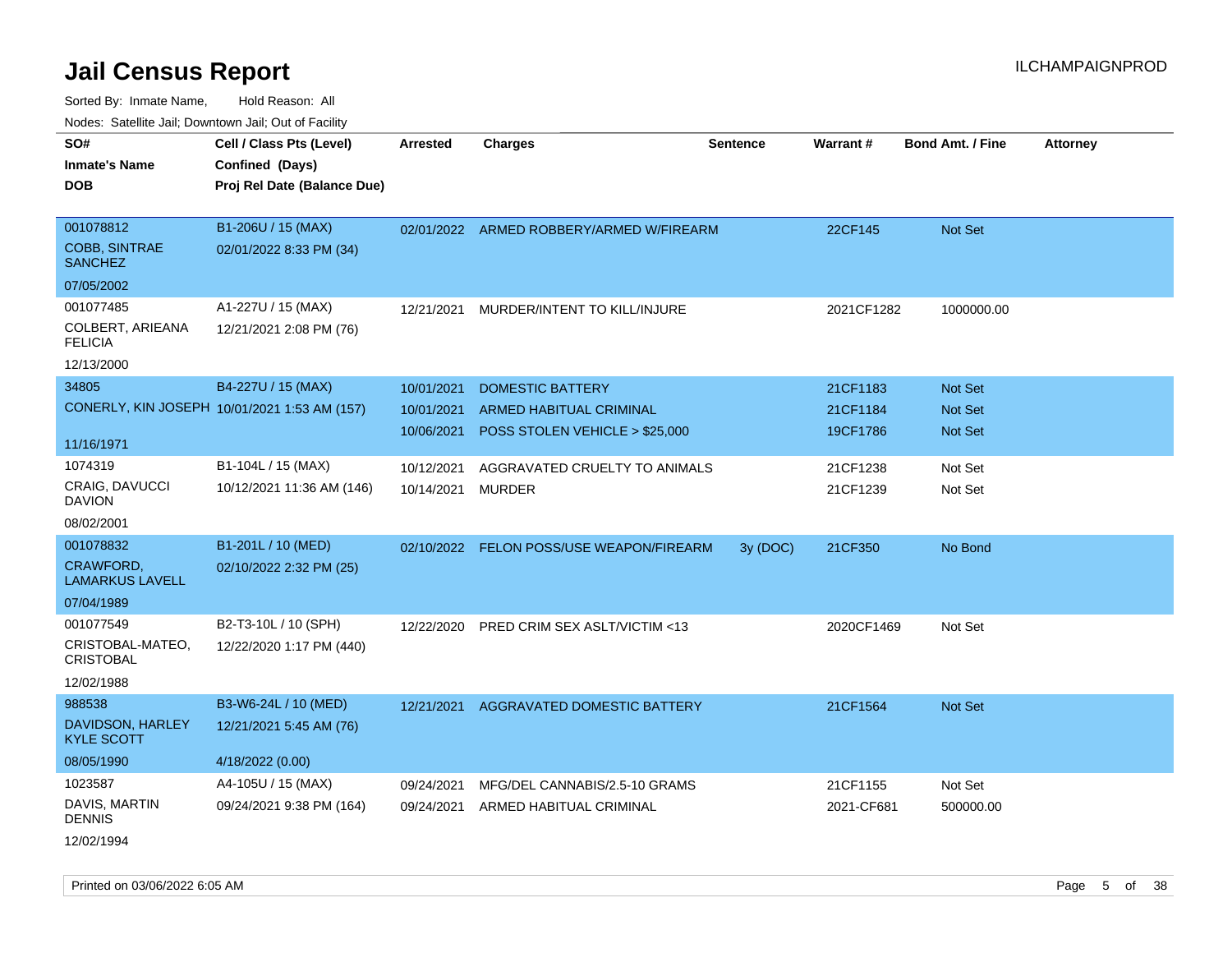| SO#<br><b>Inmate's Name</b><br><b>DOB</b>                | Cell / Class Pts (Level)<br>Confined (Days)<br>Proj Rel Date (Balance Due) | <b>Arrested</b>          | <b>Charges</b>                                      | <b>Sentence</b> | Warrant#             | <b>Bond Amt. / Fine</b> | <b>Attorney</b> |
|----------------------------------------------------------|----------------------------------------------------------------------------|--------------------------|-----------------------------------------------------|-----------------|----------------------|-------------------------|-----------------|
| 001078538<br><b>DAWKINS, LEN</b>                         | A4-107L / 10 (MED)<br>10/26/2021 8:18 PM (132)                             | 10/26/2021               | <b>CRIM SEX ASSAULT/FORCE</b>                       |                 | 21CF1301             | Not Set                 |                 |
| 03/23/1987                                               |                                                                            |                          |                                                     |                 |                      |                         |                 |
| 56972<br>DAY, DANIEL JOSEPH                              | B3-W8-32L / 10 (MED)<br>08/30/2021 3:07 PM (189)                           | 08/30/2021<br>09/04/2021 | POSS STOLEN VEHICLE > \$25,000<br><b>BURGLARY</b>   |                 | 21CF1044<br>21CF1054 | Not Set<br>Not Set      |                 |
| 10/16/1982                                               |                                                                            |                          |                                                     |                 |                      |                         |                 |
| 64070<br>DECKER, ANTHONY V                               | A4-205L / 10 (MED)<br>02/18/2022 6:52 PM (17)                              | 02/18/2022 BURGLARY      | 02/18/2022 POSSESSION OF METH<5 GRAMS               |                 | 21CF1176<br>21CF1205 | 20000.00<br>15000.00    |                 |
| 11/27/1982                                               |                                                                            |                          |                                                     |                 |                      |                         |                 |
| 64463                                                    | B4-226L / 15 (MAX)                                                         | 02/11/2022               | AGG DUI/3/BAC 0.16+                                 | 14m (DOC)       | 21CF676              | No Bond                 |                 |
| DOOLEY, CALVIN<br><b>DARWOOD</b>                         | 02/11/2022 11:24 AM (24)                                                   |                          | 02/11/2022 AGG DUI/3/BAC 0.16+                      | 18m (DOC)       | 20CF1326             | No Bond                 |                 |
| 05/13/1982                                               |                                                                            |                          |                                                     |                 |                      |                         |                 |
| 1024895                                                  | B1-107U / 10 (MED)                                                         | 12/15/2021               | MFG/DEL 100<400 GR COCA/ANLG                        |                 | 21CF1535             | Not Set                 |                 |
| <b>EDWARDS, GEORGE</b><br><b>CORTEZ</b>                  | 12/15/2021 12:26 PM (82)                                                   | 12/15/2021               | <b>AGGRAVATED BATTERY</b>                           |                 | 21CF1536             | Not Set                 |                 |
| 06/19/1994                                               |                                                                            |                          |                                                     |                 |                      |                         |                 |
| 1074720<br>ELVIR-REYES, JORGE<br>LEONARDO<br>06/03/1988  | B2-T4-13U / 15 (SPH)<br>01/19/2022 1:43 PM (47)                            | 01/19/2022               | PRED CRIM SEX ASLT/VICTIM <13                       |                 | 21CF1414             | 500000.00               |                 |
| 43977                                                    | B2-T1-02L / 5 (SPH)                                                        |                          |                                                     |                 |                      | Not Set                 |                 |
| <b>EMKES, DOUGLAS</b><br><b>ALAN</b>                     | 12/20/2021 9:59 AM (77)                                                    | 12/20/2021<br>12/20/2021 | AGG FLEEING POLICE/21 MPH OVER<br>PAROLE REVOCATION |                 | 21CF1566             | No Bond                 |                 |
| 06/08/1959                                               |                                                                            |                          |                                                     |                 |                      |                         |                 |
| 987328<br>ERVIN, DEIDRA ANN<br><b>RUTH</b><br>04/15/1991 | A2-123L / 10 (MED)<br>12/11/2021 8:48 PM (86)                              | 12/11/2021               | AGG ASLT PEACE OFF/FIRE/ER WRK                      |                 | 21CF1515             | Not Set                 |                 |
|                                                          |                                                                            |                          |                                                     |                 |                      |                         |                 |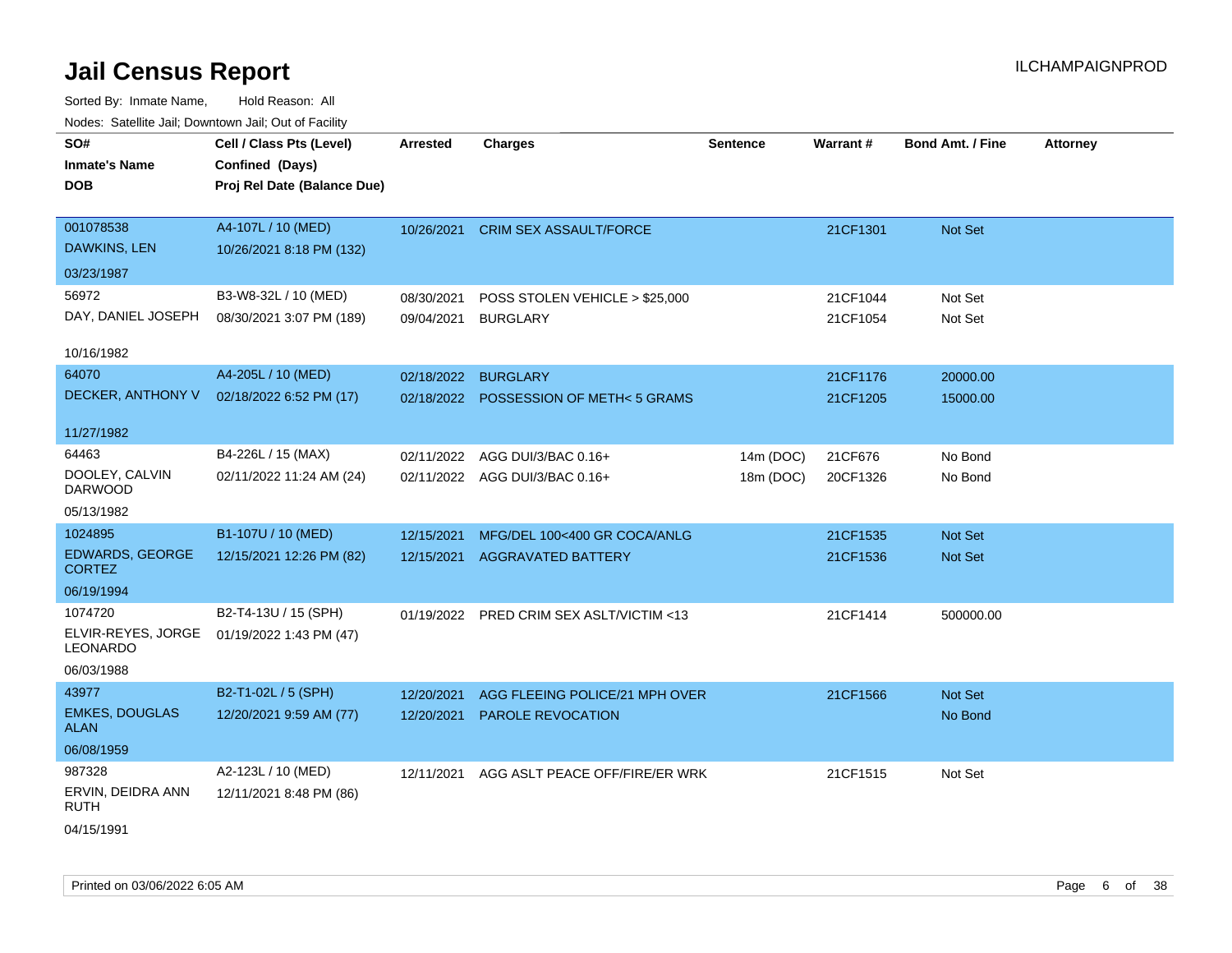| SO#<br><b>Inmate's Name</b><br><b>DOB</b> | Cell / Class Pts (Level)<br>Confined (Days)<br>Proj Rel Date (Balance Due) | Arrested          | <b>Charges</b>                            | <b>Sentence</b> | <b>Warrant#</b> | <b>Bond Amt. / Fine</b> | <b>Attorney</b>                 |
|-------------------------------------------|----------------------------------------------------------------------------|-------------------|-------------------------------------------|-----------------|-----------------|-------------------------|---------------------------------|
| 1026175                                   | B4-127U / 10 (MED)                                                         |                   | 02/06/2022 FELON FAIL/RETURN FRM FURLOUGH |                 | 21CF1554        | No Bond                 |                                 |
| FALCONER, AVERY                           | 02/06/2022 4:49 AM (29)                                                    |                   | 02/06/2022 CITY OV ARREST                 |                 | 2021-OV-65      | 1000.00                 |                                 |
| <b>FOX</b>                                |                                                                            |                   | 02/07/2022 MFG/DEL 1<15 GR COCAINE/ANLG   | 6y (DOC)        | 2019CF1617      | No Bond                 |                                 |
| 04/07/1989                                |                                                                            |                   |                                           |                 |                 |                         |                                 |
| 527081                                    | B3-W5-20L / 10 (MED)                                                       | 09/06/2021        | ARSON/REAL/PERSONAL PROP>\$150            |                 | 2021 CF 797     | 25000.00                |                                 |
| FERGUSON,<br><b>CHRISTOPHER</b>           | 09/06/2021 1:18 PM (182)                                                   |                   |                                           |                 |                 |                         |                                 |
| 12/21/1981                                |                                                                            |                   |                                           |                 |                 |                         |                                 |
| 962759                                    | B2-DR / 15 (SPH)                                                           | 07/16/2021        | <b>METH DELIVERY&lt;5 GRAMS</b>           |                 | 21CF833         | Not Set                 |                                 |
| FINLEY, KEVIN DANTE                       | 07/16/2021 9:44 PM (234)                                                   |                   | 07/29/2021 AGG CRIM SEX ASSAULT/FELONY    |                 | 21CF891         | No Bond                 |                                 |
| 12/28/1988                                |                                                                            |                   |                                           |                 |                 |                         |                                 |
| 1039744                                   | B4-122U / 15 (MAX)                                                         | 12/06/2021 MURDER |                                           |                 | 20CF959         | 1000000.00              |                                 |
| FONVILLE, TREVOY                          | 12/06/2021 10:52 AM (91)                                                   |                   |                                           |                 |                 |                         |                                 |
| <b>JERMAINE</b>                           |                                                                            |                   |                                           |                 |                 |                         |                                 |
| 01/13/1996                                |                                                                            |                   |                                           |                 |                 |                         |                                 |
| 001078863                                 | B4-226U / 15 (MAX)                                                         |                   | 02/19/2022 POSSESSION OF STOLEN FIREARM   |                 | 22CF203         | Not Set                 |                                 |
| FOSTER, JOHN<br><b>CARELL</b>             | 02/19/2022 6:01 AM (16)                                                    |                   |                                           |                 |                 |                         |                                 |
| 03/13/1981                                |                                                                            |                   |                                           |                 |                 |                         |                                 |
| 518395                                    | B2-T3-12L / 15 (SPH)                                                       |                   | 07/07/2020 CRIMINAL SEXUAL ASSAULT        |                 | 2020-CF735      | 250000.00               |                                 |
|                                           | FRANDLE, MARK RYAN 07/07/2020 3:42 PM (608)                                |                   |                                           |                 |                 |                         |                                 |
| 09/10/1985                                |                                                                            |                   |                                           |                 |                 |                         |                                 |
| 001077934                                 | A1-125L / 10 (MED)                                                         | 08/22/2021        | AGG DUI/ACCIDENT/DEATH                    |                 | 21CF1024        | Not Set                 |                                 |
| FREED, LOGAN<br><b>SUZANNE</b>            | 08/22/2021 11:45 PM (197)                                                  | 08/22/2021        | <b>DOMESTIC BATTERY</b>                   |                 | 21 CM 172       | 10000.00                |                                 |
| 08/18/1996                                |                                                                            |                   |                                           |                 |                 |                         |                                 |
| 001078290                                 | A1-224L / 10 (ADS)                                                         | 08/19/2021        | MACHINE GUN/AUTO WEAPON/VEH               |                 | 21CF1012        | Not Set                 |                                 |
| FREEMAN, ANGEL<br><b>JANILA KAY</b>       | 08/19/2021 1:26 AM (200)                                                   |                   |                                           |                 |                 |                         |                                 |
| 12/25/1995                                |                                                                            |                   |                                           |                 |                 |                         |                                 |
| Printed on 03/06/2022 6:05 AM             |                                                                            |                   |                                           |                 |                 |                         | $\overline{7}$<br>of 38<br>Page |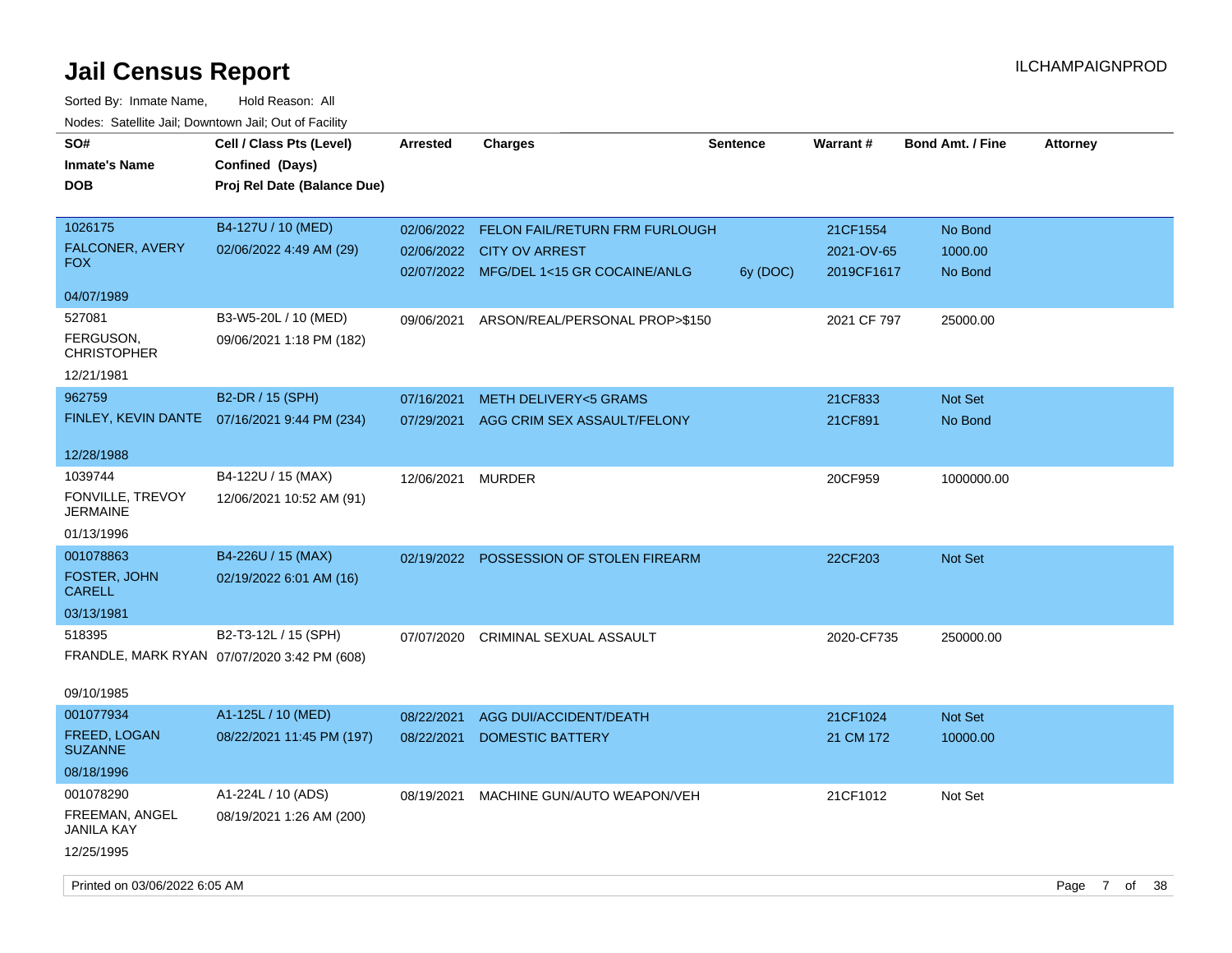| Noues. Sateme Jan, Downtown Jan, Out of Facility |                                            |                 |                                           |           |              |                         |                 |
|--------------------------------------------------|--------------------------------------------|-----------------|-------------------------------------------|-----------|--------------|-------------------------|-----------------|
| SO#                                              | Cell / Class Pts (Level)                   | <b>Arrested</b> | <b>Charges</b>                            | Sentence  | Warrant#     | <b>Bond Amt. / Fine</b> | <b>Attorney</b> |
| <b>Inmate's Name</b>                             | Confined (Days)                            |                 |                                           |           |              |                         |                 |
| DOB                                              | Proj Rel Date (Balance Due)                |                 |                                           |           |              |                         |                 |
|                                                  |                                            |                 |                                           |           |              |                         |                 |
| 591514                                           | A3-215L / 10 (MED)                         |                 | 02/25/2022 AGG CRIM SEX ABUSE/VIC 13-17   |           | 22CF230      | 100000.00               |                 |
|                                                  | GAMBLE, SCOTT PAUL 02/25/2022 6:08 PM (10) |                 |                                           |           |              |                         |                 |
|                                                  |                                            |                 |                                           |           |              |                         |                 |
| 09/06/1968                                       |                                            |                 |                                           |           |              |                         |                 |
| 1068917                                          | <b>BOOKF-1 / 5 (MIN)</b>                   | 08/11/2021      | VIO ORDER/PRIOR VIO OF ORDER              |           | 21CF965      | Not Set                 |                 |
| GARCIA, JUAN<br>CARLOS                           | 08/11/2021 9:24 PM (208)                   |                 |                                           |           |              |                         |                 |
| 10/21/1997                                       |                                            |                 |                                           |           |              |                         |                 |
| 001078154                                        | B4-121U / 10 (MED)                         | 01/09/2022      | DRVG UNDER INFLU OF ALCOHOL               |           | 2021 DT 182  | 5000.00                 |                 |
| <b>GENTRY, DAMON</b><br><b>LIONEL</b>            | 01/09/2022 4:41 PM (57)                    | 01/09/2022      | AGG DOMESTIC BATTERY/STRANGLE             |           | 2021 CF 1396 | 50000.00                |                 |
| 12/25/1971                                       |                                            |                 |                                           |           |              |                         |                 |
| 001078633                                        | B2-T4-15U / 25 (SPH)                       | 12/01/2021      | PRED CRIM SEX ASLT/VICTIM <13             |           | 21CF1416     | 250000.00               |                 |
| GONZALEZ-GUILLEN,<br>EDWARD                      | 12/01/2021 12:08 PM (96)                   |                 |                                           |           |              |                         |                 |
| 08/25/2002                                       |                                            |                 |                                           |           |              |                         |                 |
| 001078607                                        | B4-221L / 15 (MAX)                         | 11/22/2021      | FELON POSS/USE FIREARM/PAROLE             |           | 21CF1437     | <b>Not Set</b>          |                 |
| <b>GRAY, WILLIAM</b><br><b>DA'VON</b>            | 11/22/2021 2:57 PM (105)                   |                 | 11/22/2021 ATTEMPT (FIRST DEGREE MURDER)  |           | 21CF1435     | Not Set                 |                 |
| 04/18/1984                                       |                                            |                 |                                           |           |              |                         |                 |
| 1069726                                          | A3-113L / 5 (ADS)                          |                 | 02/21/2022 POSS AMT CON SUB EXCEPT(A)/(D) | 18m (DOC) | 2021CF472    | No Bond                 |                 |
| GREER, CONNOR JAY                                | 02/21/2022 1:41 PM (14)                    |                 |                                           |           |              |                         |                 |
|                                                  |                                            |                 |                                           |           |              |                         |                 |
| 02/22/1994                                       |                                            |                 |                                           |           |              |                         |                 |
| 56342                                            | B1-206L / 10 (MED)                         | 10/21/2021      | THEFT CONTROL INTENT <\$500               |           | 17CF1451     | 10000.00                |                 |
| <b>GRIFFIN, NATHAN</b>                           | 10/21/2021 4:20 PM (137)                   | 10/21/2021      | DRIVING ON REVOKED LICENSE                |           | 20TR1979     | 3000.00                 |                 |
| <b>EUGENE</b>                                    |                                            | 10/21/2021      | <b>ARMED HABITUAL CRIMINAL</b>            |           | 21CF1279     | <b>Not Set</b>          |                 |
| 02/24/1969                                       |                                            |                 |                                           |           |              |                         |                 |
| 001078871                                        | A3-115L / 5 (ADS)                          | 02/22/2022      | RETAIL THEFT/DISP MERCH/<\$300            |           | 2018JD182    | No Bond                 |                 |
| <b>HARRIS, MARTELL</b><br><b>TE'SHAWN</b>        | 02/22/2022 3:44 PM (13)                    | 02/22/2022      | <b>RESIDENTIAL BURGLARY</b>               |           | 2020JD14     | No Bond                 |                 |
| 07/02/2003                                       |                                            |                 | 02/22/2022 INDIRECT CRIMINAL CONTEMPT     |           | 2020CC9      | 20000.00                |                 |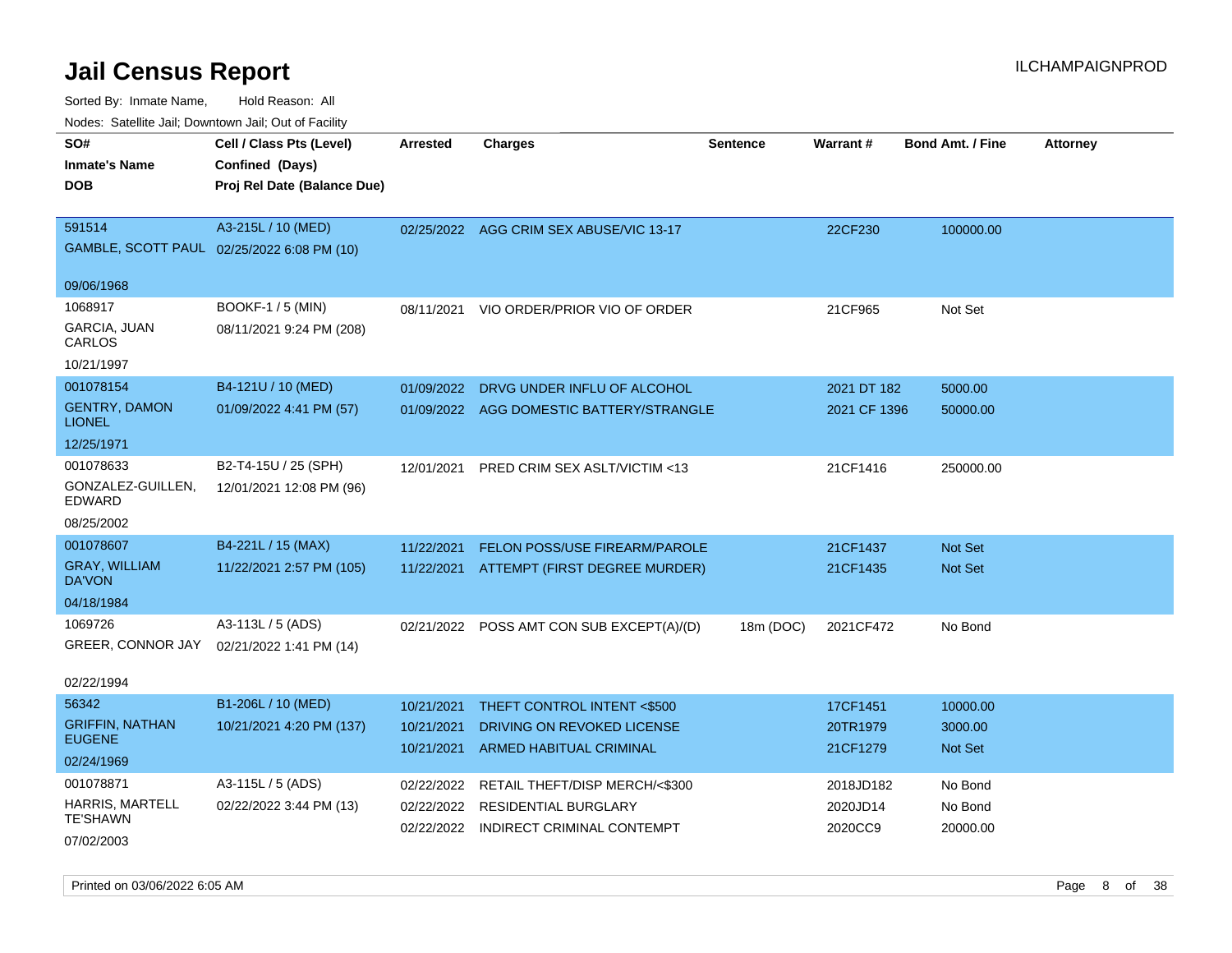| SO#                                | Cell / Class Pts (Level)                   | Arrested   | <b>Charges</b>                            | <b>Sentence</b> | Warrant#   | <b>Bond Amt. / Fine</b> | <b>Attorney</b> |
|------------------------------------|--------------------------------------------|------------|-------------------------------------------|-----------------|------------|-------------------------|-----------------|
| <b>Inmate's Name</b>               | Confined (Days)                            |            |                                           |                 |            |                         |                 |
| <b>DOB</b>                         | Proj Rel Date (Balance Due)                |            |                                           |                 |            |                         |                 |
|                                    |                                            |            |                                           |                 |            |                         |                 |
| 001078868                          | <b>BOOKH-4 / 5 (ADS)</b>                   |            | 02/24/2022 STALKING/CAUSE FEAR FOR SAFETY |                 | 22CF227    | 150000.00               |                 |
| HARRIS-MINER,<br><b>NICHOLAS</b>   | 02/24/2022 3:56 PM (11)                    |            |                                           |                 |            |                         |                 |
| 07/08/1998                         |                                            |            |                                           |                 |            |                         |                 |
| 001078488                          | B2-T3-09U / 15 (SPH)                       | 10/14/2021 | PRED CRIM SEX ASLT/VICTIM <13             | 25y (DOC)       | 2021CF1232 | 500000.00               |                 |
| HERNANDEZ-LOPEZ,<br><b>ERNESTO</b> | 10/14/2021 3:15 PM (144)                   |            | 10/14/2021 FUGITIVE FROM JUSTICE          |                 | 21CF1246   | Not Set                 |                 |
| 11/28/1975                         |                                            |            |                                           |                 |            |                         |                 |
| 975293                             | B2-T4-14L / 10 (SPH)                       | 07/21/2021 | VIO ORDER/PRIOR VIO OF ORDER              |                 | 21CF914    | No Bond                 |                 |
| HILL, JACOB MILES                  | 07/21/2021 8:43 PM (229)                   | 07/21/2021 | <b>STALKING</b>                           |                 | 2021CF863  | Not Set                 |                 |
|                                    |                                            | 07/25/2021 | <b>PAROLE REVOCATION</b>                  |                 | CH2104646  | Not Set                 |                 |
| 02/06/1988                         |                                            | 08/18/2021 | <b>HARASS WITNESS/FAMILY MBR/REP</b>      |                 | 21CF992    | Not Set                 |                 |
|                                    |                                            |            | 09/09/2021 AGG STALKING/BODILY HARM       |                 | 21CF1073   | Not Set                 |                 |
| 48471                              | B1-207L / 15 (MAX)                         | 08/08/2021 | AGG BATTERY/DISCHARGE FIREARM             |                 | 21CF946    | Not Set                 |                 |
| HILL, RAMESH<br><b>JERMAINE</b>    | 08/08/2021 4:45 AM (211)                   |            |                                           |                 |            |                         |                 |
| 12/11/1978                         |                                            |            |                                           |                 |            |                         |                 |
| 41384                              | BOOKH-3                                    |            | 03/05/2022 DOMESTIC BATTERY               |                 |            | No Bond                 |                 |
| <b>HOLLAR, STEVE RIEL</b>          | 03/05/2022 8:03 PM (2)                     |            |                                           |                 |            |                         |                 |
|                                    |                                            |            |                                           |                 |            |                         |                 |
| 12/19/1971                         |                                            |            |                                           |                 |            |                         |                 |
| 1072876                            | A1-124L / 5 (MIN)                          | 02/10/2022 | METH DELIVERY/5<15 GRAMS                  | 4y (DOC)        | 21CF143    | No Bond                 |                 |
| <b>BELL</b>                        | HOUTCHINS, SAVANNA 02/10/2022 5:10 PM (25) |            |                                           |                 |            |                         |                 |
| 07/10/1996                         | 2/17/2022 (0.00)                           |            |                                           |                 |            |                         |                 |
| 999198                             | B4-225L / 15 (MAX)                         | 11/30/2021 | <b>FELON POSS/USE FIREARM PRIOR</b>       |                 | 21CF1377   | 500000.00               |                 |
| HOWARD, BRION LIN                  | 11/30/2021 10:41 AM (97)                   |            |                                           |                 |            |                         |                 |
|                                    |                                            |            |                                           |                 |            |                         |                 |
| 06/10/1992                         |                                            |            |                                           |                 |            |                         |                 |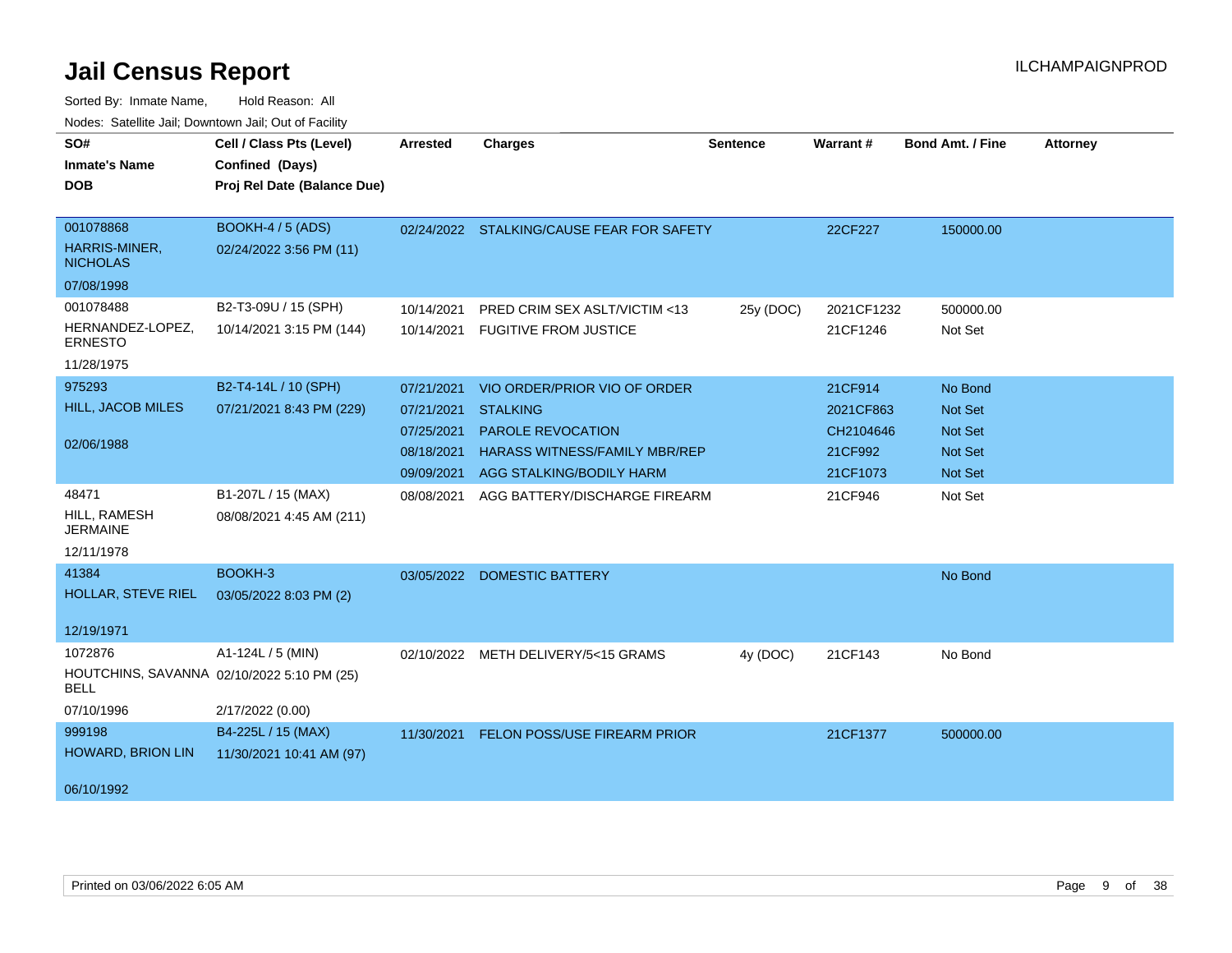Sorted By: Inmate Name, Hold Reason: All Nodes: Satellite Jail; Downtown Jail; Out of Facility

| rouco. Calcillo Jali, Downtown Jali, Out of Facility |                                                                            |                 |                                          |                 |             |                         |                 |
|------------------------------------------------------|----------------------------------------------------------------------------|-----------------|------------------------------------------|-----------------|-------------|-------------------------|-----------------|
| SO#<br>Inmate's Name<br>DOB                          | Cell / Class Pts (Level)<br>Confined (Days)<br>Proj Rel Date (Balance Due) | <b>Arrested</b> | <b>Charges</b>                           | <b>Sentence</b> | Warrant#    | <b>Bond Amt. / Fine</b> | <b>Attorney</b> |
|                                                      |                                                                            |                 |                                          |                 |             |                         |                 |
| 001078884                                            | A3-211L / 15 (ADS)                                                         |                 | 02/27/2022 ARMED VIOLENCE/CATEGORY I     |                 | 22CF234     | <b>Not Set</b>          |                 |
| HOWARD, TREVON<br>TITRESS                            | 02/27/2022 5:07 AM (8)                                                     |                 |                                          |                 |             |                         |                 |
| 03/20/1999                                           |                                                                            |                 |                                          |                 |             |                         |                 |
| 51028                                                | A3-113U / 10 (ADS)                                                         |                 | 02/23/2022 AGG FLEEING/2+ CON DEVICES    |                 | 19CF1839    | 50000.00                |                 |
| HUFFMAN, MICHAEL<br>LEONARD                          | 02/23/2022 3:14 AM (12)                                                    |                 |                                          |                 |             |                         |                 |
| 07/24/1980                                           |                                                                            |                 |                                          |                 |             |                         |                 |
| 38993                                                | B4-126L / 15 (MAX)                                                         |                 | 02/13/2021 ATTEMPT (FIRST DEGREE MURDER) |                 | 21CF181     | <b>Not Set</b>          |                 |
| JACKSON, LAMONT<br>JEREMIE                           | 02/13/2021 7:45 AM (387)                                                   |                 |                                          |                 |             |                         |                 |
| 07/31/1973                                           |                                                                            |                 |                                          |                 |             |                         |                 |
| 001077487                                            | B3-W8-30L / 10 (MED)                                                       | 12/03/2020      | FELON POSS/USE WEAPON/FIREARM            |                 | 20CF1377    | Not Set                 |                 |
| JACKSON, TERRELL<br>DANDRE                           | 12/03/2020 10:18 AM (459)                                                  | 11/09/2021      | AGG DISCHARGE FIREARM/OCC VEH            | 8y (DOC)        | 21CR0331401 | No Bond                 |                 |
| 08/11/1990                                           |                                                                            |                 |                                          |                 |             |                         |                 |
| 001077864                                            | B1-103L / 15 (MAX)                                                         | 04/18/2021      | FELON POSS/USE WEAPON/FIREARM            |                 | 21CF428     | <b>Not Set</b>          |                 |
| D                                                    | JAMERSON, ANTHONY 04/18/2021 7:21 PM (323)                                 |                 |                                          |                 |             |                         |                 |
| 01/26/1990                                           |                                                                            |                 |                                          |                 |             |                         |                 |
| 001078703                                            | A1-225U / 15 (ADS)                                                         | 12/20/2021      | MURDER/INTENT TO KILL/INJURE             |                 | 21CF1574    | Not Set                 |                 |
| JOHNS, SHANIQUH<br>THERESA                           | 12/22/2021 6:41 AM (75)                                                    |                 |                                          |                 |             |                         |                 |
| 04/03/1992                                           |                                                                            |                 |                                          |                 |             |                         |                 |
| 001078645                                            | B4-222U / 10 (MED)                                                         | 12/02/2021      | AGG DISCHARGE FIREARM                    |                 | 21CF1478    | No Bond                 |                 |
| JONES, KELVIN<br><b>KHYRIC</b>                       | 12/02/2021 6:56 PM (95)                                                    |                 |                                          |                 |             |                         |                 |
| 02/27/2001                                           |                                                                            |                 |                                          |                 |             |                         |                 |
| 956822                                               | A4-107U / 15 (MAX)                                                         | 11/25/2021      | AGGRAVATED DOMESTIC BATTERY              |                 | 21CF1442    | Not Set                 |                 |
| JONES, MARIO<br>NATHANIEL                            | 11/25/2021 10:37 AM (102)                                                  | 11/25/2021      | PAROLE REVOCATION                        |                 | CH2106361   | No Bond                 |                 |
| 10/27/1987                                           |                                                                            | 11/25/2021      | UNLAWFUL RESTRAINT                       |                 | 21CF1443    | Not Set                 |                 |

Printed on 03/06/2022 6:05 AM **Page 10** of 38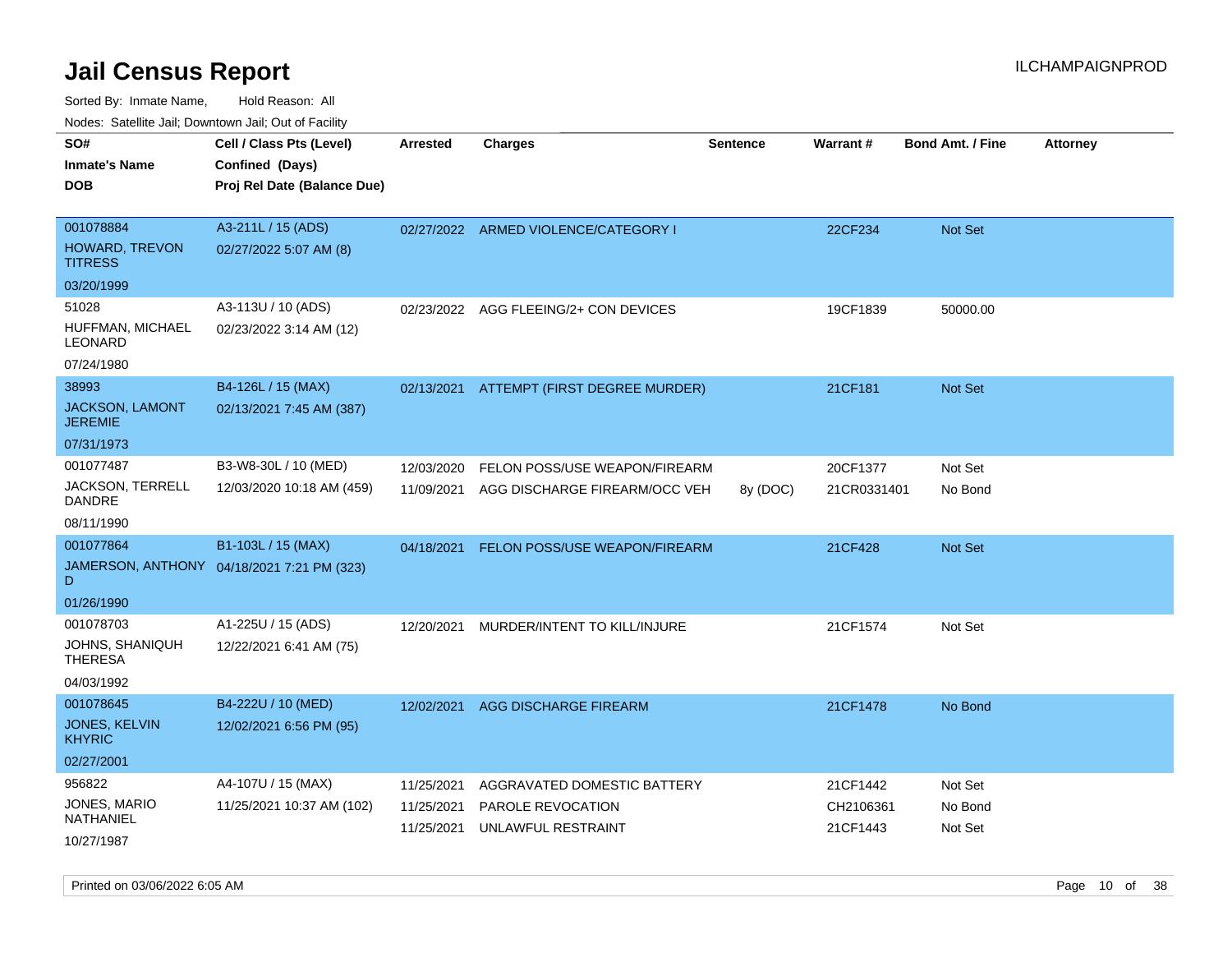Sorted By: Inmate Name, Hold Reason: All Nodes: Satellite Jail; Downtown Jail; Out of Facility

| SO#<br><b>Inmate's Name</b><br><b>DOB</b> | Cell / Class Pts (Level)<br>Confined (Days)<br>Proj Rel Date (Balance Due) | Arrested   | <b>Charges</b>                                                                  | <b>Sentence</b>        | Warrant#                | <b>Bond Amt. / Fine</b> | <b>Attorney</b> |
|-------------------------------------------|----------------------------------------------------------------------------|------------|---------------------------------------------------------------------------------|------------------------|-------------------------|-------------------------|-----------------|
| 59668<br>JONES, MARTELL                   | B2-T1-04L / 10 (SPH)<br>02/11/2022 3:19 PM (24)                            | 02/11/2022 | <b>FAIL TO RPT CHNG ADDRESS/EMPL</b><br>02/11/2022 AGGRAVATED ARSON/BODILY HARM |                        | 20 CF 1241<br>22 CF 169 | 75000.00<br>75000.00    |                 |
| <b>DEANGELO</b>                           |                                                                            |            |                                                                                 |                        |                         |                         |                 |
| 07/11/1983                                |                                                                            |            |                                                                                 |                        |                         |                         |                 |
| 1008468                                   | B4-125L / 10 (MED)                                                         | 12/01/2021 | FELON POSS/USE WEAPON/FIREARM                                                   |                        | 21CF1472                | Not Set                 |                 |
| JONES, MARTEZ<br><b>LAMONTE</b>           | 12/01/2021 1:28 PM (96)                                                    | 12/02/2021 | PROBATION VIOLATION                                                             |                        | 20CF1151                | Not Set                 |                 |
| 06/22/1993                                |                                                                            |            |                                                                                 |                        |                         |                         |                 |
| 506244                                    | B1-204L / 15 (MAX)                                                         | 07/15/2021 | ARMED ROBBERY/ARMED W/FIREARM                                                   | 19y/6m (DOC) 2021CF791 |                         | 250000.00               |                 |
| JOSLIN, JASON LEE                         | 07/15/2021 4:38 AM (235)                                                   |            |                                                                                 |                        |                         |                         |                 |
| 12/22/1985                                |                                                                            |            |                                                                                 |                        |                         |                         |                 |
| 1068786                                   | BOOKH-3                                                                    | 03/04/2022 | INTERF REPT DOMESTIC VIOLENCE                                                   |                        | 2022CMAWOW              | Not Set                 |                 |
| LACY, MALIK SHAKUR                        | 03/04/2022 7:25 PM (3)                                                     | 03/04/2022 | <b>DOMESTIC BATTERY</b>                                                         |                        | 2022CMAWOW              | Not Set                 |                 |
|                                           |                                                                            | 03/04/2022 | DOMESTIC BATTERY/HARM/VIO O/P                                                   |                        | 2018CM000478            | 2500.00                 |                 |
| 12/01/1996                                |                                                                            | 03/04/2022 | WARRANT OUT OF COUNTY                                                           |                        | 20TR4604                | 3000.00                 |                 |
| 1070011                                   | B4-124U / 15 (MAX)                                                         | 08/03/2021 | AGG DISCH FIREARM/1ST AID PERS                                                  |                        | 21CF929                 | Not Set                 |                 |
| LAWS, WILLIAM<br>ZARAK, Third             | 08/03/2021 3:53 PM (216)                                                   |            |                                                                                 |                        |                         |                         |                 |
| 07/06/1999                                |                                                                            |            |                                                                                 |                        |                         |                         |                 |
| 001078797                                 | BOOKH-6 / 5 (ADS)                                                          |            | 01/26/2022 VIO STALKING NO CONTACT ORDER                                        |                        | 22CM31                  | Not Set                 |                 |
| LEVIN, DANIEL DAVID                       | 01/26/2022 3:00 PM (40)                                                    |            |                                                                                 |                        |                         |                         |                 |
| 08/08/1984                                |                                                                            |            |                                                                                 |                        |                         |                         |                 |
| 001078910                                 | BOOKH-3                                                                    |            | 03/05/2022 DUI ANY AMOUNT OF DRUG                                               |                        | 22DTAWOW                | 1000.00                 |                 |
| LEWIS, COLE<br><b>SHANNON</b>             | 03/05/2022 9:26 PM (2)                                                     |            |                                                                                 |                        |                         |                         |                 |
| 10/16/1993                                |                                                                            |            |                                                                                 |                        |                         |                         |                 |
| 548089                                    | B1-204U / 15 (MAX)                                                         | 12/04/2020 | ATTEMPT (FIRST DEGREE MURDER)                                                   |                        | 20CF1378                | Not Set                 |                 |
| LEWIS, LAWRENCE                           | 12/04/2020 4:42 AM (458)                                                   | 12/04/2020 | AGG DOMESTIC BATTERY/STRANGLE                                                   |                        | 18CF1507                | 10000.00                |                 |
| PAUL, Third<br>02/08/1993                 |                                                                            | 12/04/2020 | METH DELIVERY/100<400 GRAMS                                                     |                        | 20CF1481                | Not Set                 |                 |

Printed on 03/06/2022 6:05 AM **Page 11 of 38**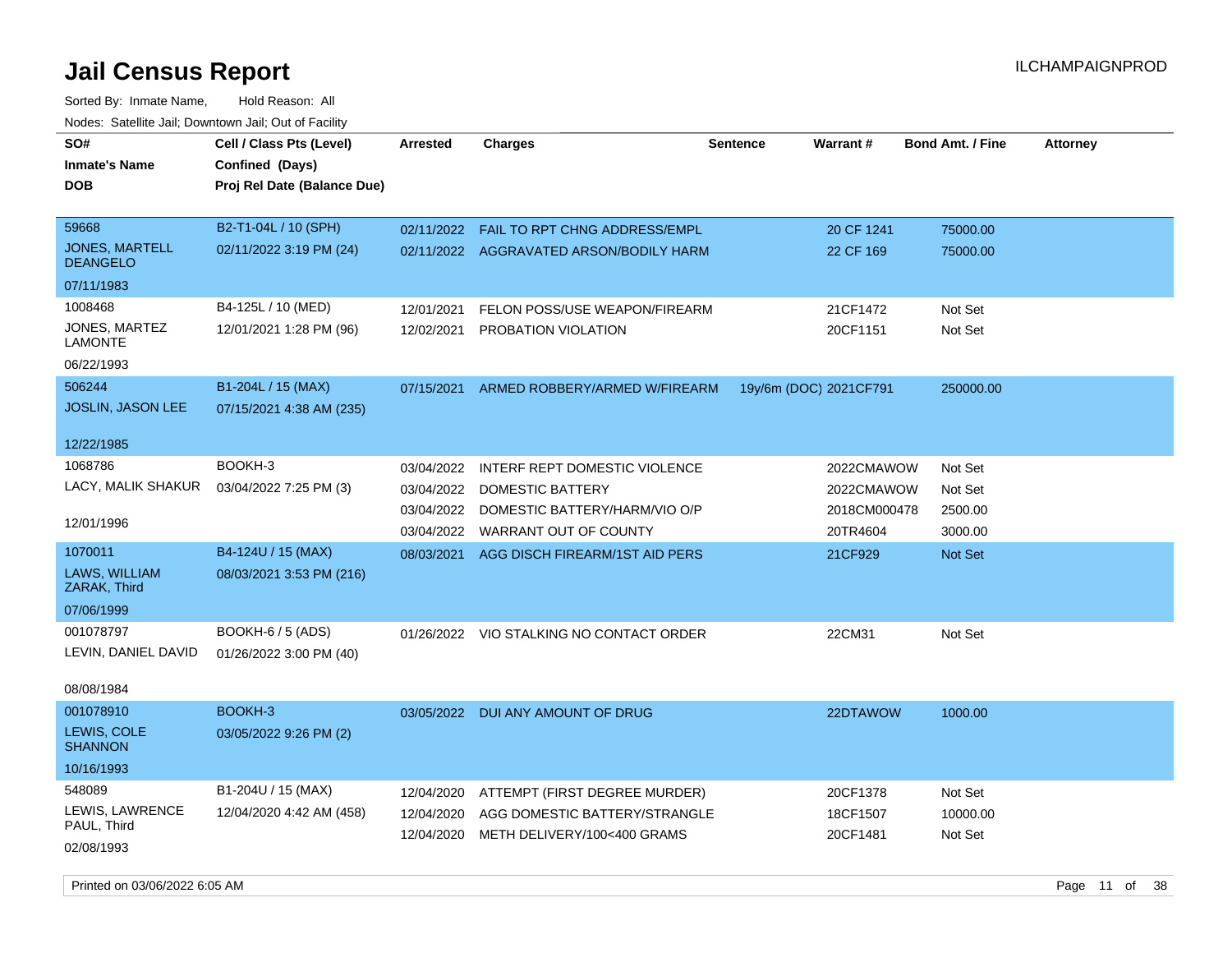Sorted By: Inmate Name, Hold Reason: All Nodes: Satellite Jail; Downtown Jail; Out of Facility

| vouco. Odichite Jail, Downtown Jail, Out of Facility                |                                                                            |                                        |                                                                                                   |                 |                                      |                                      |                 |
|---------------------------------------------------------------------|----------------------------------------------------------------------------|----------------------------------------|---------------------------------------------------------------------------------------------------|-----------------|--------------------------------------|--------------------------------------|-----------------|
| SO#<br><b>Inmate's Name</b><br>DOB                                  | Cell / Class Pts (Level)<br>Confined (Days)<br>Proj Rel Date (Balance Due) | <b>Arrested</b>                        | <b>Charges</b>                                                                                    | <b>Sentence</b> | Warrant#                             | <b>Bond Amt. / Fine</b>              | <b>Attorney</b> |
| 63639<br>LINDSEY, ANTHONY<br><b>MARTEZ</b>                          | A4-106U / 5 (ADS)<br>01/28/2022 10:06 PM (38)                              |                                        | 01/31/2022 FELON POSS/USE WEAPON/FIREARM                                                          | 5y (DOC)        | 22CF110                              | No Bond                              |                 |
| 03/18/1985                                                          |                                                                            |                                        |                                                                                                   |                 |                                      |                                      |                 |
| 41428<br>LINDSEY, DERRICK<br><b>LAMONT</b><br>06/19/1975            | A3-217L / 10 (ADS)<br>03/02/2022 8:03 AM (5)                               |                                        | 03/02/2022 MFG/DEL 15<100 GR COCA/ANALOG                                                          |                 | 22CF255                              | Not Set                              |                 |
| 001078817<br>LIPSCOMB, LADAROL<br><b>ANTHONY</b><br>10/01/2000      | B1-207U / 10 (MED)<br>02/03/2022 11:33 PM (32)                             |                                        | 02/03/2022 AGG UUW/PERSON/PREV CONVICTION                                                         |                 | 22CF143                              | <b>Not Set</b>                       |                 |
| 1065002<br>LOVELESS, DUSTIN<br>DEE<br>06/17/1982                    | B3-W2-07U / 10 (MED)<br>11/16/2021 11:41 AM (111)                          | 11/16/2021                             | DOMESTIC BTRY/CONTACT/VIO O/P                                                                     | $2y/6m$ (DOC)   | 2019CF001781                         | 25000.00                             |                 |
| 001078896<br>MANN, DAVID<br><b>WILBERT, Junior</b><br>04/02/1976    | A3-111U / 15 (ADS)<br>03/01/2022 4:35 AM (6)                               |                                        | 03/01/2022 ARMED HABITUAL CRIMINAL                                                                |                 | 22CF239                              | <b>Not Set</b>                       |                 |
| 539496<br>MARSHALL, JAMIE<br>ELIZABETH<br>07/01/1986                | A2-221L / 5 (ADS)<br>03/01/2022 4:59 PM (6)                                | 03/01/2022<br>03/01/2022               | POSSESSION OF METH< 5 GRAMS<br>WARRANT OUT OF COUNTY<br>03/01/2022 POSS AMT CON SUB EXCEPT(A)/(D) |                 | 20CF1415<br>18-CF-121<br>20CF1342    | 5000.00<br>20000.00<br>5000.00       |                 |
| 001078911<br><b>MARTIN, ANTHONY</b><br><b>TERRELL</b><br>08/06/1983 | BOOKH-3<br>03/06/2022 3:13 AM (1)                                          | 03/06/2022<br>03/06/2022<br>03/06/2022 | <b>BATTERY/CAUSE BODILY HARM</b><br><b>WARRANT OUT OF COUNTY</b><br>CRIM DMG TO PROP \$500-10K    |                 | 22CMAWOW<br>21CF160301<br>21CF160301 | 100.00<br>35000.00<br><b>Not Set</b> |                 |
| 1076591<br>MATTHEWS.<br><b>CHRISTIAN ANTHONY</b>                    | A3-115U / 5 (ADS)<br>02/22/2022 7:42 PM (13)                               | 02/22/2022                             | DELIVERY OF OR POSSESSION OF W/ INT<br>02/23/2022 MAIL FRAUD                                      |                 | 20CF961<br>2:21CR173                 | 500000.00<br>No Bond                 |                 |

03/15/1989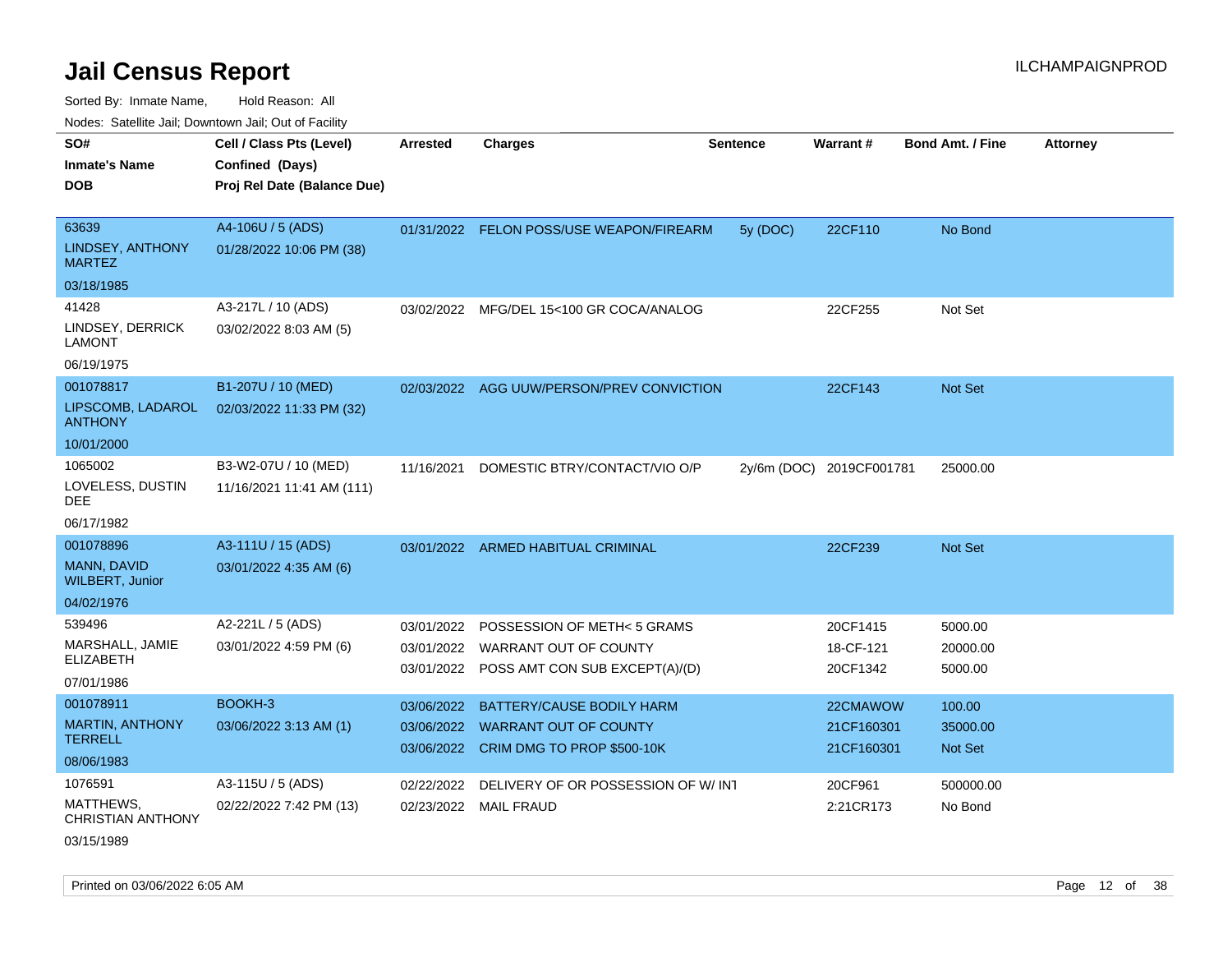Sorted By: Inmate Name, Hold Reason: All

Nodes: Satellite Jail; Downtown Jail; Out of Facility

| SO#<br><b>Inmate's Name</b><br><b>DOB</b><br>1038892     | Cell / Class Pts (Level)<br>Confined (Days)<br>Proj Rel Date (Balance Due)<br>B2-DR / 10 (MED) | <b>Arrested</b><br>02/16/2022 | <b>Charges</b><br>PRED CRIM SEX ASLT/BODILY HARM | <b>Sentence</b> | Warrant#<br>22CF199    | <b>Bond Amt. / Fine</b><br>No Bond | <b>Attorney</b> |
|----------------------------------------------------------|------------------------------------------------------------------------------------------------|-------------------------------|--------------------------------------------------|-----------------|------------------------|------------------------------------|-----------------|
| MCCAULEY, TIMOTHY<br><b>WILLIAM</b>                      | 02/16/2022 8:49 PM (19)                                                                        |                               |                                                  |                 |                        |                                    |                 |
| 03/05/1989                                               |                                                                                                |                               |                                                  |                 |                        |                                    |                 |
| 48792<br>MCCLAIN, HURCHEL<br><b>JOSEPH</b><br>05/01/1979 | B4-127L / 10 (MED)<br>11/20/2021 4:11 AM (107)                                                 | 11/19/2021                    | AGG BATTERY/DISCHARGE FIREARM                    |                 | 21CF1425               | Not Set                            |                 |
| 1004137                                                  | A4-207L / 15 (MAX)                                                                             |                               | 02/14/2022 AGG CRIM SEX ABUSE/VIC 13-17          |                 | 22CF165                | 250000.00                          |                 |
| MCDONALD, DAVON D 02/14/2022 4:21 PM (21)<br>11/08/1992  |                                                                                                |                               |                                                  |                 |                        |                                    |                 |
| 001077938                                                | BOOKH-2 / 15 (ADS)                                                                             | 05/10/2021                    | AGG KIDNAPING DISCH FIR/HARM                     |                 | 21CF532                | Not Set                            |                 |
| MCGAHA,<br><b>CHRISTOPHER D</b><br>07/27/1991            | 05/10/2021 7:02 PM (301)                                                                       | 05/11/2021<br>05/27/2021      | MURDER<br>ESCAPE FROM DEPT OF CORRECTION         |                 | 2021-CF-215<br>21CF600 | No Bond<br>Not Set                 |                 |
| 66710                                                    | A4-101L / 15 (ADS)                                                                             |                               |                                                  |                 |                        |                                    |                 |
| <b>MEEKS, CASSARIOUS</b><br><b>MONTE</b>                 | 01/20/2022 11:40 AM (46)                                                                       |                               | 01/19/2022 ARMED VIOLENCE/CATEGORY I             |                 | <b>22CF88</b>          | <b>Not Set</b>                     |                 |
| 06/22/1984                                               |                                                                                                |                               |                                                  |                 |                        |                                    |                 |
| 1043071                                                  | A2-120L / 10 (MED)                                                                             | 11/08/2021                    | CRIM DMG/GOVT PROP/<\$500                        |                 | 21CF1378               | Not Set                            |                 |
| MERRELL-<br>SUTHERLAND, ALICIA                           | 11/08/2021 2:22 AM (119)                                                                       |                               |                                                  |                 |                        |                                    |                 |
| 11/26/1972                                               |                                                                                                |                               |                                                  |                 |                        |                                    |                 |
| 001077278                                                | A3-114U / 15 (MAX)                                                                             | 10/06/2020                    | MURDER/INTENT TO KILL/INJURE                     |                 | 2020CF146              | 2000000.00                         |                 |
| MILLER, D'ANDRE                                          | 10/06/2020 12:49 PM (517)                                                                      | 10/06/2020                    | AGG FLEEING POLICE/21 MPH OVER                   |                 | 2019CF1171             | 50000.00                           |                 |
| 09/08/1986                                               |                                                                                                |                               |                                                  |                 |                        |                                    |                 |
| 41584<br>MILLER, JOSE LOVELL 12/02/2021 1:04 AM (95)     | B4-227L / 15 (MAX)                                                                             | 12/01/2021                    | ARMED HABITUAL CRIMINAL                          |                 | 21CF1467               | Not Set                            |                 |

10/07/1975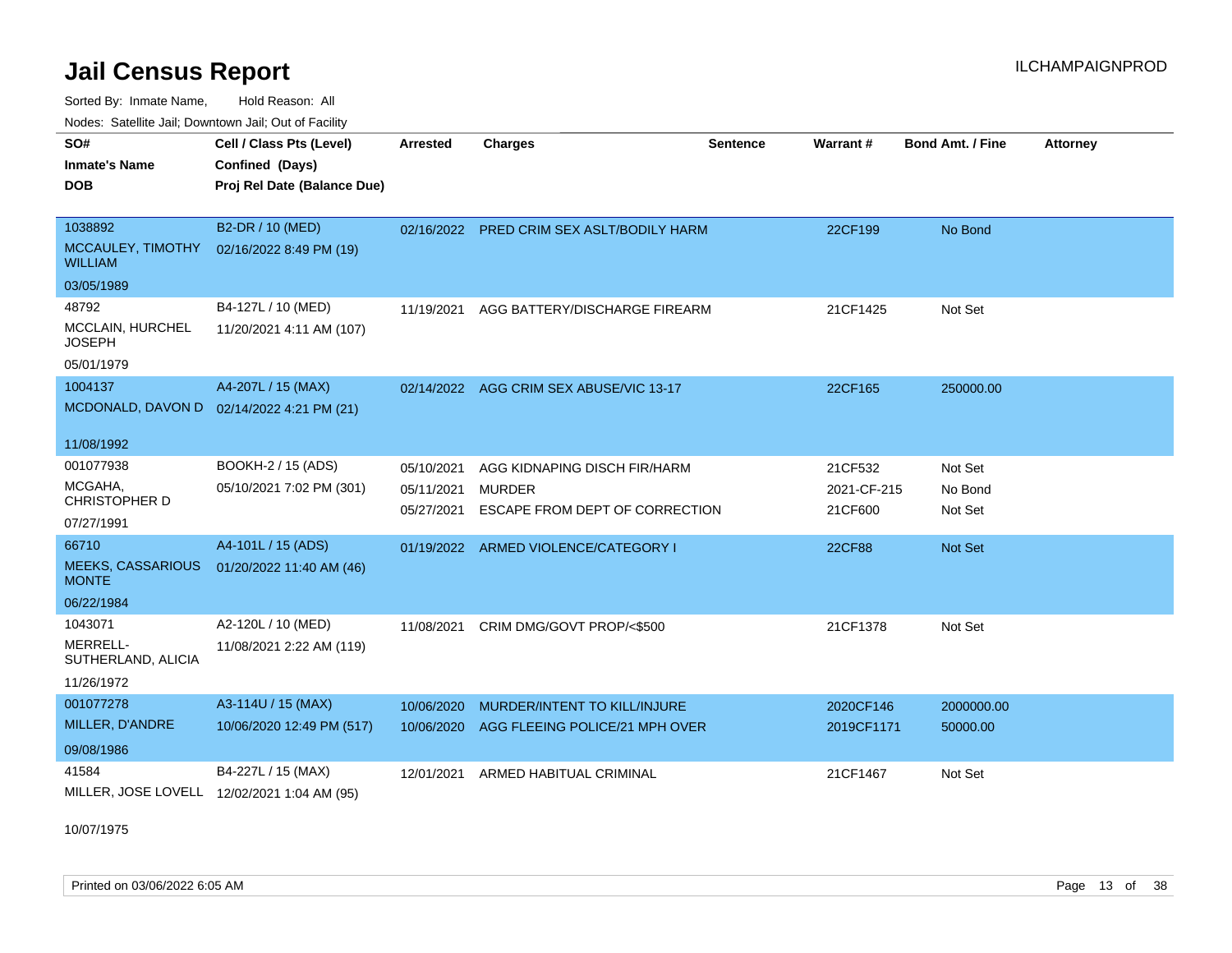Sorted By: Inmate Name, Hold Reason: All

| Nodes: Satellite Jail: Downtown Jail: Out of Facility |                                             |                    |                                         |                 |           |                         |                 |
|-------------------------------------------------------|---------------------------------------------|--------------------|-----------------------------------------|-----------------|-----------|-------------------------|-----------------|
| SO#                                                   | Cell / Class Pts (Level)                    | <b>Arrested</b>    | <b>Charges</b>                          | <b>Sentence</b> | Warrant#  | <b>Bond Amt. / Fine</b> | <b>Attorney</b> |
| <b>Inmate's Name</b>                                  | Confined (Days)                             |                    |                                         |                 |           |                         |                 |
| <b>DOB</b>                                            | Proj Rel Date (Balance Due)                 |                    |                                         |                 |           |                         |                 |
|                                                       |                                             |                    |                                         |                 |           |                         |                 |
| 001077902                                             | A2-121L / 5 (ADS)                           | 11/23/2021         | BATTERY/CAUSE BODILY HARM               |                 | 21CM187   | Not Set                 |                 |
| MOFFETT, CAROLYN<br><b>REENE</b>                      | 11/21/2021 10:31 AM (106)                   |                    |                                         |                 |           |                         |                 |
| 10/23/1988                                            |                                             |                    |                                         |                 |           |                         |                 |
| 1042168                                               | A3-212U / 5 (ADS)                           |                    | 02/26/2022 AGG DUI/4                    |                 | 22CF238   | Not Set                 |                 |
| MONTALVO, ANTONIO                                     | 02/26/2022 6:14 AM (9)                      |                    |                                         |                 |           |                         |                 |
|                                                       |                                             |                    |                                         |                 |           |                         |                 |
| 05/03/1976                                            |                                             |                    |                                         |                 |           |                         |                 |
| 39106                                                 | B3-W3-10L / 10 (MED)                        | 10/12/2021         | DOMESTIC BATTERY/OTHER PRIOR            |                 | 21CF1217  | Not Set                 |                 |
| Junior                                                | MOORE, ANDREW LEE, 10/12/2021 1:02 AM (146) |                    |                                         |                 |           |                         |                 |
| 04/12/1973                                            | 4/10/2022 (0.00)                            |                    |                                         |                 |           |                         |                 |
| 539294                                                | B1-205L / 10 (MED)                          | 01/11/2022         | AGG DUI/NO VALID DL                     |                 | 22CF49    | Not Set                 |                 |
| MOSLEY, JAMES<br><b>CALVIN</b>                        | 01/11/2022 9:43 PM (55)                     |                    | 01/11/2022 PAROLE REVOCATION            |                 | CH2200227 | No Bond                 |                 |
| 12/11/1985                                            |                                             |                    |                                         |                 |           |                         |                 |
| 001078517                                             | B1-102L / 15 (MAX)                          | 10/19/2021         | ATTEMPT (FIRST DEGREE MURDER)           |                 | 21CF1267  | Not Set                 |                 |
| <b>NELSON, RORY</b><br><b>DEMOND</b>                  | 10/19/2021 3:55 AM (139)                    |                    |                                         |                 |           |                         |                 |
| 08/14/1984                                            |                                             |                    |                                         |                 |           |                         |                 |
| 001078854                                             | B2-T2-05U / 15 (MAX)                        | 02/15/2022         | ARMED VIOLENCE/CATEGORY I               |                 | 22CF190   | Not Set                 |                 |
| PATNAUDE, MARTY<br><b>WW</b>                          | 02/15/2022 5:12 PM (20)                     |                    |                                         |                 |           |                         |                 |
| 08/26/2003                                            |                                             |                    |                                         |                 |           |                         |                 |
| 1030954                                               | B4-223U / 15 (MAX)                          | 01/14/2022         | ARMED VIOLENCE/CATEGORY I               |                 | 22CF76    | Not Set                 |                 |
| PETTIGREW,<br>MALCOME JAMIESON                        | 01/15/2022 4:35 AM (51)                     |                    | 01/14/2022 MFG/DEL CANNABIS/10-30 GRAMS |                 | 2020CF9   | 15000.00                |                 |
| 02/20/1995                                            |                                             |                    |                                         |                 |           |                         |                 |
| 1008308                                               | A3-214L / 10 (ADS)                          | 01/30/2022 ASSAULT |                                         |                 | 19CM364   | 4000.00                 |                 |
| PETTIGREW, MARIO<br><b>TRAVINIO</b>                   | 01/30/2022 6:15 AM (36)                     |                    | 01/30/2022 AGG BTRY/GREAT BOD HARM/60+  |                 | 22CF131   | No Bond                 |                 |
| 08/11/1992                                            |                                             |                    |                                         |                 |           |                         |                 |

Printed on 03/06/2022 6:05 AM **Page 14 of 38**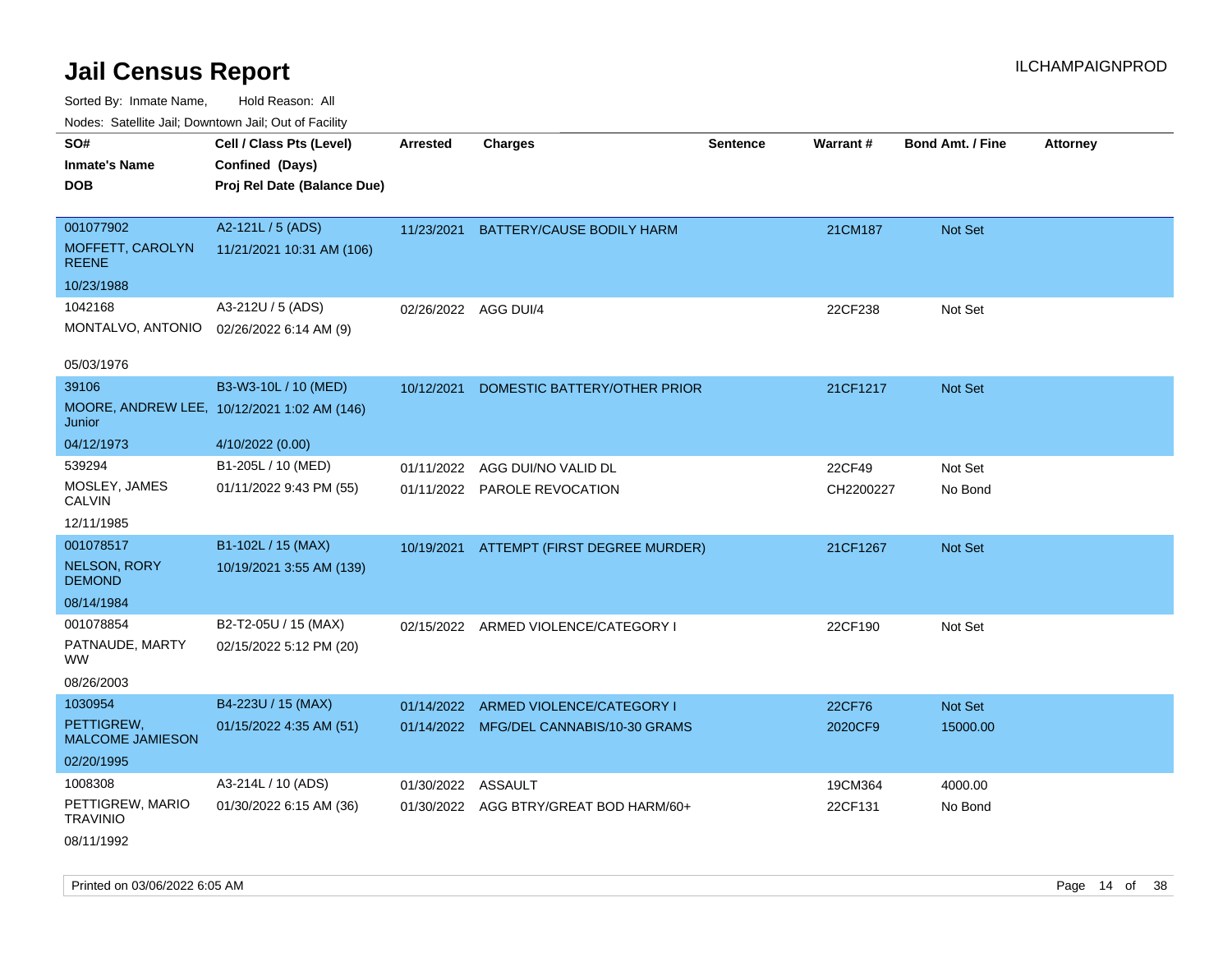| SO#<br><b>Inmate's Name</b><br><b>DOB</b>                     | Cell / Class Pts (Level)<br>Confined (Days)<br>Proj Rel Date (Balance Due) | <b>Arrested</b>          | <b>Charges</b>                                                                                          | <b>Sentence</b> | Warrant#                               | <b>Bond Amt. / Fine</b>          | <b>Attorney</b> |
|---------------------------------------------------------------|----------------------------------------------------------------------------|--------------------------|---------------------------------------------------------------------------------------------------------|-----------------|----------------------------------------|----------------------------------|-----------------|
| 1059394<br>PHILLIPS, ISAAC<br><b>TERRELL</b><br>12/27/1996    | B3-W1-04L / 5 (ADS)<br>02/16/2022 9:00 AM (19)                             |                          | 02/16/2022 AGG DUI/NO VALID DL                                                                          |                 | 2020CF1396                             | No Bond                          |                 |
| 1070610<br>PHILLIS, AARON<br><b>MONTRELL</b><br>03/26/1999    | 5/15/2022 (0.00)<br>BOOKH-1 / 10 (ADS)<br>03/03/2022 2:49 PM (4)           | 03/03/2022               | AGG BATTERY/PUBLIC PLACE<br>03/03/2022 AGG BATTERY/GREAT BODILY HARM                                    |                 | 21CF930<br>21CF482                     | Not Set<br>5000.00               |                 |
| 1015033<br>PICKENS, DANTE<br><b>DEVON</b><br>01/05/1993       | BOOKH-3<br>03/05/2022 4:01 AM (2)                                          | 03/05/2022<br>03/05/2022 | POSSESSION OF STOLEN FIREARM<br>03/05/2022 POSS AMT CON SUB EXCEPT(A)/(D)<br>DRIVING ON REVOKED LICENSE |                 | 2021CF1172<br>2020CF109<br>2020TR11647 | 500000.00<br>20000.00<br>2500.00 |                 |
| 1063325<br>PICKENS, JOSEPH<br><b>PARNELL</b><br>04/27/1978    | A3-216L / 10 (MED)<br>03/01/2022 1:19 AM (6)                               |                          | 03/01/2022 VIO BAIL BOND/FAMILY MEMBER                                                                  |                 | 22CM51                                 | Not Set                          |                 |
| 001078841<br>06/07/2002                                       | B1-205U / 10 (MED)<br>PIERRE, JALEN JAMES 02/13/2022 12:47 AM (22)         |                          | 02/13/2022 DEFACE FIREARM ID MARKINGS                                                                   |                 | 22CF174                                | Not Set                          |                 |
| 1069524<br>RAY-DAVIS, KAMARI<br><b>DAYVON</b><br>03/30/2000   | B3-W5-18L / 10 (MED)<br>08/09/2021 2:44 AM (210)                           | 08/08/2021               | MFG/DEL CANNABIS/30-500 GRAMS                                                                           |                 | 21CF953                                | Not Set                          |                 |
| 45473<br><b>REXROAD, CALVIN</b><br><b>ALLEN</b><br>10/04/1970 | <b>BOOKH-8 / 15 (SPH)</b><br>11/23/2021 6:27 PM (104)                      | 11/23/2021               | CHIL SEX OFFEN/RESIDE DAY CARE<br>11/23/2021 VIOLATE SEX OFFENDER REGIS                                 |                 | 21CF1275<br>21CF546                    | 10000.00<br>50000.00             |                 |
| 979485<br>RODRIGUEZ, JOSHUA<br><b>ANTHONY</b><br>04/06/1990   | B2-T4-16L / 15 (SPH)<br>03/12/2021 1:57 PM (360)                           | 03/12/2021               | PRED CRIM SEX ASLT/VICTIM <13                                                                           |                 | 21CF282                                | Not Set                          |                 |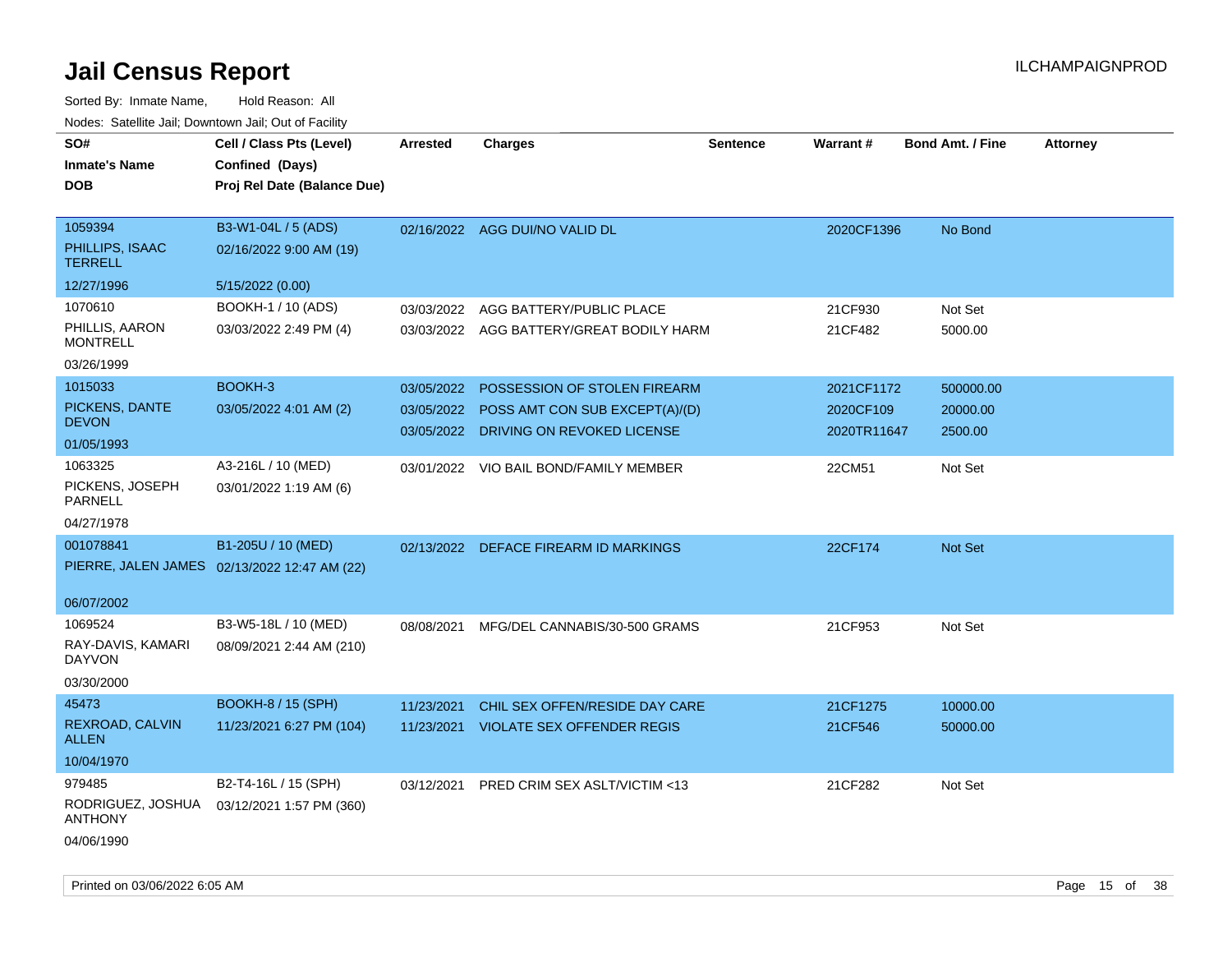Sorted By: Inmate Name, Hold Reason: All Nodes: Satellite Jail; Downtown Jail; Out of Facility

| SO#                                                         | Cell / Class Pts (Level)    | <b>Arrested</b> | <b>Charges</b>                           | <b>Sentence</b> | Warrant#   | <b>Bond Amt. / Fine</b> | <b>Attorney</b> |
|-------------------------------------------------------------|-----------------------------|-----------------|------------------------------------------|-----------------|------------|-------------------------|-----------------|
| <b>Inmate's Name</b>                                        | Confined (Days)             |                 |                                          |                 |            |                         |                 |
| <b>DOB</b>                                                  | Proj Rel Date (Balance Due) |                 |                                          |                 |            |                         |                 |
|                                                             |                             |                 |                                          |                 |            |                         |                 |
| 61330                                                       | B4-123L / 15 (MAX)          | 12/01/2021      | <b>ARMED HABITUAL CRIMINAL</b>           |                 | 21CF1473   | Not Set                 |                 |
| <b>RUFFIN, JONATHON</b><br><b>CECIL</b>                     | 12/01/2021 5:34 AM (96)     | 12/01/2021      | <b>PAROLE REVOCATION</b>                 |                 | CH2107545  | No Bond                 |                 |
| 05/10/1984                                                  |                             |                 |                                          |                 |            |                         |                 |
| 1071161                                                     | B4-124L / 15 (MAX)          | 08/18/2021      | DELIVERY OF OR POSSESSION OF W/INT       |                 | 21CF1008   | No Bond                 |                 |
| SANDERS, MARKELL<br>LAMAR                                   | 08/18/2021 6:18 PM (201)    |                 |                                          |                 |            |                         |                 |
| 02/02/2000                                                  |                             |                 |                                          |                 |            |                         |                 |
| 001078898                                                   | A3-217U / 15 (ADS)          |                 | 03/02/2022 AGG DISCHARGE FIREARM         |                 | 22CF254    | Not Set                 |                 |
| SAROLAS, JONATHAN<br>E.                                     | 03/02/2022 9:20 AM (5)      |                 |                                          |                 |            |                         |                 |
| 07/16/1988                                                  |                             |                 |                                          |                 |            |                         |                 |
| 1000820                                                     | A4-101U / 15 (ADS)          | 01/24/2022      | <b>FELON POSS/USE WEAPON/FIREARM</b>     |                 | 22CF105    | Not Set                 |                 |
| SCHNEIDER, SONGAN 01/24/2022 8:20 AM (42)<br><b>MICHAEL</b> |                             |                 | 01/24/2022 AGGRAVATED DOMESTIC BATTERY   |                 | 21CF1433   | 25000.00                |                 |
| 08/18/1992                                                  |                             |                 |                                          |                 |            |                         |                 |
| 001078748                                                   | B3-W4-14L / 10 (MED)        |                 | 01/10/2022 AGGRAVATED BATTERY            |                 | 21CF151    | No Bond                 |                 |
| SCHROEDER, JOSHUA 01/10/2022 9:34 AM (56)<br><b>CURTIS</b>  |                             |                 |                                          |                 |            |                         |                 |
| 09/04/1980                                                  | 3/8/2022 (0.00)             |                 |                                          |                 |            |                         |                 |
| 001078441                                                   | BOOKF-3 / 15 (ADS)          | 10/01/2021      | ARMED HABITUAL CRIMINAL                  |                 | 21CF1182   | Not Set                 |                 |
| SINGLETON, CORRIE<br><b>DERRELL</b>                         | 10/01/2021 12:36 PM (157)   | 12/20/2021      | SPEEDING 26-34 MPH OVER LIMIT            |                 | 2021TR2701 | 1000.00                 |                 |
| 05/07/1983                                                  |                             |                 |                                          |                 |            |                         |                 |
| 001078765                                                   | B4-223L / 10 (MED)          |                 | 01/13/2022 FELON POSS/USE WEAPON/FIREARM |                 | 22CF66     | <b>Not Set</b>          |                 |
| SMITH, COREY ADRIAN 01/13/2022 7:32 PM (53)                 |                             |                 |                                          |                 |            |                         |                 |
|                                                             |                             |                 |                                          |                 |            |                         |                 |
| 09/01/1987                                                  |                             |                 |                                          |                 |            |                         |                 |
| 001077770                                                   | A1-226L / 5 (MIN)           |                 | 01/06/2022 RESIDENTIAL BURGLARY          |                 | 21CF319    | Not Set                 |                 |
| STOFFLE, KELLY ANNE 01/06/2022 3:14 PM (60)                 |                             |                 |                                          |                 |            |                         |                 |

04/12/1989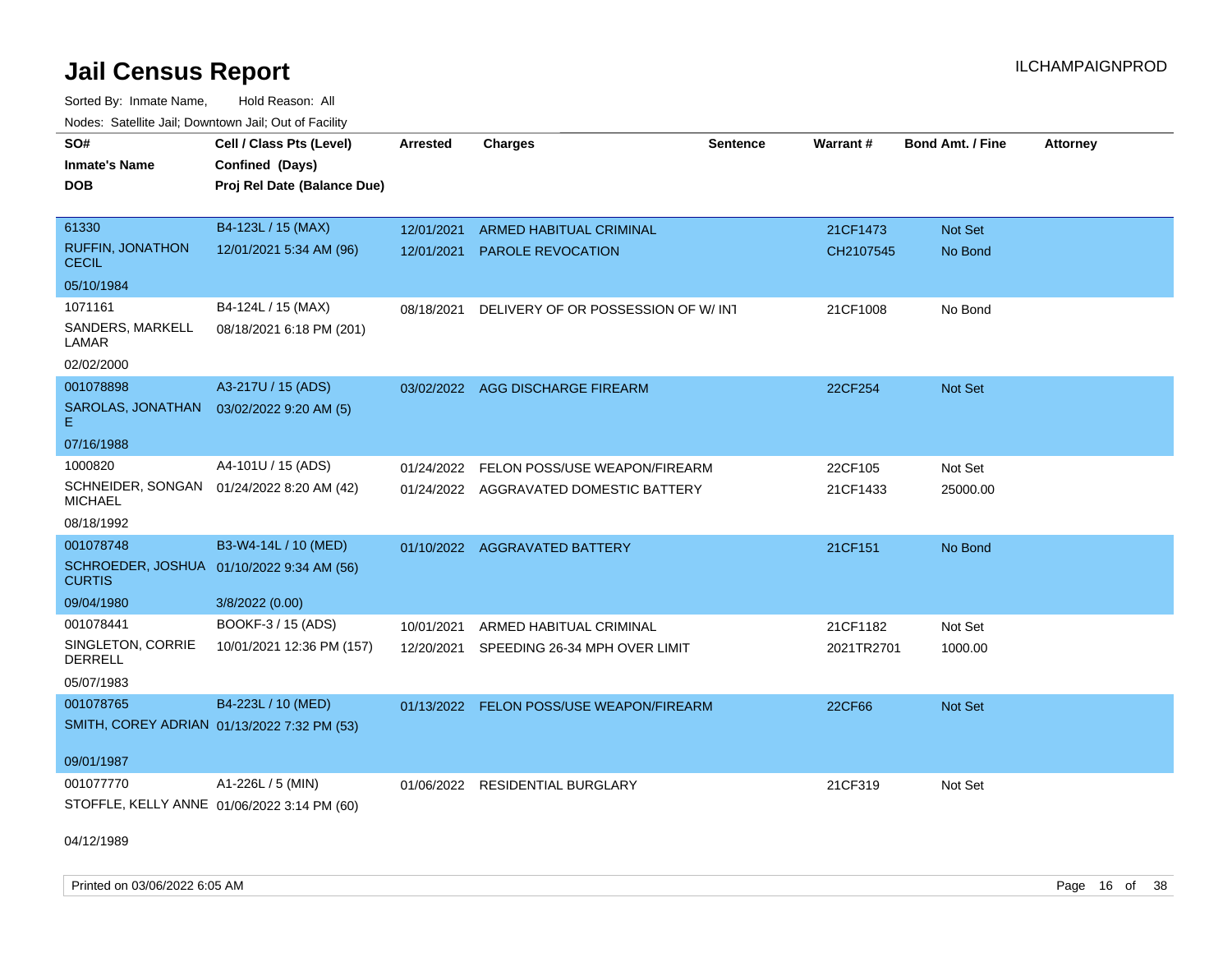| rougs. Calcing Jan, Downtown Jan, Out of Facility |                             |                 |                                                                          |                 |                    |                                  |                 |
|---------------------------------------------------|-----------------------------|-----------------|--------------------------------------------------------------------------|-----------------|--------------------|----------------------------------|-----------------|
| SO#                                               | Cell / Class Pts (Level)    | <b>Arrested</b> | <b>Charges</b>                                                           | <b>Sentence</b> | <b>Warrant#</b>    | <b>Bond Amt. / Fine</b>          | <b>Attorney</b> |
| <b>Inmate's Name</b>                              | Confined (Days)             |                 |                                                                          |                 |                    |                                  |                 |
| <b>DOB</b>                                        | Proj Rel Date (Balance Due) |                 |                                                                          |                 |                    |                                  |                 |
|                                                   |                             |                 |                                                                          |                 |                    |                                  |                 |
| 38305                                             | B2-T2-06L / 10 (SPH)        |                 | 03/18/2020 CRIMINAL SEXUAL ABUSE                                         |                 | 20CF-343           | 500000.00                        |                 |
| STOVER, JOSH<br><b>ANDREW</b>                     | 03/18/2020 10:24 AM (719)   |                 |                                                                          |                 |                    |                                  |                 |
| 08/18/1973                                        |                             |                 |                                                                          |                 |                    |                                  |                 |
| 001078182                                         | B3-W2-06L / 5 (MIN)         | 12/20/2021      | DRIVING ON REVOKED LICENSE                                               |                 | 2021CF800          | No Bond                          |                 |
| STRONG, KEVIN<br>GARDNER                          | 12/20/2021 4:34 PM (77)     |                 |                                                                          |                 |                    |                                  |                 |
| 02/12/1963                                        | 3/19/2022 (0.00)            |                 |                                                                          |                 |                    |                                  |                 |
| 1062701                                           | B1-107L / 15 (MAX)          |                 | 01/20/2022 UNLAWFUL USE OF A WEAPON                                      | 10y (DOC)       | 2021CF114          | No Bond                          |                 |
| TAYLOR, CODY EARL                                 | 01/20/2022 11:31 AM (46)    |                 |                                                                          |                 |                    |                                  |                 |
| 10/22/1997                                        |                             |                 |                                                                          |                 |                    |                                  |                 |
| 1036650                                           | B4-225U / 10 (MED)          |                 | 02/16/2022 ARMED VIOLENCE/CATEGORY I                                     |                 | 21CF845            | 250000.00                        |                 |
| TAYLOR, KORRION<br>VELEZ                          | 02/16/2022 4:33 PM (19)     |                 |                                                                          |                 |                    |                                  |                 |
| 03/18/1997                                        |                             |                 |                                                                          |                 |                    |                                  |                 |
| 001078471                                         | B4-221U / 10 (MED)          | 10/11/2021      | AGG UUW/VEHICLE/<21                                                      |                 | 21CF1210           | 100.00                           |                 |
| <b>THATCH, OMARION</b><br><b>DIAMONTE</b>         | 10/11/2021 1:26 AM (147)    |                 |                                                                          |                 |                    |                                  |                 |
| 09/05/2003                                        |                             |                 |                                                                          |                 |                    |                                  |                 |
| 32058                                             | B4-123U / 15 (MAX)          | 06/14/2021      | AGG DISCH FIREARM                                                        |                 | 21CF690            | Not Set                          |                 |
| THOMPSON, STEVEN<br>ONEAL                         | 06/14/2021 6:44 AM (266)    |                 |                                                                          |                 |                    |                                  |                 |
| 03/14/1969                                        |                             |                 |                                                                          |                 |                    |                                  |                 |
| 001078792                                         | A4-104L / 15 (ADS)          | 01/24/2022      | <b>FUGITIVE FROM JUSTICE</b>                                             |                 | 22CF99             | <b>Not Set</b>                   |                 |
| <b>TRAMBLE, TOM</b><br><b>MARCUS</b>              | 01/24/2022 10:24 AM (42)    |                 | 01/24/2022 FUGITIVE FROM JUSTICE<br>01/24/2022 ARMED VIOLENCE/CATEGORY I |                 | 22CF100<br>22CF101 | <b>Not Set</b><br><b>Not Set</b> |                 |
| 02/28/1985                                        |                             |                 |                                                                          |                 |                    |                                  |                 |
| 32910                                             | B3-W1-02L / 10 (MED)        | 10/04/2021      | DOM BTRY/HARM/1-2 PRECONV                                                |                 | 21CF1189           | Not Set                          |                 |
| TULL, CHRISTOPHER<br><b>MICHAEL</b>               | 10/04/2021 10:53 PM (154)   |                 |                                                                          |                 |                    |                                  |                 |
| 04/02/1971                                        |                             |                 |                                                                          |                 |                    |                                  |                 |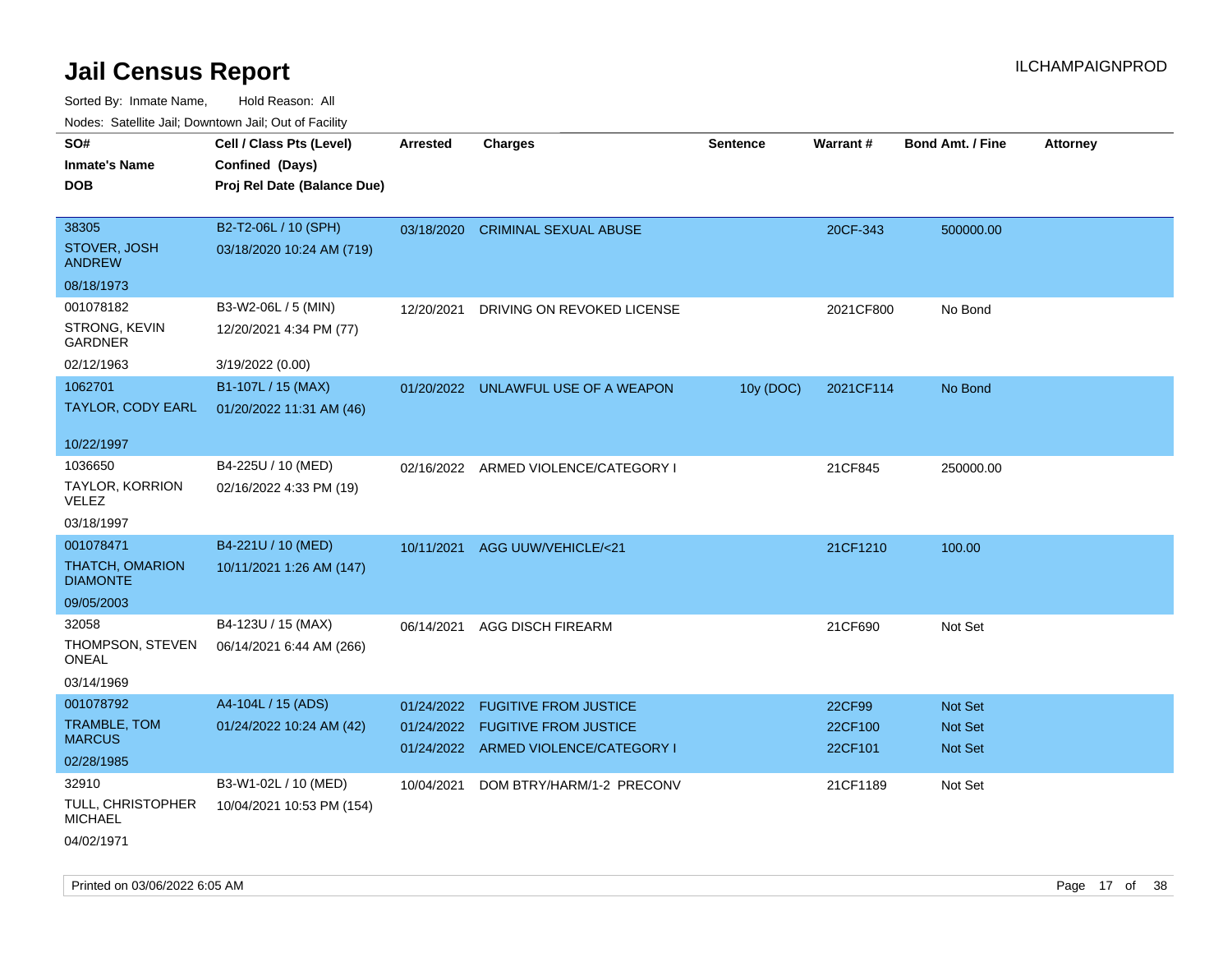Sorted By: Inmate Name, Hold Reason: All

Nodes: Satellite Jail; Downtown Jail; Out of Facility

| SO#<br><b>Inmate's Name</b><br><b>DOB</b>                | Cell / Class Pts (Level)<br>Confined (Days)<br>Proj Rel Date (Balance Due) | <b>Arrested</b>   | <b>Charges</b>                                                           | Sentence | Warrant#           | <b>Bond Amt. / Fine</b> | <b>Attorney</b> |
|----------------------------------------------------------|----------------------------------------------------------------------------|-------------------|--------------------------------------------------------------------------|----------|--------------------|-------------------------|-----------------|
| 1070737<br><b>WASHINGTON.</b><br><b>JASTINA VIRGINIA</b> | A1-126L / 15 (MAX)<br>10/14/2021 12:02 PM (144)                            | 10/14/2021        | AGG KIDNAPG/<13/INTEL DISABL                                             | (DHS)    | 2020CF418          | 250000.00               |                 |
| 04/11/2000                                               |                                                                            |                   |                                                                          |          |                    |                         |                 |
| 977140<br><b>WEBSTER, DERRIAL</b><br><b>DEVON</b>        | B1-203L / 10 (MED)<br>10/24/2021 2:46 AM (134)                             | 10/24/2021        | ARMED HABITUAL CRIMINAL                                                  |          | 21CF1289           | Not Set                 |                 |
| 01/14/1990                                               |                                                                            |                   |                                                                          |          |                    |                         |                 |
| 001078328                                                | B1-105L / 15 (MAX)                                                         | 08/30/2021        | FELON POSS/USE WEAPON/FIREARM                                            |          | 21CF1045           | <b>Not Set</b>          |                 |
| <b>WHITE, JUSTIN</b><br><b>STEVEN</b>                    | 08/30/2021 10:48 AM (189)                                                  |                   |                                                                          |          |                    |                         |                 |
| 10/25/1995                                               |                                                                            |                   |                                                                          |          |                    |                         |                 |
| 1075313                                                  | A4-102L / 15 (ADS)                                                         | 01/29/2022        | POSSESSION OF STOLEN FIREARM                                             |          | 22CF132            | Not Set                 |                 |
| <b>WILLIAMS, EARDIS</b><br>ANTONIO, Junior               | 01/29/2022 1:23 AM (37)                                                    | 01/29/2022        | MFG/DEL CANNABIS/30-500 GRAMS<br>01/29/2022 POSSESSION OF STOLEN FIREARM |          | 20CF51<br>20CF1048 | 5000.00<br>500000.00    |                 |
| 01/21/1999                                               |                                                                            |                   |                                                                          |          |                    |                         |                 |
| 638552                                                   | B2-T2-08L / 5 (SPH)                                                        | 10/07/2021        | CHILD PORNOGRAPHY/PHOTOGRAPH                                             |          | 2021CF1207         | No Bond                 |                 |
| <b>WILLIAMS, MICHAEL</b><br><b>JAMES</b>                 | 10/07/2021 12:20 PM (151)                                                  |                   |                                                                          |          |                    |                         |                 |
| 03/29/1964                                               |                                                                            |                   |                                                                          |          |                    |                         |                 |
| 1066370                                                  | B1-101L / 15 (MAX)                                                         | 07/28/2021        | ARMED VIOLENCE/CATEGORY III                                              |          | 2021 CF 882        | Not Set                 |                 |
| <b>WILLIAMS, REONTE</b><br><b>REMIR</b>                  | 07/28/2021 5:40 AM (222)                                                   |                   |                                                                          |          |                    |                         |                 |
| 05/14/1999                                               |                                                                            |                   |                                                                          |          |                    |                         |                 |
| 1051953                                                  | A1-125U / 10 (ADS)                                                         |                   | 02/02/2022 DOMESTIC BATTERY/OTHER PRIOR                                  |          | 22CF144            | Not Set                 |                 |
| <b>WINSTON, ALYSSIA</b><br><b>LETEECE</b>                | 02/02/2022 4:29 AM (33)                                                    |                   |                                                                          |          |                    |                         |                 |
| 03/17/1996                                               |                                                                            |                   |                                                                          |          |                    |                         |                 |
| <b>Total Satellite Jail: 139</b>                         |                                                                            | <b>Males: 120</b> | Females: 19<br>Unknown: 0                                                |          |                    |                         |                 |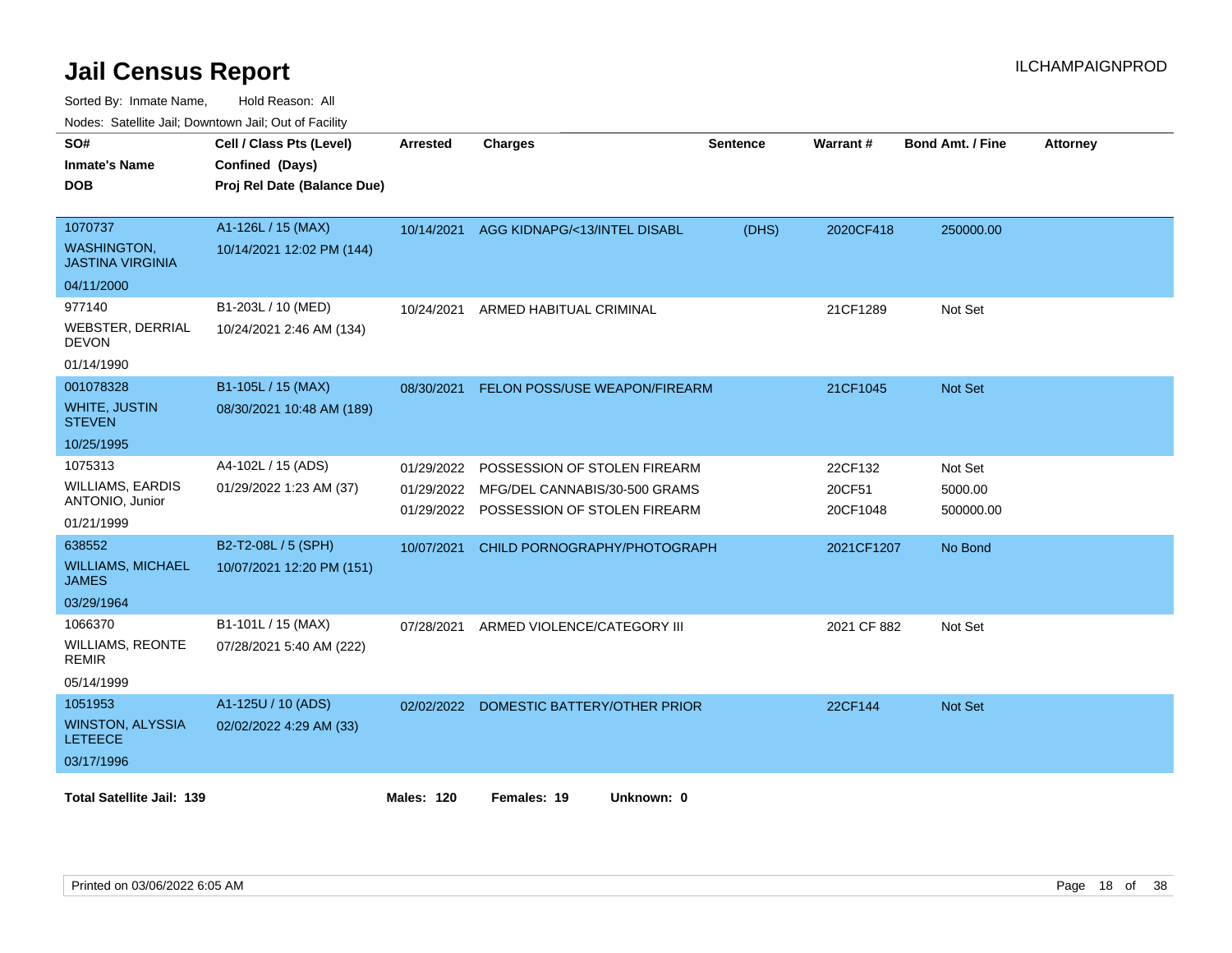| <b>Downtown Jail</b><br>SO#<br><b>Inmate's Name</b><br><b>DOB</b>  | Cell / Class Pts (Level)<br>Confined (Days)<br>Proj Rel Date (Balance Due) | Arrested                                                           | <b>Charges</b>                                                                                                                                     | <b>Sentence</b> | <b>Warrant#</b>                                       | <b>Bond Amt. / Fine</b>                             | <b>Attorney</b> |
|--------------------------------------------------------------------|----------------------------------------------------------------------------|--------------------------------------------------------------------|----------------------------------------------------------------------------------------------------------------------------------------------------|-----------------|-------------------------------------------------------|-----------------------------------------------------|-----------------|
| 1073165<br><b>ACKERMAN, CODY</b><br><b>JAMES</b><br>02/01/1989     | G4L / 5 (MIN)<br>04/30/2021 4:48 PM (311)                                  | 04/30/2021<br>04/30/2021<br>05/03/2021                             | <b>BURGLARY</b><br><b>FORGERY/ISSUE/DELIVER DOCUMENT</b><br>FORGERY/ISSUE/DELIVER DOCUMENT                                                         | 9y (DOC)        | 21CF516<br>19CF143<br>2018CF689                       | <b>Not Set</b><br>75000.00<br>2500.00 / 75.00       |                 |
| 47897<br>BRANAMAN,<br><b>CLIFFORD EARL</b><br>03/09/1975           | J5L / 15 (ADS)<br>01/19/2022 9:21 PM (47)                                  | 01/19/2022<br>01/19/2022<br>01/19/2022<br>02/08/2022<br>02/08/2022 | <b>VIOLATE ORDER PROTECTION</b><br>DRVG REVOKED/2+/PERS INJ/DEATH<br>PAROLE REVOCATION<br>DRIVE REVOKED/RECK HOMIC/3<br>DRIVING ON REVOKED LICENSE |                 | 22CF85<br>22CF84<br>VA2201139<br>21CF1280<br>21TR8305 | Not Set<br>Not Set<br>No Bond<br>Not Set<br>Not Set |                 |
| 990633<br><b>BRIFFORD, WILLIE</b><br>Junior<br>09/13/1987          | G7L / 5 (MIN)<br>02/15/2022 8:56 AM (20)                                   | 02/15/2022<br>02/15/2022                                           | POSS AMT CON SUB EXCEPT(A)/(D)<br><b>CIVIL FTA WARRANT</b>                                                                                         | 5y (DOC)        | 2017CF598<br>019F154                                  | No Bond<br>2500.00                                  |                 |
| 1027929<br><b>BROUGHTON, MARK</b><br>ANTHONY, Junior<br>02/15/1990 | F6L / 15 (MAX)<br>12/18/2021 2:55 AM (79)                                  | 12/18/2021                                                         | HOME INVASION/CAUSE INJURY                                                                                                                         |                 | 21CF1560                                              | No Bond                                             |                 |
| 1067476<br><b>BROWN, JAMES</b><br><b>BRONELL</b><br>01/08/1996     | F7U / 10 (MED)<br>11/13/2021 2:35 AM (114)                                 | 11/13/2021<br>11/13/2021                                           | AGG DOMESTIC BATTERY/STRANGLE<br><b>RESIDENTIAL BURGLARY</b>                                                                                       |                 | 20CF575<br>21CF385                                    | 5000.00<br>25000.00                                 |                 |
| 995432<br>BROWN, JAVON<br><b>SHANTEZ</b><br>10/14/1991             | H5L / 10 (ADS)<br>12/20/2021 2:06 AM (77)                                  | 12/20/2021                                                         | FAIL TO RPT WKLY/NO FIXED ADDR                                                                                                                     |                 | 21CF1559                                              | Not Set                                             |                 |
| 1075941<br><b>BROWN, LIONEL</b><br><b>TERRELL</b><br>10/19/1981    | G2L / 5 (MIN)<br>10/08/2021 5:16 PM (150)                                  | 10/08/2021                                                         | AGG UNLAWFUL USE OF WEAPON/VEH                                                                                                                     | 2y (DOC)        | 20CF360                                               | No Bond                                             |                 |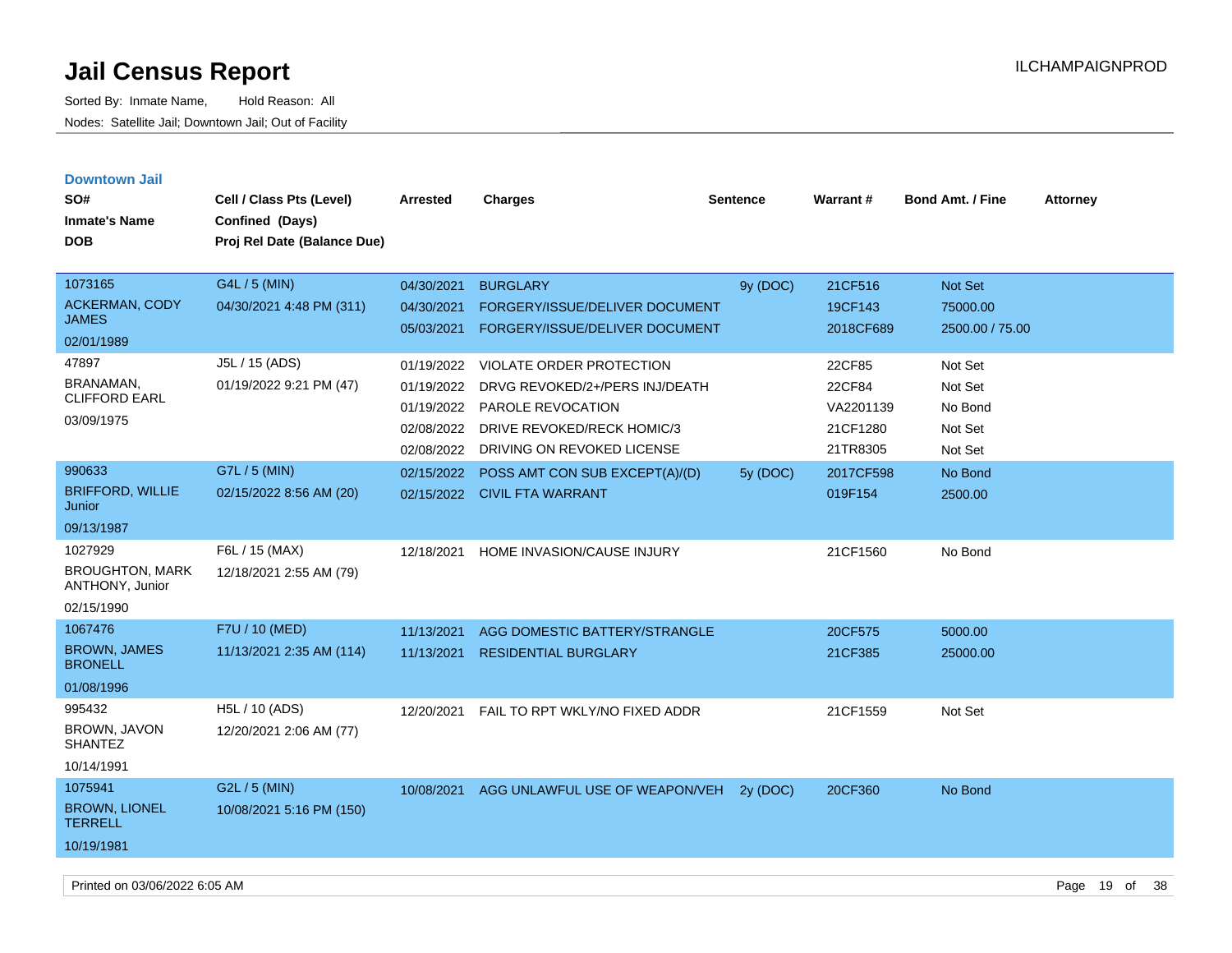Sorted By: Inmate Name, Hold Reason: All

Nodes: Satellite Jail; Downtown Jail; Out of Facility

| SO#<br><b>Inmate's Name</b>                | Cell / Class Pts (Level)<br>Confined (Days) | <b>Arrested</b> | <b>Charges</b>                            | Sentence | Warrant#   | Bond Amt. / Fine | <b>Attorney</b> |
|--------------------------------------------|---------------------------------------------|-----------------|-------------------------------------------|----------|------------|------------------|-----------------|
| <b>DOB</b>                                 | Proj Rel Date (Balance Due)                 |                 |                                           |          |            |                  |                 |
| 001078092                                  | H2U / 10 (ADS)                              | 12/27/2021      | AGG BATTERY/PUBLIC PLACE                  |          | 2021CF1042 | 5000.00          |                 |
| <b>WILLIAM</b>                             | CHOUNARD, STANLEY 12/27/2021 10:47 PM (70)  |                 |                                           |          |            |                  |                 |
| 06/25/1986                                 |                                             |                 |                                           |          |            |                  |                 |
| 56241                                      | $E1L / 5$ (MIN)                             |                 | 01/13/2022 VIOLATE ORDER/PRIOR DOM BTRY   |          | 22CF59     | Not Set          |                 |
| CLARK, DAMON<br><b>GILLMORE</b>            | 01/13/2022 4:36 AM (53)                     |                 |                                           |          |            |                  |                 |
| 12/21/1976                                 |                                             |                 |                                           |          |            |                  |                 |
| 001078838                                  | K <sub>2</sub> / 15 (ADS)                   |                 | 02/12/2022 PRED CRIM SEX ASLT/BODILY HARM |          | 21CF30     | 150000.00        |                 |
| <b>CLAYTON, KAREEM</b><br><b>JAMAL</b>     | 02/12/2022 8:55 AM (23)                     |                 |                                           |          |            |                  |                 |
| 02/03/1974                                 |                                             |                 |                                           |          |            |                  |                 |
| 1075361                                    | J6L / 5 (ADS)                               | 04/16/2021      | <b>BURGLARY</b>                           |          | 21CF414    | Not Set          |                 |
| COWART, TORREY<br>BENJAMEN, Junior         | 04/16/2021 9:17 PM (325)                    |                 |                                           |          |            |                  |                 |
| 11/22/1987                                 |                                             |                 |                                           |          |            |                  |                 |
| 1067370                                    | E6L / 15 (ADS)                              | 11/05/2021      | FIREARM/FOID INVALID/NOT ELIG             |          | 21CF1370   | Not Set          |                 |
| <b>DAVIS, AUSTIN</b><br><b>CHRISTOPHER</b> | 11/06/2021 12:23 AM (121)                   |                 |                                           |          |            |                  |                 |
| 08/11/1997                                 |                                             |                 |                                           |          |            |                  |                 |
| 001077214                                  | 15 / 15 (ADS)                               | 12/20/2021      | <b>MURDER</b>                             |          | 21CF1572   | Not Set          |                 |
| DAVIS-MURDOCK,<br><b>ERION VASSHAD</b>     | 12/21/2021 10:13 AM (76)                    | 12/22/2021      | PAROLE REVOCATION                         |          | CH2107977  | Not Set          |                 |
| 06/22/1998                                 |                                             |                 |                                           |          |            |                  |                 |
| 001078223                                  | G6L / 5 (MIN)                               | 11/09/2021      | AGG DUI/NO VALID DL                       |          | 21CF1382   | Not Set          |                 |
| DIEGO-MATEO,<br><b>JOAQUIN</b>             | 11/09/2021 10:52 PM (118)                   |                 |                                           |          |            |                  |                 |
| 01/23/2002                                 |                                             |                 |                                           |          |            |                  |                 |
| 571307                                     | J3L / 15 (ADS)                              | 09/14/2020      | CRIM SEXUAL ABUSE/CONSENT                 |          | 2020CF1026 | Not Set          |                 |
| DOMINGO-<br>CASTANEDA,                     | 09/14/2020 11:19 PM (539)                   | 09/14/2020      | PRED CRIM SEX ASLT/VICTIM <13             |          | 2020CF1025 | Not Set          |                 |
| 09/29/1989                                 |                                             |                 |                                           |          |            |                  |                 |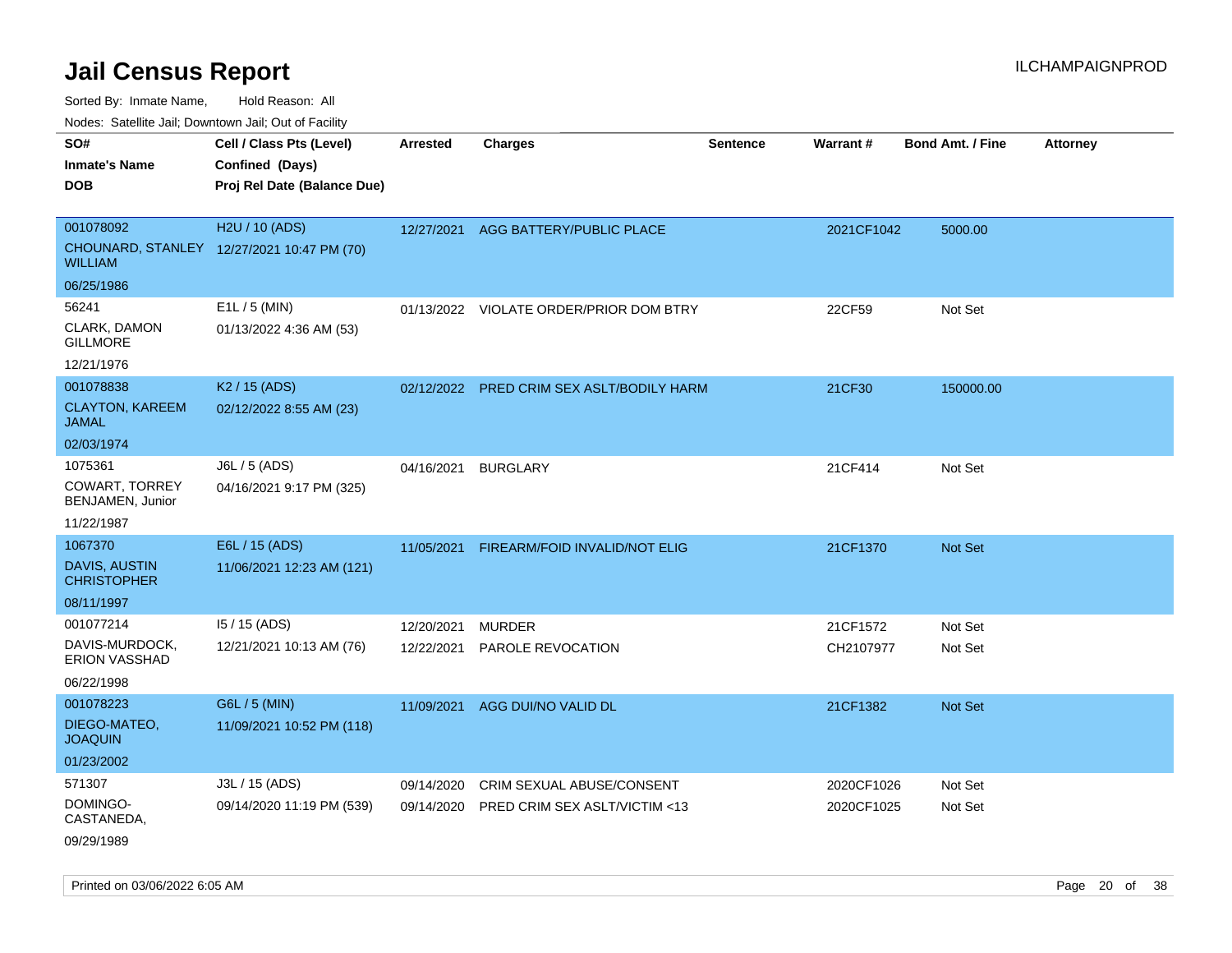| rougs. Calcing Jan, Downtown Jan, Out of Facinty |                             |                 |                                          |                 |            |                         |                 |
|--------------------------------------------------|-----------------------------|-----------------|------------------------------------------|-----------------|------------|-------------------------|-----------------|
| SO#                                              | Cell / Class Pts (Level)    | <b>Arrested</b> | <b>Charges</b>                           | <b>Sentence</b> | Warrant#   | <b>Bond Amt. / Fine</b> | <b>Attorney</b> |
| <b>Inmate's Name</b>                             | Confined (Days)             |                 |                                          |                 |            |                         |                 |
| <b>DOB</b>                                       | Proj Rel Date (Balance Due) |                 |                                          |                 |            |                         |                 |
|                                                  |                             |                 |                                          |                 |            |                         |                 |
| 527379                                           | D6 / 15 (ADS)               | 10/25/2021      | ARMED HABITUAL CRIMINAL                  |                 | 21CF1297   | Not Set                 |                 |
| DRAKE, MARCELL<br><b>DEON</b>                    | 10/25/2021 5:05 PM (133)    | 10/27/2021      | AGG DOMESTIC BATTERY/STRANGLE            |                 | 21CF1245   | <b>Not Set</b>          |                 |
| 04/20/1987                                       |                             |                 |                                          |                 |            |                         |                 |
| 959292                                           | K1 / 15 (ADS)               | 04/01/2021      | ATTEMPT (FIRST DEGREE MURDER)            |                 | 2020CF565  | 2000000.00              |                 |
| DUNCAN, COREYON<br><b>ANTHONY</b>                | 04/01/2021 8:46 PM (340)    | 12/17/2021      | <b>MURDER</b>                            |                 | 21CF1542   | Not Set                 |                 |
| 01/17/1989                                       |                             |                 |                                          |                 |            |                         |                 |
| 1053207                                          | K3 / 15 (SPH)               |                 | 06/06/2019 MURDER/INTENT TO KILL/INJURE  |                 | 2019-CF849 | 2000000.00              |                 |
| FAUST, JAQUAVEON<br><b>LAVELL</b>                | 06/06/2019 2:24 PM (1,005)  |                 |                                          |                 |            |                         |                 |
| 07/25/1996                                       |                             |                 |                                          |                 |            |                         |                 |
| 524764                                           | G3L / 5 (MIN)               | 09/18/2021      | METH DELIVERY/15<100 GRAMS               |                 | 21CF627    | 50000.00                |                 |
| <b>FISCUS, ROBERT</b><br><b>LOWELL</b>           | 09/18/2021 10:50 AM (170)   |                 |                                          |                 |            |                         |                 |
| 02/17/1986                                       |                             |                 |                                          |                 |            |                         |                 |
| 1063104                                          | $G1U / 5$ (MIN)             | 01/10/2022      | VIOLATE ORDER PROTECTION                 |                 | 21CF1258   | 25000.00                |                 |
| <b>FUSON, KEITH</b><br><b>EDWARD</b>             | 01/10/2022 9:14 PM (56)     |                 | 01/10/2022 VIOLATE ORDER PROTECTION      |                 | 21CF1259   | 25000.00                |                 |
| 05/07/1987                                       |                             |                 |                                          |                 |            |                         |                 |
| 1003785                                          | C9L / 5 (MIN)               |                 | 01/31/2022 THEFT CON INTENT <\$500 PRIOR | 4y (DOC)        | 19CF1558   | No Bond                 |                 |
| <b>GENTRY, SIDNEY</b><br>RAYNARD                 | 01/31/2022 8:44 AM (35)     |                 |                                          |                 |            |                         |                 |
| 05/27/1971                                       |                             |                 |                                          |                 |            |                         |                 |
| 32913                                            | $11/15$ (ADS)               | 12/03/2021      | PRED CRIM SEX ASLT/VICTIM <13            |                 | 21CF1481   | Not Set                 |                 |
| GROB, WARREN A,<br>Junior                        | 12/03/2021 4:24 PM (94)     |                 |                                          |                 |            |                         |                 |
| 12/07/1950                                       |                             |                 |                                          |                 |            |                         |                 |
| 1073611                                          | G3U / 5 (MIN)               | 02/09/2021      | MFG 15>100 GR ECSTASY/ANALOG             |                 | 21CF121    | 500000.00               |                 |
| HAYES, CAMERON<br><b>TAYLOR MALEEK</b>           | 02/09/2021 3:10 PM (391)    | 02/09/2021      | DELIVERY OF OR POSSESSION OF W/INT       |                 | 21CF160    | Not Set                 |                 |
| 08/10/1998                                       |                             |                 |                                          |                 |            |                         |                 |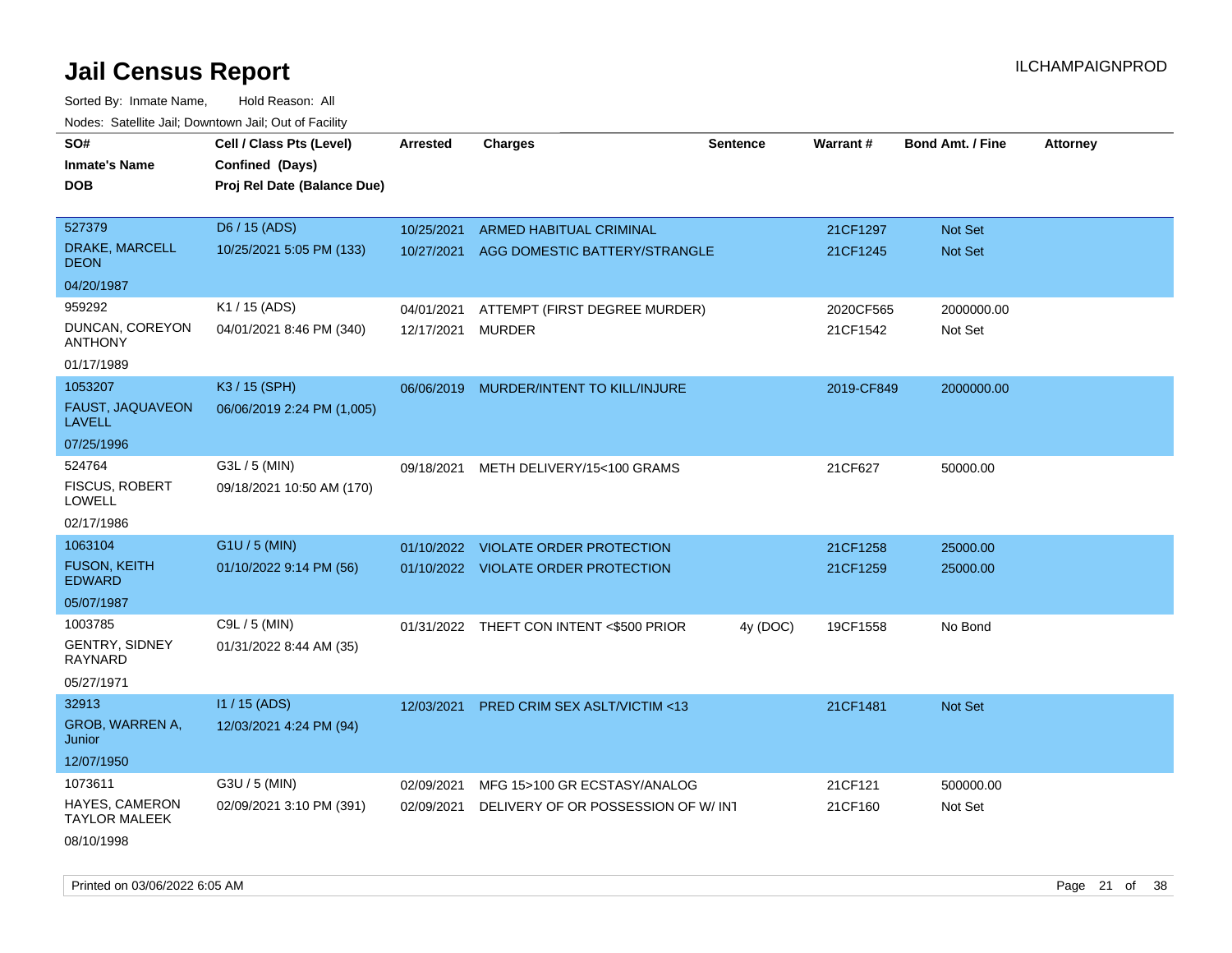| SO#<br><b>Inmate's Name</b><br><b>DOB</b> | Cell / Class Pts (Level)<br>Confined (Days)<br>Proj Rel Date (Balance Due) | <b>Arrested</b>  | <b>Charges</b>                                           | <b>Sentence</b> | Warrant#  | <b>Bond Amt. / Fine</b> | <b>Attorney</b> |
|-------------------------------------------|----------------------------------------------------------------------------|------------------|----------------------------------------------------------|-----------------|-----------|-------------------------|-----------------|
|                                           |                                                                            |                  |                                                          |                 |           |                         |                 |
| 544770                                    | D3 / 10 (MED)                                                              | 08/14/2021       | AGG DOMESTIC BATTERY/STRANGLE                            |                 | 2021CF514 | 25000.00                |                 |
| HAYES, DEVON<br><b>JERMAINE</b>           | 08/14/2021 2:56 AM (205)                                                   | 08/14/2021       | AGGRAVATED DOMESTIC BATTERY                              |                 | 21CF977   | No Bond                 |                 |
| 11/07/1987                                |                                                                            |                  |                                                          |                 |           |                         |                 |
| 953555                                    | C4U / 15 (MAX)                                                             | 03/10/2021       | CRIM TRESPASS TO RESIDENCE                               |                 | 21CF272   | Not Set                 |                 |
| HUNT, TAVARIS EARL                        | 03/10/2021 4:58 AM (362)                                                   | 04/14/2021       | AGG FLEEING POLICE/21 MPH OVER                           | 3y (DOC)        | 2020CF94  | 10000.00                |                 |
| 12/29/1987                                |                                                                            |                  |                                                          |                 |           |                         |                 |
| 518711                                    | G5L / 5 (MIN)                                                              | 01/30/2022 THEFT |                                                          |                 | 22CF133   | Not Set                 |                 |
| <b>INGERSON, LUCUS</b><br><b>JAMES</b>    | 01/30/2022 4:57 PM (36)                                                    |                  |                                                          |                 |           |                         |                 |
| 09/16/1979                                |                                                                            |                  |                                                          |                 |           |                         |                 |
| 63110                                     | C7L / 10 (ADS)                                                             |                  | 02/16/2022 CRIM DAMAGE TO PROPERTY <\$500                | 2y (DOC)        | 21CF1548  | No Bond                 |                 |
| JAMES, DOMINIQUE<br><b>JULIUS</b>         | 02/16/2022 5:24 PM (19)                                                    |                  |                                                          |                 |           |                         |                 |
| 03/04/1983                                |                                                                            |                  |                                                          |                 |           |                         |                 |
| 53058                                     | G4U / 5 (MIN)                                                              |                  | 01/31/2022 DELIVERY OF OR POSSESSION OF W/IN15y/6m (DOC) |                 |           | Not Set                 |                 |
| <b>JOHNSON, DEMARIO</b><br><b>LACONTE</b> | 01/31/2022 11:12 AM (35)                                                   |                  |                                                          |                 |           |                         |                 |
| 06/14/1981                                |                                                                            |                  |                                                          |                 |           |                         |                 |
| 001078766                                 | $13/5$ (ADS)                                                               | 02/08/2022       | <b>AGGRAVATED BATTERY</b>                                |                 | 22CF160   | Not Set                 |                 |
| JOHNSON, IYONZI                           | 02/08/2022 11:56 AM (27)                                                   | 02/08/2022       | <b>BURGLARY</b>                                          |                 | 22CF63    | 3000.00                 |                 |
| 07/16/1994                                |                                                                            |                  |                                                          |                 |           |                         |                 |
| 1068501                                   | G7U / 5 (MIN)                                                              |                  | 02/07/2022 VIO ORDER/NOTICE/PRIOR VIO O/P                |                 | 22CF156   | No Bond                 |                 |
| <b>KING, JULIUS</b><br><b>EMANUEL</b>     | 02/07/2022 7:06 PM (28)                                                    |                  |                                                          |                 |           |                         |                 |
| 04/08/1985                                |                                                                            |                  |                                                          |                 |           |                         |                 |
| 001078818                                 | C6L / 10 (MED)                                                             | 02/04/2022       | DOMESTIC BATTERY/OTHER PRIOR                             |                 | 22CF148   | Not Set                 |                 |
| KINSEL, EVERAL<br>MICHAEL WILLIAM         | 02/04/2022 7:37 PM (31)                                                    |                  |                                                          |                 |           |                         |                 |
| 10/16/1985                                |                                                                            |                  |                                                          |                 |           |                         |                 |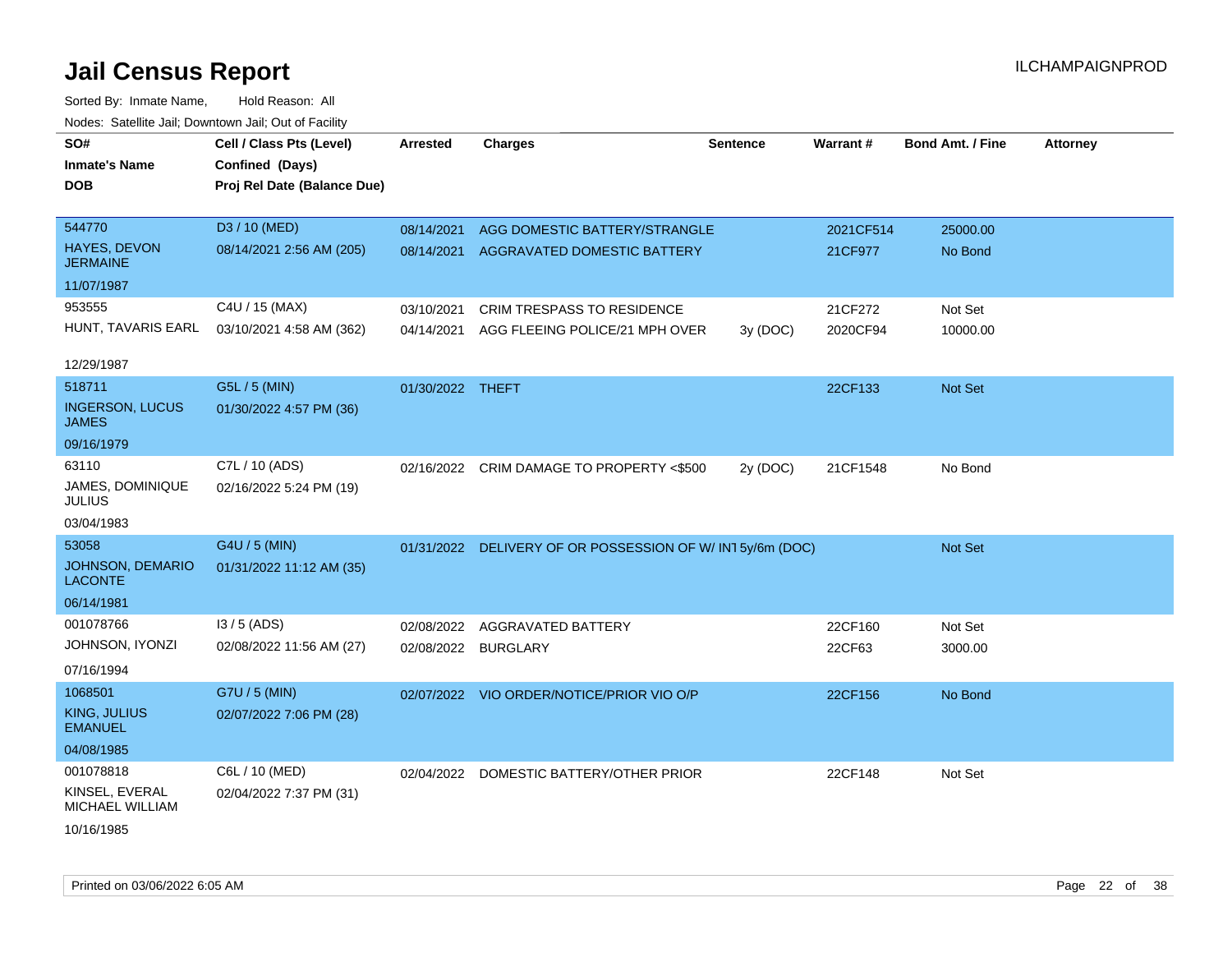| SO#<br><b>Inmate's Name</b><br><b>DOB</b> | Cell / Class Pts (Level)<br>Confined (Days)<br>Proj Rel Date (Balance Due) | <b>Arrested</b> | Charges                                              | <b>Sentence</b> | <b>Warrant#</b>    | <b>Bond Amt. / Fine</b>          | <b>Attorney</b> |
|-------------------------------------------|----------------------------------------------------------------------------|-----------------|------------------------------------------------------|-----------------|--------------------|----------------------------------|-----------------|
| 527447                                    | C2L / 10 (ADS)                                                             | 02/22/2022      | <b>BURGLARY</b>                                      |                 | 22CF224            | <b>Not Set</b>                   |                 |
| KIRKWOOD, TYLER<br><b>JAMES</b>           | 02/22/2022 10:47 AM (13)                                                   | 02/22/2022      | AGG BATTERY/GREAT BODILY HARM<br>02/23/2022 BURGLARY |                 | 22CF223<br>22CF152 | <b>Not Set</b><br><b>Not Set</b> |                 |
| 10/04/1985                                |                                                                            |                 |                                                      |                 |                    |                                  |                 |
| 24308                                     | D <sub>2</sub> / 15 (MAX)                                                  | 06/03/2021      | <b>ROBBERY</b>                                       |                 | 21CF625            | No Bond                          |                 |
| KWIATKOWSKI,<br>ROBERT JOHN               | 06/03/2021 10:40 PM (277)                                                  |                 |                                                      |                 |                    |                                  |                 |
| 08/08/1963                                |                                                                            |                 |                                                      |                 |                    |                                  |                 |
| 1041648                                   | C8L / 15 (MAX)                                                             | 01/11/2022      | <b>ARMED HABITUAL CRIMINAL</b>                       |                 | 22CF41             | <b>Not Set</b>                   |                 |
| LANE, DEMETRIUS<br>LAQUAN                 | 01/11/2022 5:27 AM (55)                                                    | 01/11/2022      | <b>PAROLE REVOCATION</b>                             |                 | CH2200221          | <b>Not Set</b>                   |                 |
| 07/04/1996                                |                                                                            |                 |                                                      |                 |                    |                                  |                 |
| 29681                                     | J2L / 15 (ADS)                                                             | 07/14/2020      | PREDATORY CRIMINAL SEX ASSLT/CHILD                   |                 | 20CF-781           | 250000.00                        |                 |
| LENOIR, JOHN<br><b>CHRISTOPHER</b>        | 07/14/2020 12:51 PM (601)                                                  |                 |                                                      |                 |                    |                                  |                 |
| 04/20/1966                                |                                                                            |                 |                                                      |                 |                    |                                  |                 |
| 001077524                                 | D1 / 10 (SPH)                                                              | 12/14/2020      | <b>RESIDENTIAL ARSON</b>                             | 6y (DOC)        | 2020-CF-1388       | 150000.00                        |                 |
| LEWIS, TREVOR<br><b>DANIEL</b>            | 12/14/2020 5:16 PM (448)                                                   |                 |                                                      |                 |                    |                                  |                 |
| 06/03/2002                                |                                                                            |                 |                                                      |                 |                    |                                  |                 |
| 45113                                     | E2L / 15 (MAX)                                                             | 11/20/2021      | ARMED HABITUAL CRIMINAL                              |                 | 21CF1424           | No Bond                          |                 |
| MARTIN, JEREMIAH<br><b>FRANCIS</b>        | 11/20/2021 1:18 AM (107)                                                   |                 |                                                      |                 |                    |                                  |                 |
| 01/18/1977                                |                                                                            |                 |                                                      |                 |                    |                                  |                 |
| 1063030                                   | H4L / 15 (ADS)                                                             | 12/20/2021      | <b>MURDER</b>                                        |                 | 21CF1571           | <b>Not Set</b>                   |                 |
|                                           | MASON, RYAN ONEIAL 12/21/2021 9:30 AM (76)                                 | 12/22/2021      | <b>PAROLE REVOCATION</b>                             |                 | CH2107979          | Not Set                          |                 |
| 02/22/1991                                |                                                                            |                 |                                                      |                 |                    |                                  |                 |
| 1066623                                   | G6U / 5 (MIN)                                                              | 11/17/2021      | MFG/DEL 15<100 GR COCA/ANALOG                        |                 | 17CF1093           | 75000.00                         |                 |
| MATA-OROZCO,<br><b>OLEGARIO</b>           | 11/17/2021 5:08 PM (110)                                                   |                 |                                                      |                 |                    |                                  |                 |
| 03/06/1995                                |                                                                            |                 |                                                      |                 |                    |                                  |                 |
| Printed on 03/06/2022 6:05 AM             |                                                                            |                 |                                                      |                 |                    |                                  | Page 23 of 38   |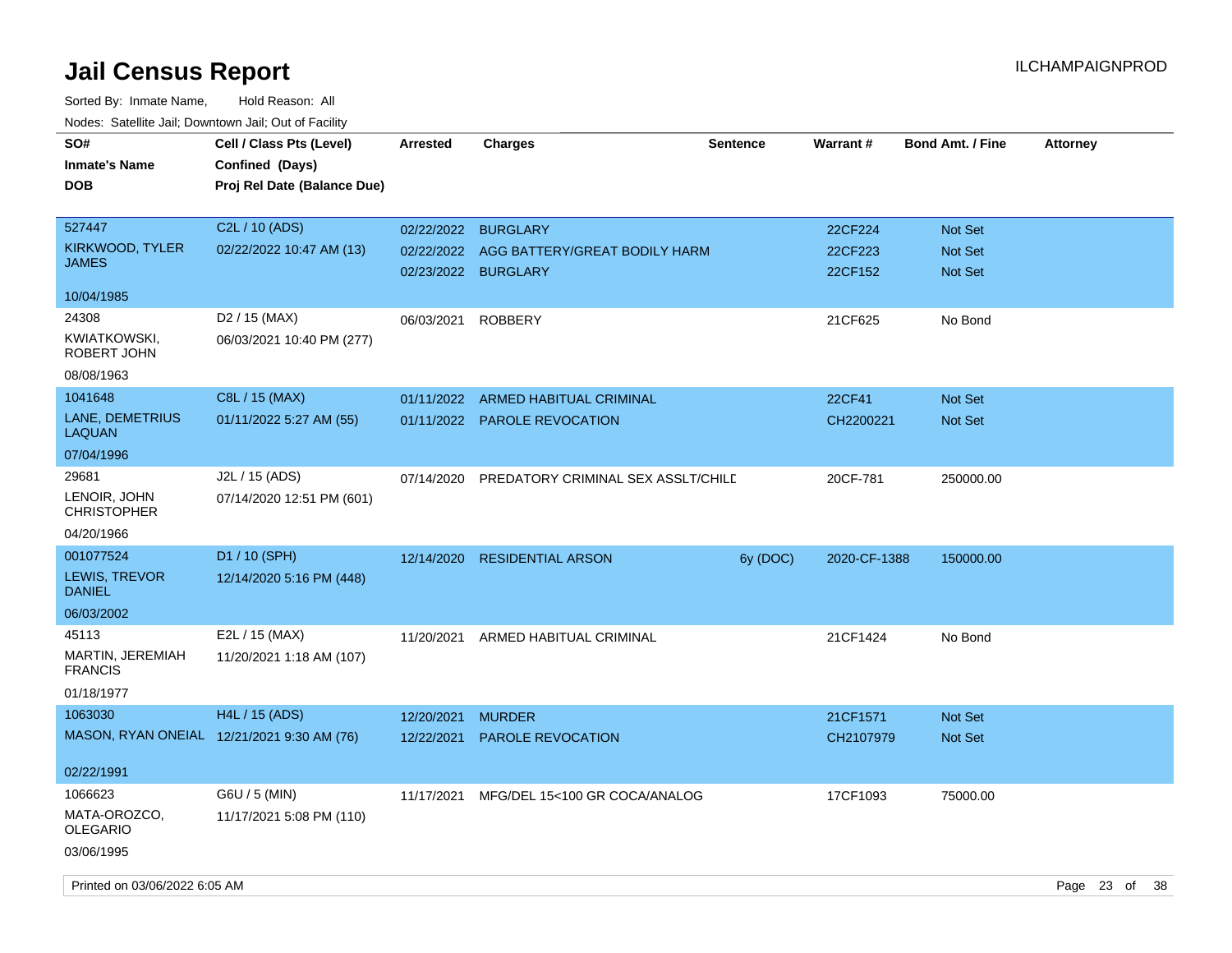Sorted By: Inmate Name, Hold Reason: All

Nodes: Satellite Jail; Downtown Jail; Out of Facility

| roaco. Calcinio dan, Downtown dan, Out or Fability |                             |                 |                               |                 |            |                         |                 |
|----------------------------------------------------|-----------------------------|-----------------|-------------------------------|-----------------|------------|-------------------------|-----------------|
| SO#                                                | Cell / Class Pts (Level)    | <b>Arrested</b> | <b>Charges</b>                | <b>Sentence</b> | Warrant#   | <b>Bond Amt. / Fine</b> | <b>Attorney</b> |
| <b>Inmate's Name</b>                               | Confined (Days)             |                 |                               |                 |            |                         |                 |
| <b>DOB</b>                                         | Proj Rel Date (Balance Due) |                 |                               |                 |            |                         |                 |
|                                                    |                             |                 |                               |                 |            |                         |                 |
| 001078249                                          | B3 / 10 (MED)               | 08/07/2021      | FELON POSS/USE WEAPON/FIREARM | 4y (DOC)        | 21CF947    | Not Set                 |                 |
| MCCLENDON, CALVIN<br>M                             | 08/07/2021 8:56 AM (212)    |                 |                               |                 |            |                         |                 |
| 04/29/1990                                         |                             |                 |                               |                 |            |                         |                 |
| 40235                                              | G9L / 5 (MIN)               | 10/04/2021      | AGG DUI/4                     |                 | 2021CF1145 | 35000.00                |                 |
| MERRIWEATHER,<br><b>MARCUS TODD</b>                | 10/04/2021 4:41 PM (154)    |                 |                               |                 |            |                         |                 |
| 11/28/1967                                         |                             |                 |                               |                 |            |                         |                 |
| 1040273                                            | E5U / 15 (ADS)              | 09/30/2021      | PRED CRIM SEX ASLT/VICTIM <13 |                 | 21CF329    | 500000.00               |                 |
| METCALFE, LANELL<br><b>JARON</b>                   | 09/30/2021 11:32 PM (158)   |                 |                               |                 |            |                         |                 |
| 09/22/1988                                         |                             |                 |                               |                 |            |                         |                 |
| 1075635                                            | B <sub>2</sub> / 10 (ADS)   | 05/11/2021      | AGG DISCHARGE FIREARM/OCC VEH |                 | 21CF538    | Not Set                 |                 |
| MILES, DEVLON VON,                                 | 05/11/2021 10:39 PM (300)   | 05/11/2021      | MFG/DEL CANNABIS/30-500 GRAMS |                 | 20CF1402   | 100000.00               |                 |
| Junior                                             |                             | 02/23/2022      | MURDER                        |                 | 22CF219    | Not Set                 |                 |
| 11/04/2000                                         |                             |                 |                               |                 |            |                         |                 |
| 1007239                                            | J1L / 10 (ADS)              | 12/29/2021      | <b>DOMESTIC BATTERY</b>       | 3y (DOC)        | 21CF1607   | <b>Not Set</b>          |                 |
| MOORE, ANDREW<br><b>VIRGIL</b>                     | 12/29/2021 8:40 PM (68)     |                 |                               |                 |            |                         |                 |
| 08/20/1972                                         |                             |                 |                               |                 |            |                         |                 |
| 1069209                                            | H1L / 10 (ADS)              | 04/07/2021      | AGG BATTERY/GREAT BODILY HARM |                 | 21CF376    | Not Set                 |                 |
| MOORE, DEVONTE<br>JAMAL                            | 04/07/2021 6:25 PM (334)    |                 |                               |                 |            |                         |                 |
| 09/24/1995                                         |                             |                 |                               |                 |            |                         |                 |
| 61251                                              | E4L / 15 (ADS)              | 12/27/2021      | PRED CRIM SEX ASLT/VICTIM <13 |                 | 21CF651    | No Bond                 |                 |
| PETMECKY, JOHN<br><b>ROBERT</b>                    | 12/27/2021 1:52 PM (70)     |                 |                               |                 |            |                         |                 |
| 03/09/1983                                         |                             |                 |                               |                 |            |                         |                 |
| 001078357                                          | A2L / 15 (SPH)              | 09/17/2021      | ARMED ROBBERY/ARMED W/FIREARM |                 | 21CF1128   | Not Set                 |                 |
| PETTIGREW, CAREY                                   | 09/17/2021 9:56 AM (171)    | 09/17/2021      | ARMED ROBBERY/ARMED W/FIREARM |                 | 21CF1129   | Not Set                 |                 |
| <b>CORNITRIAS DEOBLO</b>                           |                             | 09/17/2021      | ARMED ROBBERY/ARMED W/FIREARM |                 | 21CF1230   | Not Set                 |                 |
| 08/31/1986                                         |                             |                 |                               |                 |            |                         |                 |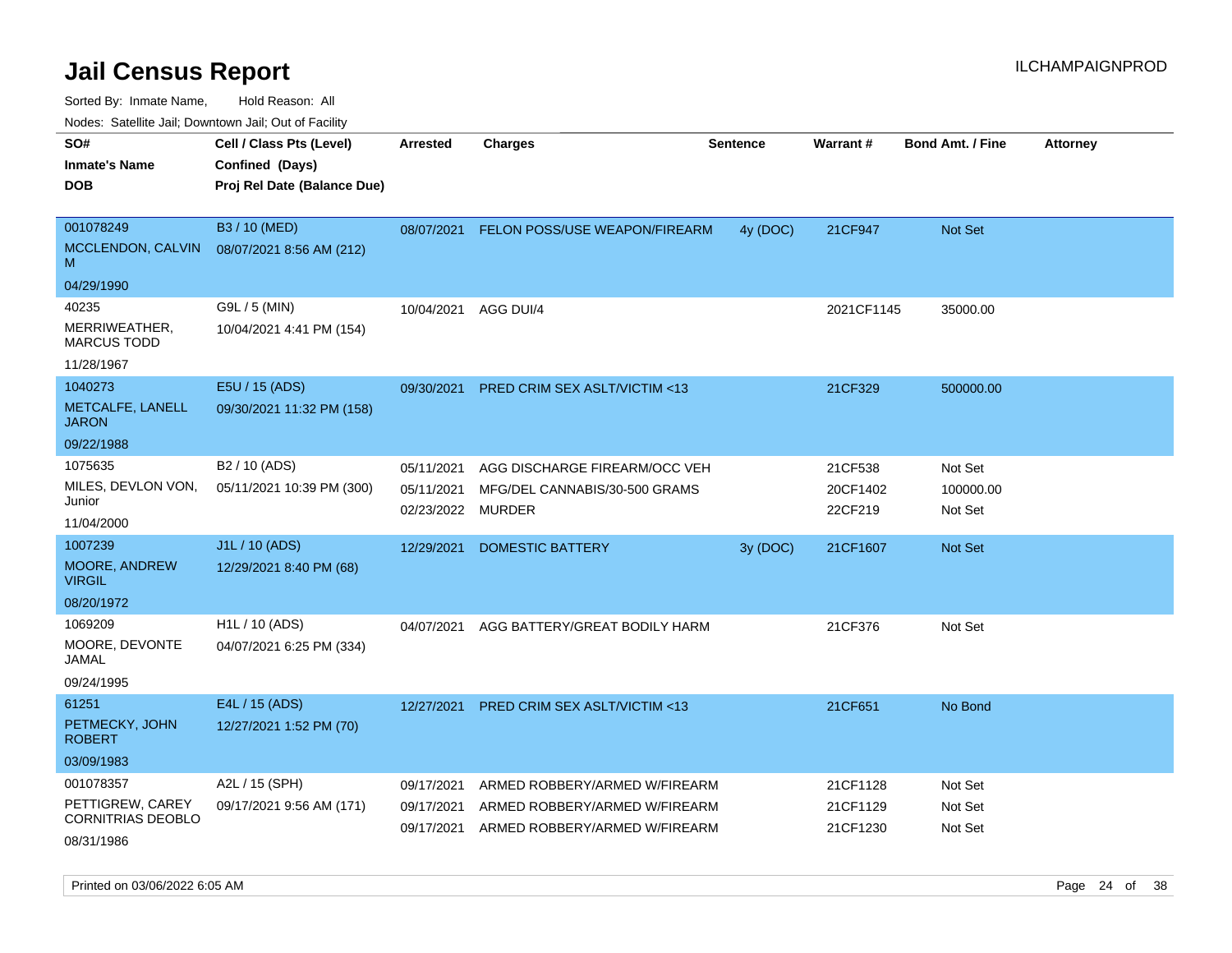Sorted By: Inmate Name, Hold Reason: All Nodes: Satellite Jail; Downtown Jail; Out of Facility

| roaco. Calcinio dan, Downtown dan, Out or Fability |                             |                     |                                         |                 |              |                         |                 |
|----------------------------------------------------|-----------------------------|---------------------|-----------------------------------------|-----------------|--------------|-------------------------|-----------------|
| SO#                                                | Cell / Class Pts (Level)    | <b>Arrested</b>     | <b>Charges</b>                          | <b>Sentence</b> | Warrant#     | <b>Bond Amt. / Fine</b> | <b>Attorney</b> |
| <b>Inmate's Name</b>                               | Confined (Days)             |                     |                                         |                 |              |                         |                 |
| <b>DOB</b>                                         | Proj Rel Date (Balance Due) |                     |                                         |                 |              |                         |                 |
|                                                    |                             |                     |                                         |                 |              |                         |                 |
| 1022441                                            | C3L / 10 (ADS)              | 10/27/2021          | AGG BATTERY/PEACE OFFICER               |                 | 2021 CF 12   | No Bond                 |                 |
| PICKENS, DONTRELL<br><b>DEMAR</b>                  | 10/27/2021 1:39 PM (131)    |                     | 10/27/2021 AGG BATTERY/PEACE OFFICER    |                 | 2020 CF 1488 | No Bond                 |                 |
| 12/10/1993                                         |                             |                     |                                         |                 |              |                         |                 |
| 001077783                                          | H6L / 10 (ADS)              |                     | 01/05/2022 AGGRAVATED BATTERY           |                 | 21CF325      | Not Set                 |                 |
| RIVERA, DARYL<br><b>ANTONIO</b>                    | 01/05/2022 4:20 PM (61)     |                     |                                         |                 |              |                         |                 |
| 11/14/1981                                         |                             |                     |                                         |                 |              |                         |                 |
| 1072114                                            | A1U / 15 (SPH)              | 01/17/2021          | ATTEMPT (FIRST DEGREE MURDER)           |                 | 2021CF65     | Not Set                 |                 |
| ROBINSON, DONNELL                                  | 01/17/2021 2:40 PM (414)    | 01/17/2021          | ARMED ROBBERY/NO FIREARM                |                 | 2020CF824    | 75000.00                |                 |
| <b>LEVON</b>                                       |                             | 02/17/2021          | <b>AGGRAVATED BATTERY</b>               | 4y (DOC)        |              | 250000.00               |                 |
| 10/23/2000                                         |                             |                     |                                         |                 |              |                         |                 |
| 1068592                                            | J7L / 15 (ADS)              | 11/12/2021          | <b>BURGLARY</b>                         | 2y (DOC)        | 21CF1393     | Not Set                 |                 |
| ROSS, TEVONTAE<br><b>TERRANCE</b>                  | 11/12/2021 8:41 AM (115)    |                     |                                         |                 |              |                         |                 |
| 12/15/1998                                         |                             |                     |                                         |                 |              |                         |                 |
| 47195                                              | G8L / 5 (MIN)               | 12/27/2021          | <b>RESIDENTIAL BURGLARY</b>             |                 | 2020CF1222   | 10000.00                |                 |
| <b>SIMMONS, JAMES</b><br><b>ROBERT</b>             | 12/27/2021 8:42 AM (70)     | 12/28/2021          | <b>RESIDENTIAL BURGLARY</b>             |                 | 2021CF1596   | Not Set                 |                 |
| 03/13/1975                                         |                             |                     |                                         |                 |              |                         |                 |
| 1064798                                            | B1 / 15 (ADS)               | 01/17/2022          | MURDER                                  |                 | 2021CF695    | 1500000.00              |                 |
| <b>STENNIS, BRUCE</b><br><b>DEONTAY</b>            | 01/17/2022 1:29 PM (49)     |                     | 01/17/2022 MFG/DEL 1<15 GR COCAINE/ANLG |                 | 21CF520      | 50000.00                |                 |
| 08/12/1998                                         |                             |                     |                                         |                 |              |                         |                 |
| 1068839                                            | F4L / 15 (MAX)              | 08/07/2020 HOMICIDE |                                         | 28y (DOC)       | 2020-CF851   | 1000000.00              |                 |
| <b>TAYLOR, LONDON</b><br><b>JAVON</b>              | 08/07/2020 10:30 AM (577)   |                     |                                         |                 |              |                         |                 |
| 08/16/1999                                         |                             |                     |                                         |                 |              |                         |                 |
| 1056971                                            | D <sub>4</sub> / 10 (ADS)   | 08/07/2021          | FELON POSS/USE WEAPON/FIREARM           |                 | 21CF948      | No Bond                 |                 |
| TRAVIS, DENZEL<br><b>DANTRELL</b>                  | 08/07/2021 7:36 AM (212)    | 08/08/2021          | AGG BATTERY/PUBLIC PLACE                |                 | 2020CF647    | 25000.00                |                 |
| 03/21/1993                                         |                             |                     |                                         |                 |              |                         |                 |

Printed on 03/06/2022 6:05 AM Page 25 of 38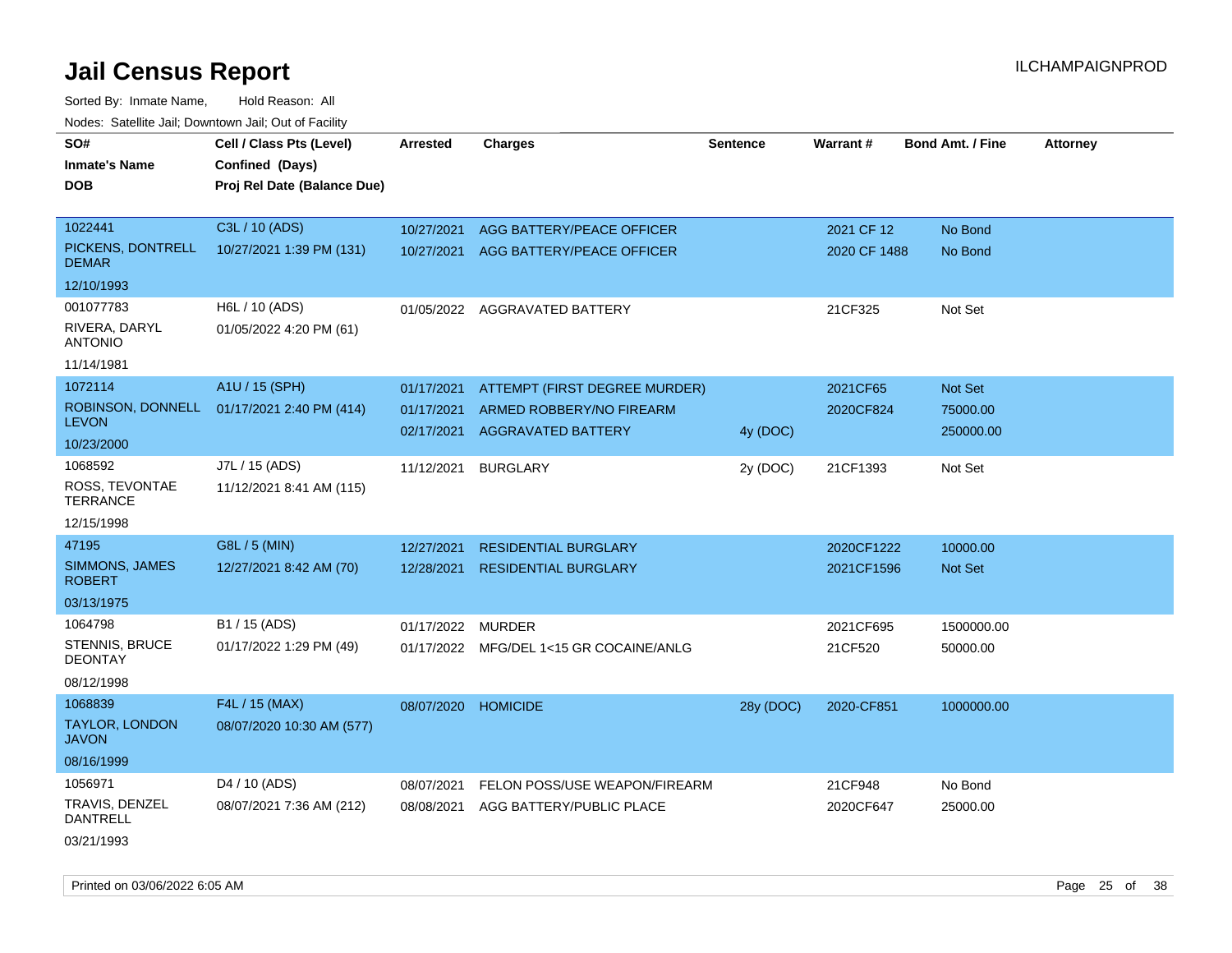| roaco. Catolino cali, Domntonn cali, Out of Facility                       |                                                                            |                                        |                                                                                       |                 |                                    |                                  |                 |
|----------------------------------------------------------------------------|----------------------------------------------------------------------------|----------------------------------------|---------------------------------------------------------------------------------------|-----------------|------------------------------------|----------------------------------|-----------------|
| SO#<br><b>Inmate's Name</b><br><b>DOB</b>                                  | Cell / Class Pts (Level)<br>Confined (Days)<br>Proj Rel Date (Balance Due) | <b>Arrested</b>                        | Charges                                                                               | <b>Sentence</b> | <b>Warrant#</b>                    | <b>Bond Amt. / Fine</b>          | <b>Attorney</b> |
| 001078250<br>TRAVIS, JORDAN<br><b>TESHAUN</b>                              | F2L / 10 (MED)<br>08/07/2021 10:27 AM (212)                                |                                        | 08/07/2021 FELON POSS WEAPON/BODY ARMOR                                               |                 | 21CF950                            | Not Set                          |                 |
| 03/03/1996<br>56994<br><b>TURNER, ROBERT</b><br>EARL, Senior<br>09/07/1982 | A1L / 15 (SPH)<br>12/09/2021 9:23 PM (88)                                  | 12/09/2021<br>12/13/2021               | STALKING/CAUSE FEAR FOR SAFETY<br><b>PAROLE REVOCATION</b>                            |                 | 21CF1514<br>CH2107735              | Not Set<br>Not Set               |                 |
| 30108<br>VANDYKE, DARYL<br><b>ANTHONY</b>                                  | J4L / 15 (ADS)<br>07/30/2021 8:29 PM (220)                                 | 07/30/2021 MURDER                      |                                                                                       |                 | 21CF902                            | 2000000.00                       |                 |
| 10/04/1965<br>968681<br>WADE, DEMETRIUS<br>DARYL<br>01/07/1987             | D5 / 15 (ADS)<br>08/27/2021 2:25 AM (192)                                  | 08/27/2021<br>08/27/2021               | AGG CRIM SX AB/VIC 13<18/TRUST<br>INDIRECT CRIMINAL CONTEMPT                          | 3y (DOC)        | 2020CF499<br>2021CC16              | 250000.00<br>No Bond             |                 |
| 1070971<br><b>WEIR, CLINTON</b><br><b>HOWARD</b><br>03/15/1983             | H3L / 5 (ADS)<br>12/08/2021 3:45 AM (89)                                   | 12/07/2021<br>12/07/2021               | <b>IDENTITY THEFT/&lt;\$300</b><br><b>RECKLESS DRIVING</b>                            |                 | 20CF922<br>19TR2348                | <b>Not Set</b><br><b>Not Set</b> |                 |
| 54212<br>WHITLOCK, GEORGE<br>ABRAM<br>11/10/1978                           | E3U / 10 (ADS)<br>12/21/2021 1:20 PM (76)                                  | 12/21/2021<br>12/21/2021<br>12/21/2021 | RECEIVE/POSS/SELL STOLEN VEH<br>VIOLATE ORDER PROTECTION<br>ARMED VIOLENCE/CATEGORY I |                 | 2021CF669<br>2021CM391<br>21CF1576 | 10000.00<br>1000.00<br>Not Set   |                 |
| 1058072<br><b>WILLIAMS, KENNETH</b><br><b>BERNARD</b><br>10/04/1985        | A2U / 15 (SPH)<br>02/25/2021 3:24 PM (375)                                 | 02/25/2021                             | ARMED HABITUAL CRIMINAL                                                               |                 |                                    | <b>Not Set</b>                   |                 |
| 9326<br>YOUNG, ANTHONY<br>PAUL<br>03/13/1954                               | $12/5$ (ADS)<br>06/14/2021 12:07 PM (266)                                  | 06/14/2021                             | <b>BURGLARY</b>                                                                       |                 | 2020-CF-625                        | Not Set                          |                 |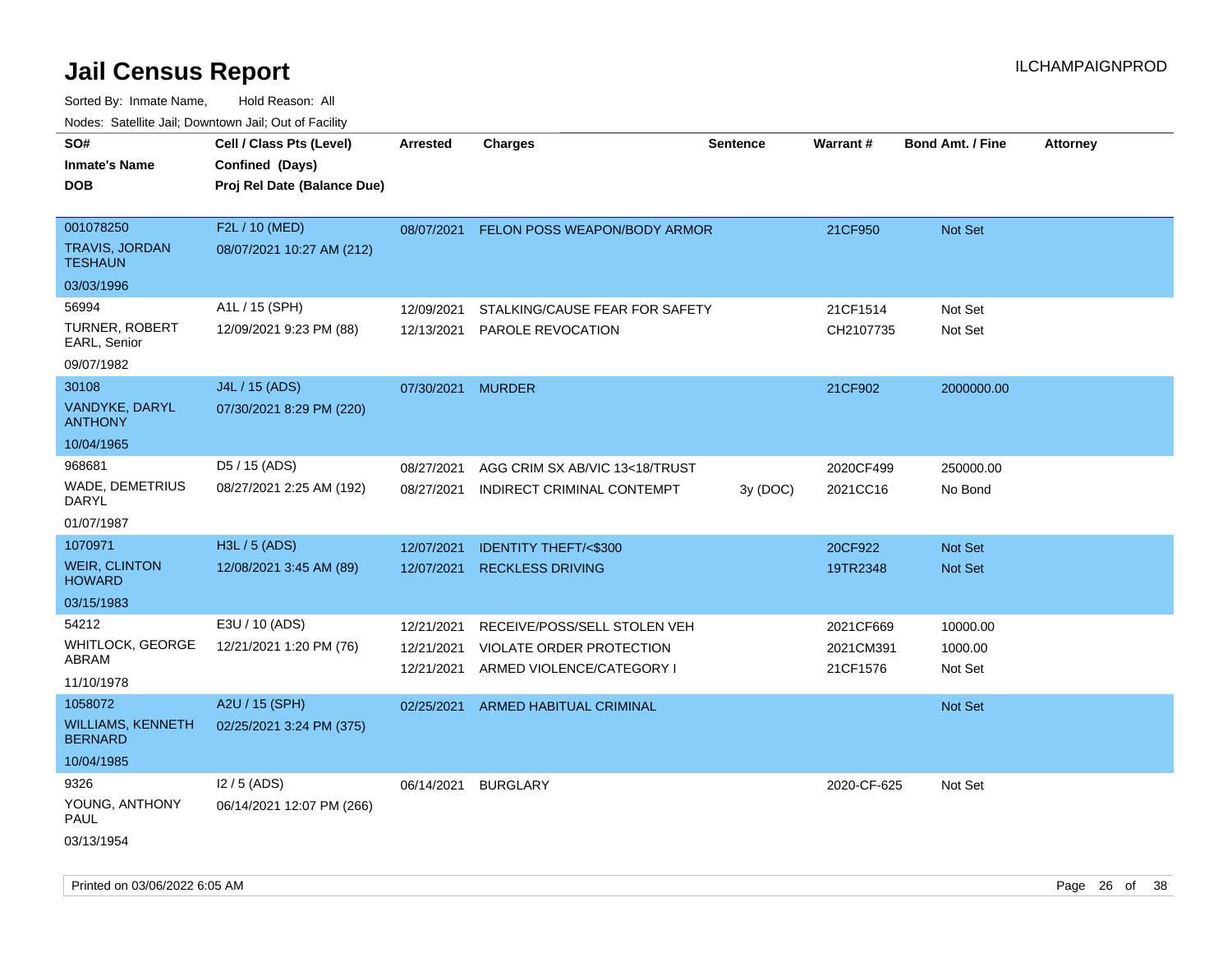Sorted By: Inmate Name, Hold Reason: All Nodes: Satellite Jail; Downtown Jail; Out of Facility

**Total Downtown Jail: 63 Males: 63 Females: 0 Unknown: 0**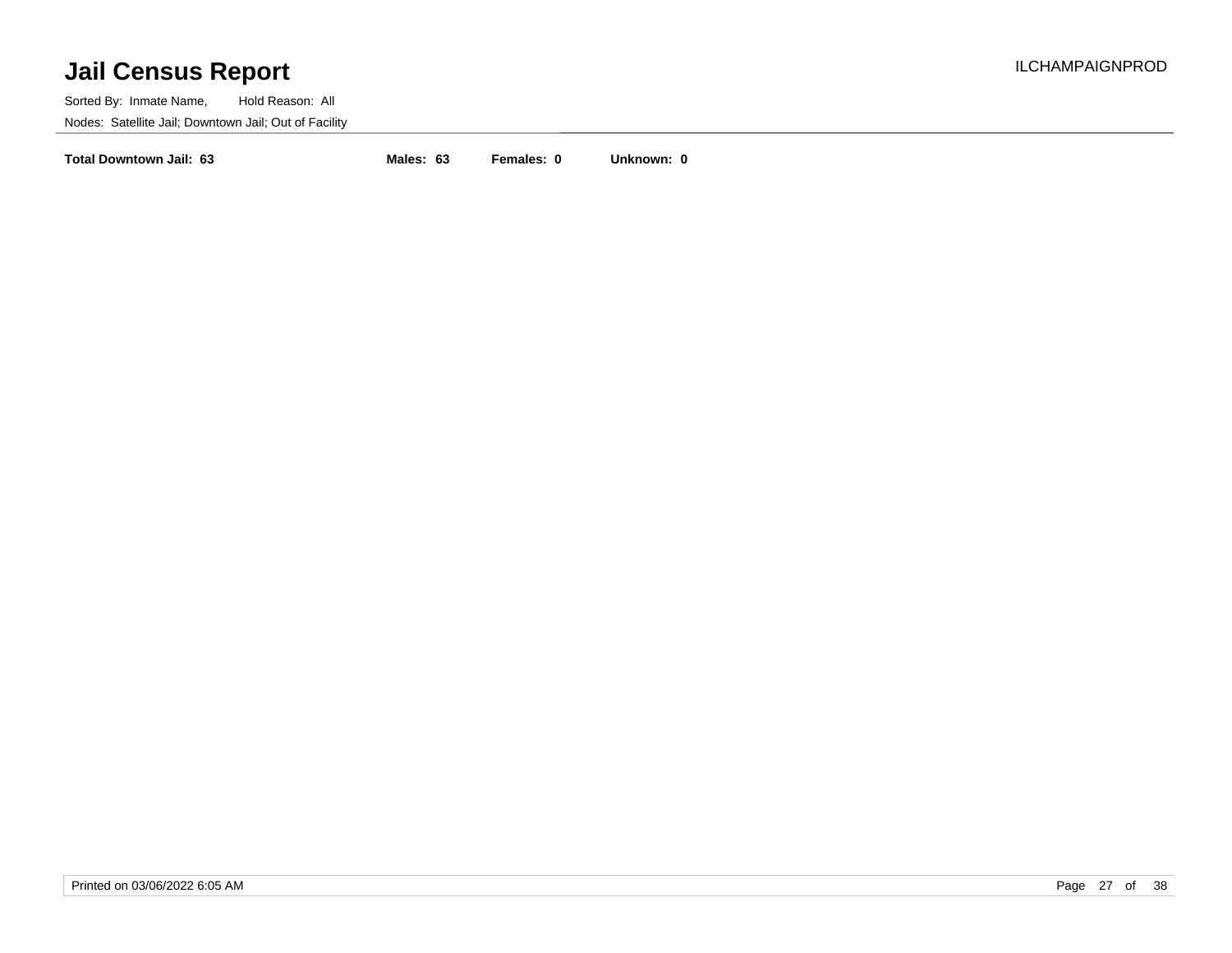**CHRISTOPHER** 

BRIGGS, PATRICK

**MONTAY** 

08/05/2001

Sorted By: Inmate Name, Hold Reason: All Nodes: Satellite Jail; Downtown Jail; Out of Facility

| <b>Out of Facility</b>                       |                                            |                 |                                   |                 |            |                         |                 |
|----------------------------------------------|--------------------------------------------|-----------------|-----------------------------------|-----------------|------------|-------------------------|-----------------|
| SO#                                          | Cell / Class Pts (Level)                   | <b>Arrested</b> | <b>Charges</b>                    | <b>Sentence</b> | Warrant#   | <b>Bond Amt. / Fine</b> | <b>Attorney</b> |
| <b>Inmate's Name</b>                         | Confined (Days)                            |                 |                                   |                 |            |                         |                 |
| <b>DOB</b>                                   | Proj Rel Date (Balance Due)                |                 |                                   |                 |            |                         |                 |
|                                              |                                            |                 |                                   |                 |            |                         |                 |
| 61095                                        | <b>KAN / 10 (ADS)</b>                      | 05/02/2021      | <b>HOME INVASION/CAUSE INJURY</b> |                 | 2021CF323  | 100000.00               |                 |
| <b>AMOS, DERRICK</b><br><b>JAMES</b>         | 05/02/2021 9:02 PM (309)                   |                 |                                   |                 |            |                         |                 |
| 06/12/1985                                   |                                            |                 |                                   |                 |            |                         |                 |
| 001078621                                    | KAN / 10 (MED)                             | 12/23/2021      | <b>RESIDENTIAL BURGLARY</b>       |                 | 21CF1582   | Not Set                 |                 |
| BAILEY, DANIEL SCOTT 12/23/2021 9:44 AM (74) |                                            | 01/14/2022      | PROBATION VIOLATION               |                 | 21CF1445   | Not Set                 |                 |
|                                              |                                            |                 |                                   |                 |            |                         |                 |
| 05/09/1999                                   |                                            |                 |                                   |                 |            |                         |                 |
| 19971                                        | <b>EHD</b>                                 | 11/09/2021      | DRIVING RVK/SUSP DUI/SSS 4-9      |                 | 2021CF968  | Not Set                 |                 |
| <b>LYNN</b>                                  | BARNESKE, RAYMOND 11/09/2021 9:32 AM (118) |                 |                                   |                 |            |                         |                 |
| 08/17/1961                                   | 5/6/2022 (0.00)                            |                 |                                   |                 |            |                         |                 |
| 516062                                       | KAN / 15 (MAX)                             | 02/22/2021      | PHONE HARASSMENT/2+               |                 | 20CF194    | 5000.00                 |                 |
| BENNETT, JOHN<br><b>MICHAEL</b>              | 02/22/2021 10:47 AM (378)                  | 02/22/2021      | AGG DISCH FIR/VEH/PC OFF/FRMAN    |                 | 21CF210    | No Bond                 |                 |
| 04/30/1986                                   |                                            |                 |                                   |                 |            |                         |                 |
| 33993                                        | <b>KAN / 10 (MED)</b>                      | 06/14/2021      | AGGRAVATED DOMESTIC BATTERY       |                 | 21CF688    | Not Set                 |                 |
| <b>BOOKER, STEPHON</b><br><b>MONTELL</b>     | 06/14/2021 7:42 PM (266)                   | 06/14/2021      | POSSESSING A CONTROLLED SUBSTANC  |                 | 21CF657    | Not Set                 |                 |
| 06/11/1971                                   |                                            | 06/14/2021      | <b>PAROLE REVOCATION</b>          |                 | CH2103612  | No Bond                 |                 |
| 38273                                        | <b>EHD</b>                                 | 02/23/2022      | AGG DUI/NO VALID DL               |                 | 2020CF1371 | Not Set                 |                 |
| BRADLEY,                                     | 02/23/2022 9:14 AM (12)                    |                 |                                   |                 |            |                         |                 |

07/27/2021 AGG DISCHARGE FIREARM/VEH/SCH 21CF927 Not Set

Printed on 03/06/2022 6:05 AM Page 28 of 38

02/24/1974 4/7/2022 (0.00)

1074315 KAN / 15 (MAX)

08/03/2021 4:56 PM (216)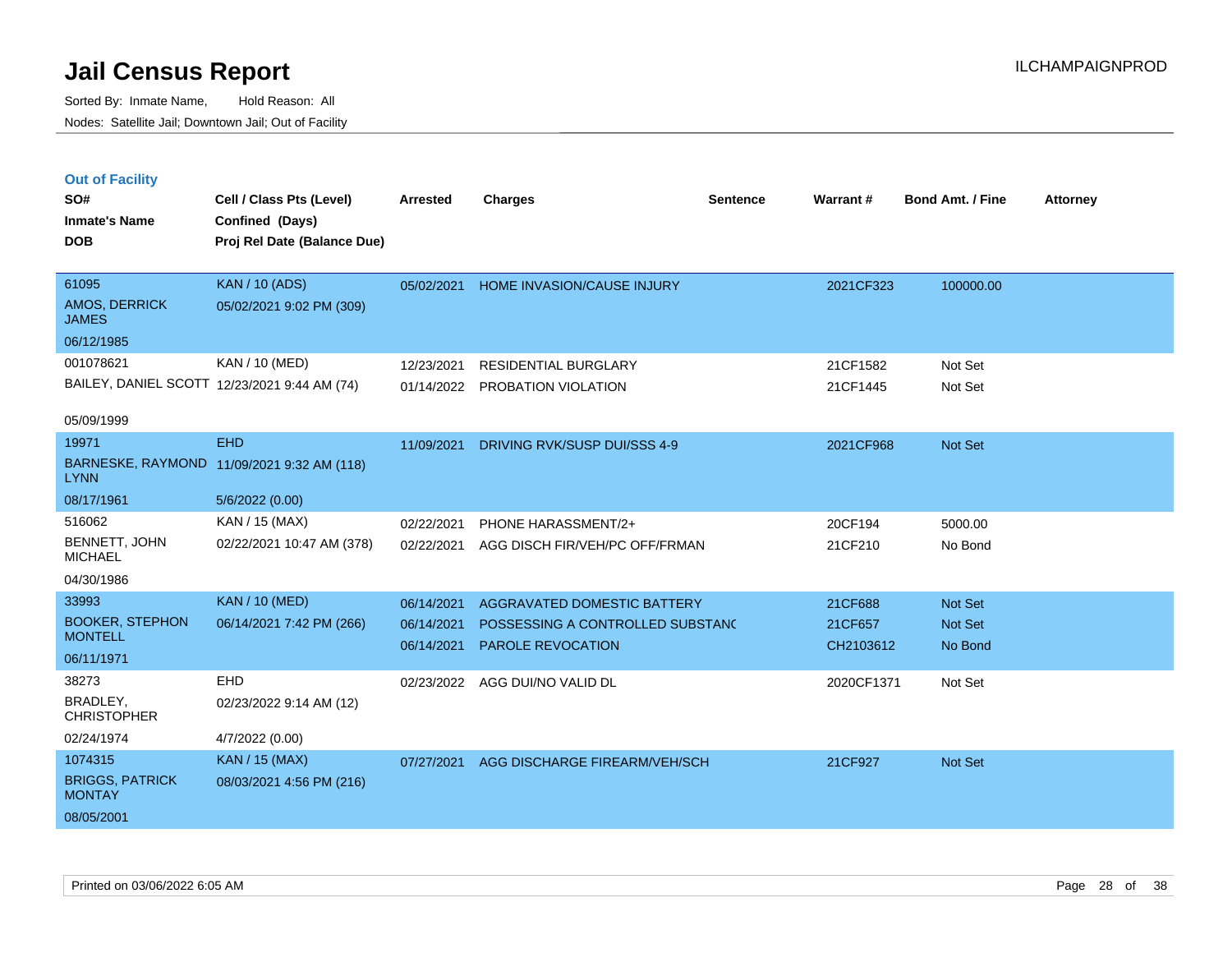| ivouss. Satellite Jali, Downtown Jali, Out of Facility |                                             |                 |                                          |                 |                 |                         |                 |
|--------------------------------------------------------|---------------------------------------------|-----------------|------------------------------------------|-----------------|-----------------|-------------------------|-----------------|
| SO#                                                    | Cell / Class Pts (Level)                    | <b>Arrested</b> | <b>Charges</b>                           | <b>Sentence</b> | <b>Warrant#</b> | <b>Bond Amt. / Fine</b> | <b>Attorney</b> |
| <b>Inmate's Name</b>                                   | Confined (Days)                             |                 |                                          |                 |                 |                         |                 |
| DOB                                                    | Proj Rel Date (Balance Due)                 |                 |                                          |                 |                 |                         |                 |
|                                                        |                                             |                 |                                          |                 |                 |                         |                 |
| 001078065                                              | <b>KAN / 10 (ADS)</b>                       |                 | 06/17/2021 AGG BATTERY/DISCHARGE FIREARM |                 | 21CF704         | 1000000.00              |                 |
| <b>BROWN, CHARMAN</b><br>LAKEEF                        | 06/17/2021 12:32 PM (263)                   |                 |                                          |                 |                 |                         |                 |
| 11/30/2002                                             |                                             |                 |                                          |                 |                 |                         |                 |
| 1038554                                                | KAN / 15 (MAX)                              | 08/18/2021      | ARMED HABITUAL CRIMINAL                  |                 | 21CF1162        | Not Set                 |                 |
| <b>BROWN, CORRION</b><br><b>DEVONTAE</b>               | 08/18/2021 5:40 PM (201)                    | 08/18/2021      | DELIVERY OF OR POSSESSION OF W/INT       |                 | 21CF1009        | No Bond                 |                 |
| 04/19/1995                                             |                                             |                 |                                          |                 |                 |                         |                 |
| 1038579                                                | <b>KAN / 15 (MAX)</b>                       | 08/18/2021      | FELON POSS/USE WEAPON/FIREARM            |                 | 21CF1010        | Not Set                 |                 |
| <b>BROWN, MARKEL</b><br>rikki                          | 08/18/2021 2:05 PM (201)                    |                 |                                          |                 |                 |                         |                 |
| 01/06/1995                                             |                                             |                 |                                          |                 |                 |                         |                 |
| 1003006                                                | KAN / 15 (MAX)                              | 08/19/2021      | FELON POSS/USE MACHINE GUN               |                 | 21CF1011        | No Bond                 |                 |
| <b>BROWN, ROCKEITH</b><br>JAVONTE                      | 08/19/2021 12:55 AM (200)                   |                 |                                          |                 |                 |                         |                 |
| 07/23/1991                                             |                                             |                 |                                          |                 |                 |                         |                 |
| 1068812                                                | <b>KAN / 15 (MAX)</b>                       | 12/21/2021      | AGG DISCHARGE FIREARM/OCC VEH            |                 | 21CF741         | <b>Not Set</b>          |                 |
| BRYANT, DANNY<br><b>EUGENE</b>                         | 12/21/2021 1:50 PM (76)                     | 12/21/2021      | FELON POSS/USE FIREARM PRIOR             |                 | 21CF1568        | Not Set                 |                 |
| 11/22/1989                                             |                                             |                 |                                          |                 |                 |                         |                 |
| 995894                                                 | KAN / 10 (ADS)                              | 12/28/2021      | FELON POSSESS WEAPON/2ND+                | 5y (DOC)        | 2020CF709       | No Bond                 |                 |
|                                                        | BUTLER, JAMES LYNN 12/28/2021 11:05 AM (69) |                 |                                          |                 |                 |                         |                 |
|                                                        |                                             |                 |                                          |                 |                 |                         |                 |
| 12/04/1991                                             |                                             |                 |                                          |                 |                 |                         |                 |
| 987334                                                 | <b>KAN / 15 (MAX)</b>                       | 03/10/2021      | ATTEMPT (FIRST DEGREE MURDER)            |                 | 19CF689         | Not Set                 |                 |
| <b>CAIN, ISAIAH</b><br><b>DEPRIEST</b>                 | 03/10/2021 2:22 PM (362)                    |                 |                                          |                 |                 |                         |                 |
| 12/23/1990                                             |                                             |                 |                                          |                 |                 |                         |                 |
| 992962                                                 | KAN / 15 (ADS)                              | 05/25/2021      | MURDER/INTENT TO KILL/INJURE             |                 | 2018CF1045      | 1000000.00              |                 |
| CAMPBELL, KEITH<br>KNAQEEB                             | 05/25/2021 1:19 PM (286)                    |                 |                                          |                 |                 |                         |                 |
| 07/22/1991                                             |                                             |                 |                                          |                 |                 |                         |                 |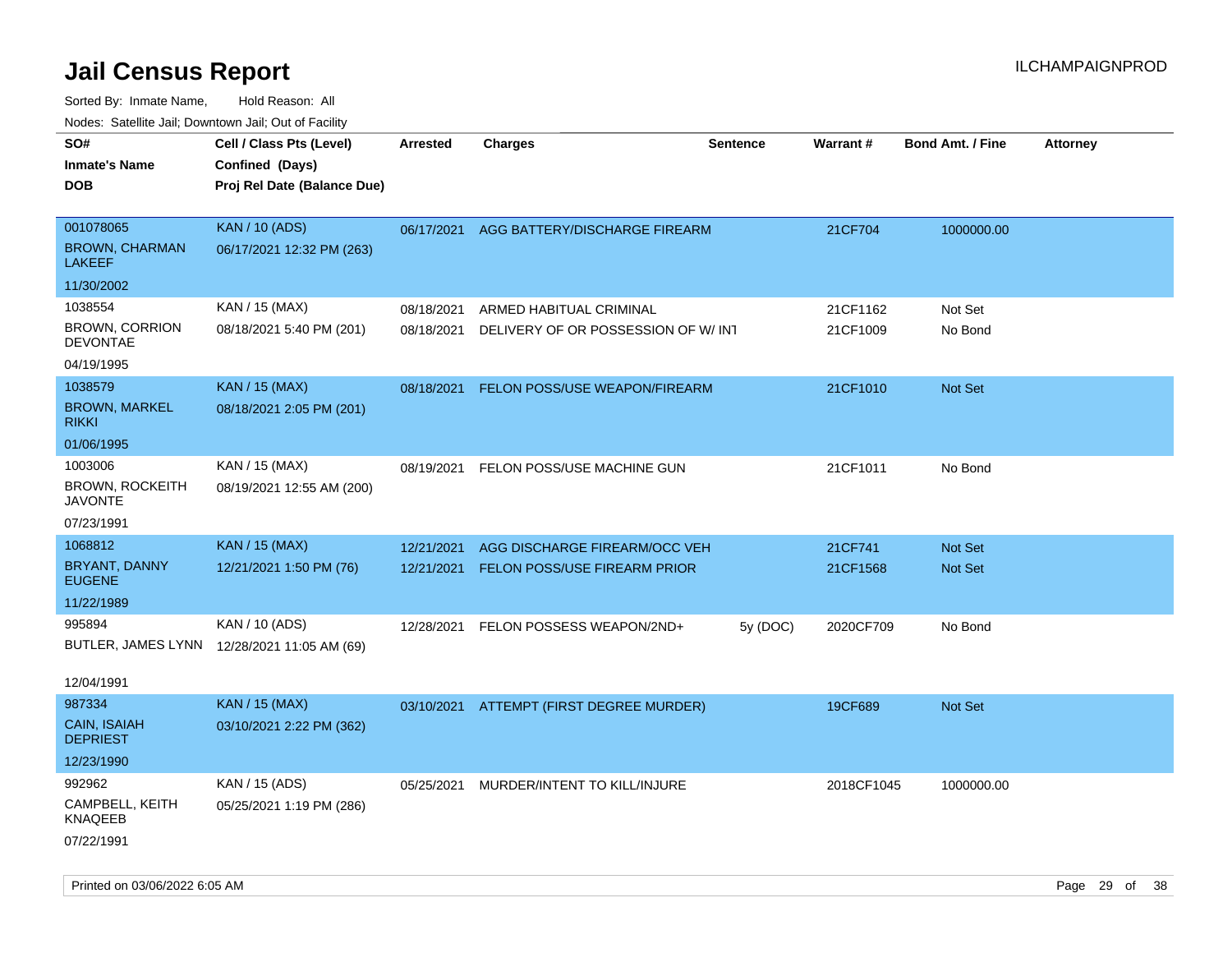Sorted By: Inmate Name, Hold Reason: All

Nodes: Satellite Jail; Downtown Jail; Out of Facility

| SO#                                       | Cell / Class Pts (Level)    | <b>Arrested</b> | <b>Charges</b>                 | <b>Sentence</b> | Warrant#   | <b>Bond Amt. / Fine</b> | <b>Attorney</b> |
|-------------------------------------------|-----------------------------|-----------------|--------------------------------|-----------------|------------|-------------------------|-----------------|
| <b>Inmate's Name</b>                      | Confined (Days)             |                 |                                |                 |            |                         |                 |
| <b>DOB</b>                                | Proj Rel Date (Balance Due) |                 |                                |                 |            |                         |                 |
|                                           |                             |                 |                                |                 |            |                         |                 |
| 001078576                                 | <b>KAN / 15 (MAX)</b>       | 11/09/2021      | UNLAWFUL USE OF A WEAPON       |                 | 21CF1383   | Not Set                 |                 |
| CARTER, DEMONDRE<br><b>DAVON</b>          | 11/09/2021 6:01 PM (118)    |                 |                                |                 |            |                         |                 |
| 05/27/2001                                |                             |                 |                                |                 |            |                         |                 |
| 1064992                                   | KAN / 15 (MAX)              | 09/20/2021      | ARMED VIOLENCE/CATEGORY I      |                 | 21CF1137   | Not Set                 |                 |
| CARTER, KEJUAN<br><b>JAVONTE</b>          | 09/20/2021 11:42 PM (168)   |                 |                                |                 |            |                         |                 |
| 06/27/1998                                |                             |                 |                                |                 |            |                         |                 |
| 001078729                                 | <b>KAN / 15 (ADS)</b>       | 01/02/2022      | MURDER/INTENT TO KILL/INJURE   |                 | 20CF396    | 1000000.00              |                 |
| <b>CARTER, TROY</b><br><b>DEMON</b>       | 01/02/2022 10:29 AM (64)    |                 |                                |                 |            |                         |                 |
| 01/02/2004                                |                             |                 |                                |                 |            |                         |                 |
| 001078461                                 | KAN / 10 (MED)              | 10/07/2021      | AGG UNLAWFUL USE WEAPON/PERSON |                 | 2021CF1209 | No Bond                 |                 |
| COLE, ERIC JOSE                           | 10/08/2021 12:25 AM (150)   | 10/07/2021      | AGG DOMESTIC BATTERY/STRANGLE  |                 | 2021CF1208 | Not Set                 |                 |
| 01/24/2002                                |                             | 10/08/2021      | HARASS WITNESS/FAMILY MBR/REP  |                 | 21CF1218   | Not Set                 |                 |
| 1048488                                   | <b>KAN / 10 (ADS)</b>       | 12/30/2021      | ARMED VIOLENCE/CATEGORY I      |                 | 2022CF4    | Not Set                 |                 |
| COLSON, WAYNE<br><b>ARTHUR, Third</b>     | 12/30/2021 8:27 AM (67)     |                 |                                |                 |            |                         |                 |
| 10/14/1995                                |                             |                 |                                |                 |            |                         |                 |
| 57733                                     | KAN / 15 (SPH)              | 02/25/2020      | <b>HOMICIDE</b>                |                 | 2020-CF250 | 2000000.00              |                 |
| CRAIG, ANTOINE<br><b>DARRELL</b>          | 02/25/2020 4:08 PM (741)    | 02/25/2020      | FELON POSS/USE WEAPON/FIREARM  |                 | 19CF-1827  | 80000.00                |                 |
| 10/09/1982                                |                             |                 |                                |                 |            |                         |                 |
| 001077939                                 | <b>KAN / 10 (MED)</b>       | 05/10/2021      | FIREARM/FOID INVALID/NOT ELIG  |                 | 21CF526    | No Bond                 |                 |
| <b>CROSS, PATRICK</b><br><b>DONTRELLE</b> | 05/10/2021 7:31 PM (301)    | 06/02/2021      | POSS STOLEN VEHICLE > \$25,000 |                 | 21CF612    | Not Set                 |                 |
| 11/07/2001                                |                             |                 |                                |                 |            |                         |                 |
| 25022                                     | EHD / 10 (ADS)              |                 | 02/17/2022 AGG DUI/2/PASS<16   |                 | 2021CF560  | No Bond                 |                 |
| CRUMP, ROBERT<br><b>ANTHONY</b>           | 02/17/2022 11:48 AM (18)    |                 |                                |                 |            |                         |                 |
| 02/06/1966                                | 5/14/2022 (0.00)            |                 |                                |                 |            |                         |                 |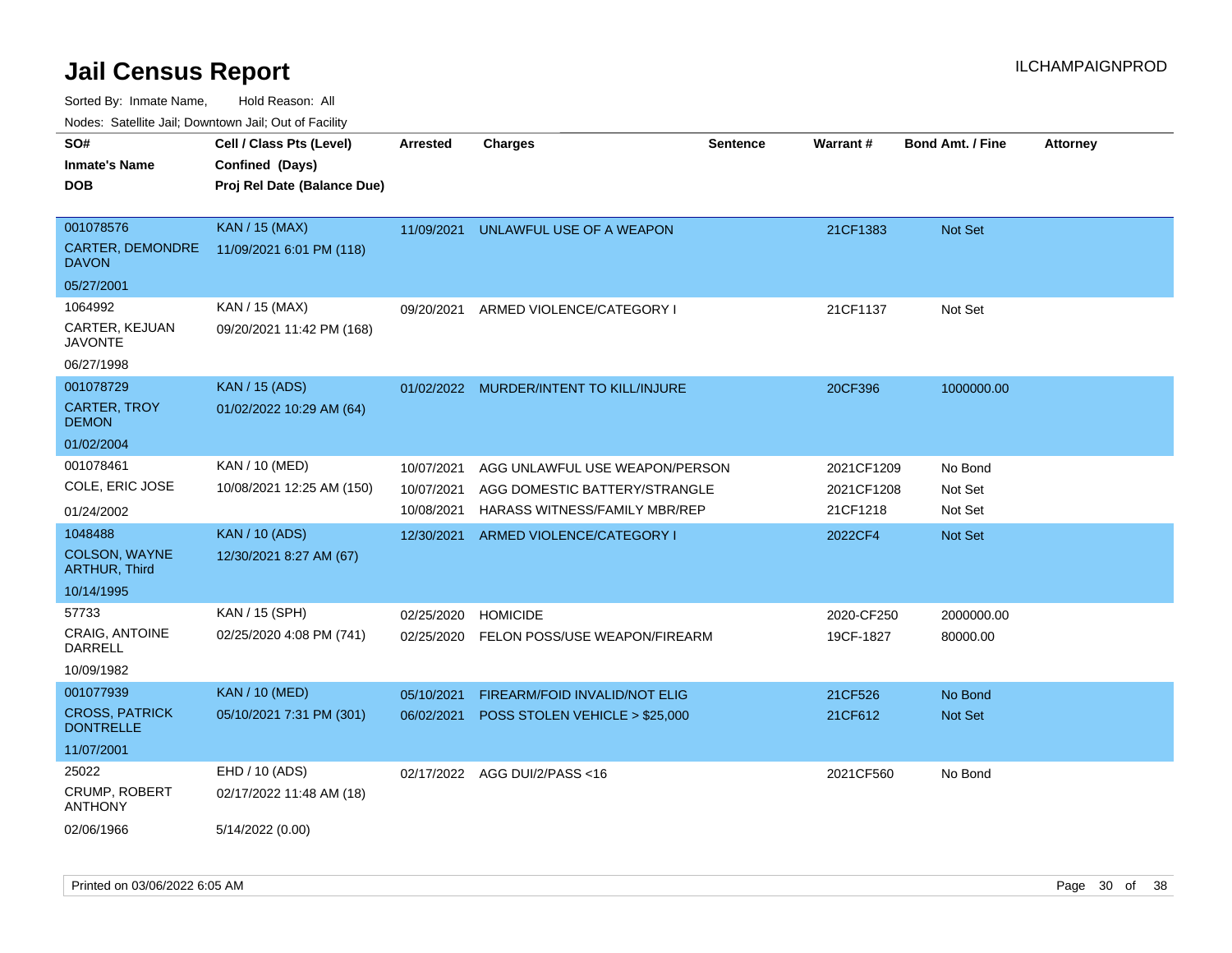Sorted By: Inmate Name, Hold Reason: All Nodes: Satellite Jail; Downtown Jail; Out of Facility

| SO#                                     | Cell / Class Pts (Level)                      | <b>Arrested</b> | <b>Charges</b>                          | <b>Sentence</b> | Warrant#    | <b>Bond Amt. / Fine</b> | <b>Attorney</b> |
|-----------------------------------------|-----------------------------------------------|-----------------|-----------------------------------------|-----------------|-------------|-------------------------|-----------------|
|                                         |                                               |                 |                                         |                 |             |                         |                 |
| <b>Inmate's Name</b>                    | Confined (Days)                               |                 |                                         |                 |             |                         |                 |
| <b>DOB</b>                              | Proj Rel Date (Balance Due)                   |                 |                                         |                 |             |                         |                 |
|                                         |                                               |                 |                                         |                 |             |                         |                 |
| 1061304                                 | <b>KAN / 15 (MAX)</b>                         | 10/11/2021      | ARMED HABITUAL CRIMINAL                 |                 | 21CF1226    | No Bond                 |                 |
| <b>DORRIS, KEMION</b><br><b>DAETOCE</b> | 10/11/2021 7:30 PM (147)                      | 10/11/2021      | <b>ARMED HABITUAL CRIMINAL</b>          |                 | 21CF1227    | No Bond                 |                 |
|                                         |                                               | 10/11/2021      | <b>HOME INVASION/FIREARM</b>            |                 | 21CF1228    | No Bond                 |                 |
| 11/19/1997                              |                                               |                 |                                         |                 |             |                         |                 |
| 1059194                                 | <b>EHD</b>                                    |                 | 02/08/2022 DRIVING ON SUSPENDED LICENSE |                 | 2019TR10596 | Not Set                 |                 |
| ELAM, NICKOLAS<br>VONTRELL              | 02/08/2022 10:13 AM (27)                      |                 |                                         |                 |             |                         |                 |
| 10/23/1990                              |                                               |                 |                                         |                 |             |                         |                 |
| 001077363                               | <b>KAN / 25 (SPH)</b>                         | 10/30/2020      | HOME INVASION/FIREARM                   | 10y (DOC)       | 20CF1202    | 500000.00               |                 |
| GARY, DAKOTA<br><b>TREVON</b>           | 10/30/2020 10:41 AM (493)                     |                 |                                         |                 |             |                         |                 |
| 12/31/2001                              |                                               |                 |                                         |                 |             |                         |                 |
| 1013012                                 | KAN / 15 (MAX)                                | 07/08/2021      | FELON POSS/USE FIREARM PRIOR            |                 | 2020CF650   | 25000.00                |                 |
| GARY, XAVIER LAMAR                      | 07/08/2021 9:24 AM (242)                      | 07/08/2021      | FELON POSS/USE FIREARM PRIOR            |                 | 21CF798     | Not Set                 |                 |
|                                         |                                               | 07/08/2021      | ATTEMPT (FIRST DEGREE MURDER)           |                 | 2021CF790   | 1000000.00              |                 |
| 12/14/1991                              |                                               |                 |                                         |                 |             |                         |                 |
| 952666                                  | <b>EHD</b>                                    | 01/25/2022      | DRIVING ON REVOKED LICENSE              |                 | 2021TR175   | <b>Not Set</b>          |                 |
| Junior                                  | GILL, MICHAEL LAMAR, 01/25/2022 10:05 AM (41) |                 |                                         |                 |             |                         |                 |
| 12/07/1986                              | 3/10/2022 (0.00)                              |                 |                                         |                 |             |                         |                 |
| 1065946                                 | <b>KAN / 10 (MED)</b>                         | 09/04/2021      | AGG BATTERY/DISCHARGE FIREARM           |                 | 21CF1057    | 750000.00               |                 |
| GODBOLT, DESMOND<br><b>DEVONTAE</b>     | 09/04/2021 1:17 AM (184)                      | 09/04/2021      | RESIST/OBSTRUCTING A PEACE OFFICEF      |                 | 21CM407     | Not Set                 |                 |
| 11/15/1997                              |                                               |                 |                                         |                 |             |                         |                 |
| 1070118                                 | <b>KAN / 15 (MAX)</b>                         | 08/31/2021      | AGGRAVATED DOMESTIC BATTERY             |                 | 21CF1049    | No Bond                 |                 |
| <b>GRAHAM, CORTEZ</b><br><b>LAMON</b>   | 08/31/2021 9:32 PM (188)                      | 09/02/2021      | PROBATION VIOLATION                     |                 | 21CF55      | Not Set                 |                 |
| 03/31/1976                              |                                               |                 |                                         |                 |             |                         |                 |
| 1076506                                 | KAN / 15 (MAX)                                | 09/17/2021      | AGG UUW/PERSON/CM THREAT VIOL           |                 | 21CF1131    | Not Set                 |                 |
|                                         | GRAY, JAMARH EMERE 09/17/2021 10:41 AM (171)  | 09/20/2021      | <b>DOMESTIC BATTERY</b>                 |                 | 21CM430     | Not Set                 |                 |

06/21/2003

Printed on 03/06/2022 6:05 AM **Page 31 of 38**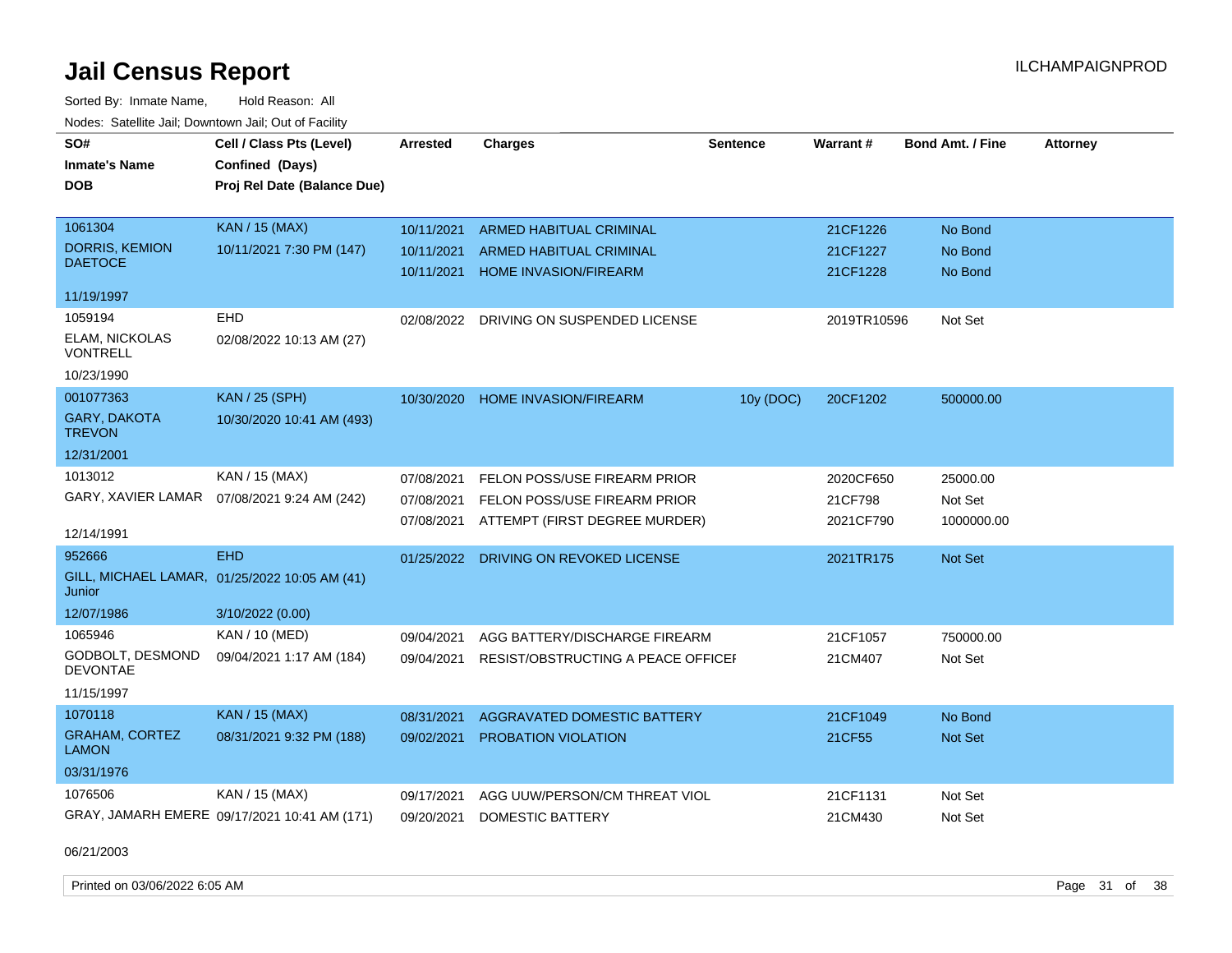| SO#<br><b>Inmate's Name</b><br><b>DOB</b>          | Cell / Class Pts (Level)<br>Confined (Days)<br>Proj Rel Date (Balance Due) | <b>Arrested</b>                    | <b>Charges</b>                                                         | Sentence             | <b>Warrant#</b>         | <b>Bond Amt. / Fine</b> | <b>Attorney</b> |
|----------------------------------------------------|----------------------------------------------------------------------------|------------------------------------|------------------------------------------------------------------------|----------------------|-------------------------|-------------------------|-----------------|
| 1055117<br><b>GREAM, JOHN</b><br><b>ROBERT LEE</b> | <b>EHD</b><br>02/15/2022 10:44 AM (20)                                     |                                    | 02/15/2022 AGG BATTERY/PUBLIC PLACE                                    |                      | 2021CM47                | Not Set                 |                 |
| 08/23/1996                                         | 6/13/2022 (0.00)                                                           |                                    |                                                                        |                      |                         |                         |                 |
| 1037683<br>HARRISON, HAROLD                        | EHD<br>02/23/2022 10:01 AM (12)                                            | 02/23/2022<br>02/23/2022 AGG DUI/3 | AGG DUI/LIC SUSP OR REVOKED                                            |                      | 2020CF350<br>2020CF1351 | Not Set<br>Not Set      |                 |
| <b>RAY</b><br>11/30/1963                           | 5/22/2022 (0.00)                                                           |                                    |                                                                        |                      |                         |                         |                 |
| 1045186                                            | <b>KAN / 15 (MAX)</b>                                                      | 08/16/2021                         | ARMED VIOLENCE/CATEGORY I                                              |                      | 21CF934                 | 1000000.00              |                 |
| <b>HOLBROOK, JOHNNIE</b><br><b>MATHIS</b>          | 08/16/2021 11:07 AM (203)                                                  | 08/16/2021                         | FELON POSS/USE WEAPON/FIREARM                                          |                      | 19CF968                 | <b>Not Set</b>          |                 |
| 07/19/1996                                         |                                                                            | 08/16/2021<br>08/16/2021           | AGG FLEEING POLICE/21 MPH OVER<br><b>FELON POSS/USE WEAPON/FIREARM</b> |                      | 21CF988<br>21CF989      | Not Set<br>Not Set      |                 |
| 972300                                             | KAN / 10 (MED)                                                             | 12/22/2021                         | <b>RESIDENTIAL BURGLARY</b>                                            |                      | 18CF1691                | 25000.00                |                 |
| HOLT, MICHAEL<br><b>TERRELL</b>                    | 12/22/2021 8:36 AM (75)                                                    | 12/22/2021                         | AGG CRIM SEX ABUSE/VICTIM <9                                           |                      | 19CF1277                | 250000.00               |                 |
| 12/25/1989                                         |                                                                            |                                    |                                                                        |                      |                         |                         |                 |
| 001078146                                          | <b>KAN / 15 (MAX)</b>                                                      | 07/09/2021                         | AGG BATTERY/DISCHARGE FIREARM                                          |                      | 21CF795                 | 1000000.00              |                 |
| HUNT, TEIGAN<br><b>JAZAIREO</b>                    | 07/09/2021 12:41 PM (241)                                                  | 07/09/2021                         | ARMED ROBBERY/ARMED W/FIREARM                                          |                      | 21CF806                 | Not Set                 |                 |
| 05/14/2003                                         |                                                                            |                                    |                                                                        |                      |                         |                         |                 |
| 989743                                             | KAN / 15 (ADS)                                                             | 04/13/2021                         | AGGRAVATED DOMESTIC BATTERY                                            |                      | 21CF399                 | Not Set                 |                 |
| JACKSON, STEVE<br>ALLEN                            | 04/13/2021 2:45 AM (328)                                                   |                                    |                                                                        |                      |                         |                         |                 |
| 06/04/1991                                         |                                                                            |                                    |                                                                        |                      |                         |                         |                 |
| 001078788                                          | <b>KAN / 5 (ADS)</b>                                                       |                                    | 01/21/2022 AGGRAVATED BATTERY                                          |                      | 22CF93                  | Not Set                 |                 |
|                                                    | JOHNSON, BRENTON Z 01/21/2022 8:33 PM (45)                                 |                                    |                                                                        |                      |                         |                         |                 |
| 08/07/1987                                         |                                                                            |                                    |                                                                        |                      |                         |                         |                 |
| 001078401                                          | KAN / 10 (ADS)                                                             | 09/19/2021                         | UNLAWFUL VEHICULAR INVASION                                            | 3y/6m (DOC) 21CF1134 |                         | Not Set                 |                 |
| KNIGHT, ERIC Junior                                | 09/19/2021 7:32 PM (169)                                                   |                                    |                                                                        |                      |                         |                         |                 |
| 07/11/1991                                         |                                                                            |                                    |                                                                        |                      |                         |                         |                 |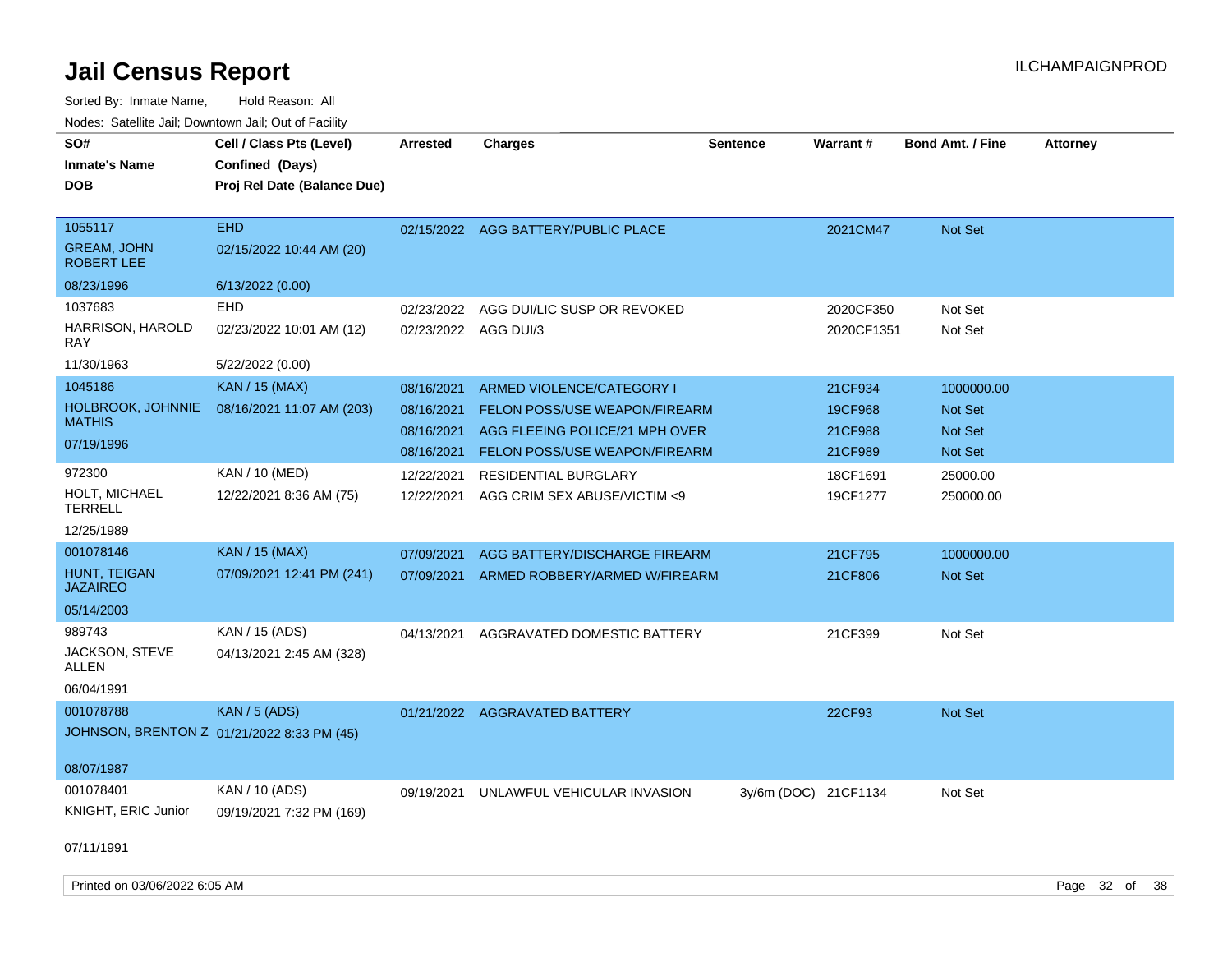| SO#                                      | Cell / Class Pts (Level)    | <b>Arrested</b>      | <b>Charges</b>                       | <b>Sentence</b> | Warrant#  | <b>Bond Amt. / Fine</b> | <b>Attorney</b> |
|------------------------------------------|-----------------------------|----------------------|--------------------------------------|-----------------|-----------|-------------------------|-----------------|
| <b>Inmate's Name</b>                     | Confined (Days)             |                      |                                      |                 |           |                         |                 |
| <b>DOB</b>                               | Proj Rel Date (Balance Due) |                      |                                      |                 |           |                         |                 |
|                                          |                             |                      |                                      |                 |           |                         |                 |
| 1064445                                  | <b>KAN / 15 (MAX)</b>       | 04/23/2021           | AGG DISCHARGE FIREARM/OCC VEH        |                 | 2021CF295 | 500000.00               |                 |
| <b>LARUE, TERENCE</b><br><b>TRAMEL</b>   | 04/23/2021 11:18 AM (318)   | 04/23/2021           | POSSESS 15<100 GRAMS COCAINE         |                 | 19CF1052  | 10000.00                |                 |
| 12/23/1998                               |                             | 04/23/2021           | FELON POSS/USE FIREARM/PAROLE        |                 | 21CF899   | Not Set                 |                 |
| 001078237                                | KAN / 15 (ADS)              | 08/03/2021           | AGG DISCHARGE FIREARM/OCC VEH        |                 | 21CF928   | No Bond                 |                 |
| LAWS, TERON<br><b>RAMONTE</b>            | 08/03/2021 6:29 PM (216)    |                      |                                      |                 |           |                         |                 |
| 04/03/2001                               |                             |                      |                                      |                 |           |                         |                 |
| 001078470                                | <b>KAN / 15 (MAX)</b>       | 10/10/2021           | MURDER/INTENT TO KILL/INJURE         |                 | 21CF1221  | <b>Not Set</b>          |                 |
| LEE, AMAHRION<br><b>JA'MERE</b>          | 10/10/2021 1:23 PM (148)    |                      |                                      |                 |           |                         |                 |
| 11/05/2002                               |                             |                      |                                      |                 |           |                         |                 |
| 56792                                    | KAN / 10 (MED)              | 02/02/2021           | ARMED HABITUAL CRIMINAL              |                 | 2021CF141 | 500000.00               |                 |
| LILLARD, LAWRENCE<br><b>TYRONE</b>       | 02/02/2021 2:11 PM (398)    | 02/22/2021           | DRIVING ON REVOKED LICENSE           |                 | 21TR426   | 5000.00                 |                 |
| 10/20/1982                               |                             |                      |                                      |                 |           |                         |                 |
| 1031656                                  | <b>EHD</b>                  |                      | 03/01/2022 CRIM DMG/GOVT PROP/<\$500 |                 | 2021CF604 | Not Set                 |                 |
| LOVE, DARANIECE                          | 03/01/2022 9:23 AM (6)      |                      |                                      |                 |           |                         |                 |
| 04/10/1988                               | 3/13/2022 (0.00)            |                      |                                      |                 |           |                         |                 |
| 40877                                    | EHD                         | 02/01/2022 AGG DUI/3 |                                      |                 | 2020CF986 | Not Set                 |                 |
| MABRY-HALL,<br><b>REBECCA SUE</b>        | 02/01/2022 9:32 AM (34)     |                      |                                      |                 |           |                         |                 |
| 03/21/1971                               | 5/1/2022 (0.00)             |                      |                                      |                 |           |                         |                 |
| 001078575                                | <b>KAN / 10 (MED)</b>       | 11/09/2021           | <b>GUNRUNNING</b>                    |                 | 21CF1330  | 750000.00               |                 |
| <b>MCLAURIN, KEYON A</b>                 | 11/09/2021 12:41 PM (118)   |                      |                                      |                 |           |                         |                 |
| 11/19/2002                               |                             |                      |                                      |                 |           |                         |                 |
| 1011046                                  | KAN / 15 (ADS)              | 04/10/2021           | ATTEMPT (FIRST DEGREE MURDER)        |                 | 21CF392   | Not Set                 |                 |
| MILES, DARRION<br><b>ANTONIO KEVONTA</b> | 04/11/2021 12:46 AM (330)   |                      |                                      |                 |           |                         |                 |
| 03/18/1990                               |                             |                      |                                      |                 |           |                         |                 |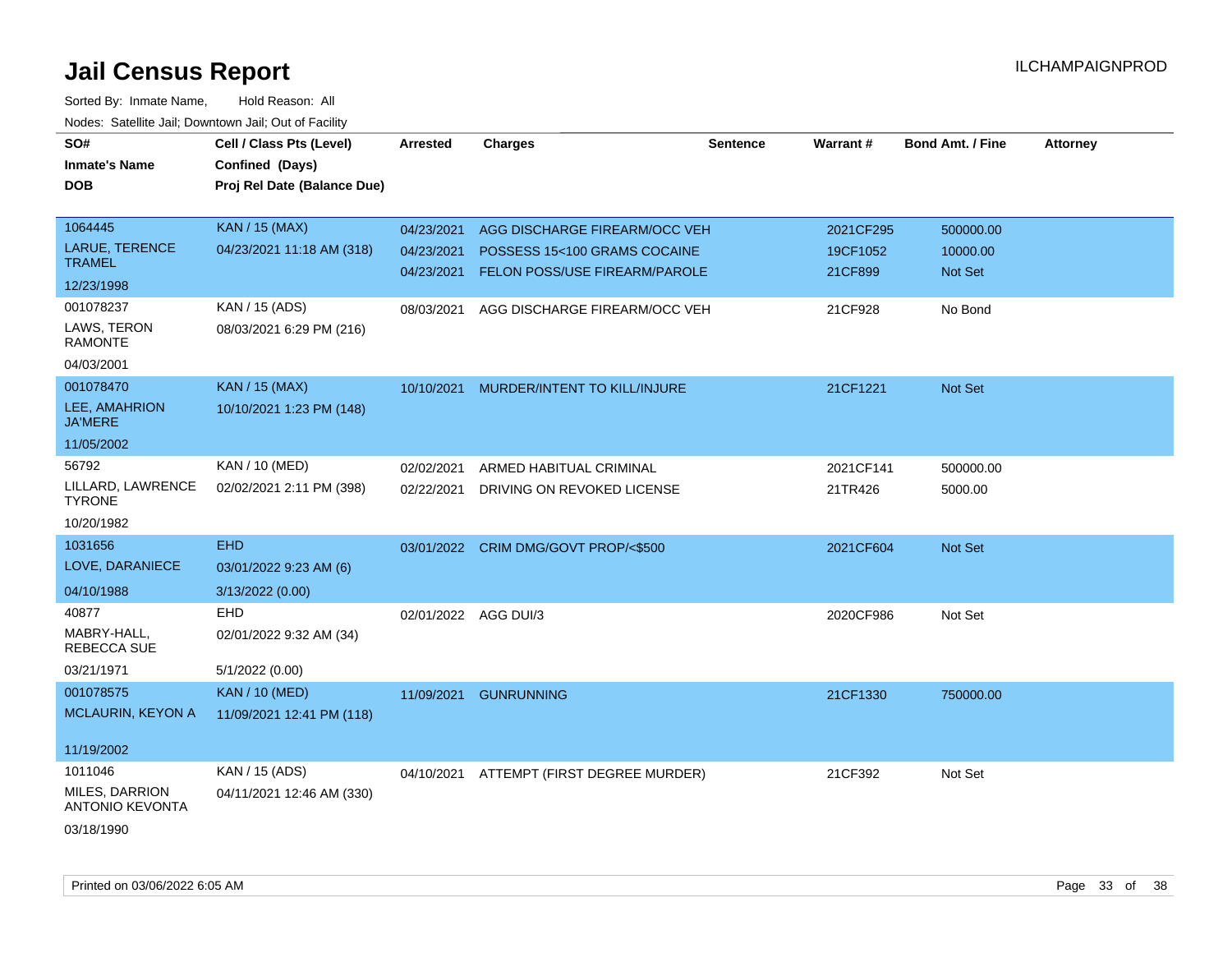| SO#<br><b>Inmate's Name</b><br><b>DOB</b>                    | Cell / Class Pts (Level)<br>Confined (Days)<br>Proj Rel Date (Balance Due) | Arrested                 | <b>Charges</b>                                                 | <b>Sentence</b> | Warrant#                 | <b>Bond Amt. / Fine</b> | <b>Attorney</b> |
|--------------------------------------------------------------|----------------------------------------------------------------------------|--------------------------|----------------------------------------------------------------|-----------------|--------------------------|-------------------------|-----------------|
| 001078712<br>MONTGOMERY,<br><b>RASHARD MYKI</b>              | <b>KAN / 10 (MED)</b><br>12/23/2021 4:27 PM (74)                           | 12/23/2021               | AGG DISCH FIREARM/1ST AID PERS                                 |                 | 21CF1581                 | Not Set                 |                 |
| 11/05/2001                                                   |                                                                            |                          |                                                                |                 |                          |                         |                 |
| 1026477<br>NEWBILL, DEVONTRE<br>LAMONT<br>11/22/1993         | KAN / 15 (ADS)<br>09/21/2021 2:27 AM (167)                                 | 09/21/2021<br>09/22/2021 | AGG DISCHARGE FIREARM/OCC VEH<br>PROBATION VIOLATION           |                 | 21CF1138<br>20CF577      | Not Set<br>Not Set      |                 |
| 1072907                                                      | <b>KAN</b><br>NIKOLAEV, YEVGENIY 07/14/2021 10:10 PM (236)                 | 07/14/2021<br>07/14/2021 | CRIMINAL DAMAGE <\$500/SCHOOL<br>ATTEMPT (FIRST DEGREE MURDER) |                 | 2021CF840<br>2021-CF-832 | 5000.00<br>2000000.00   |                 |
| 10/06/1983                                                   |                                                                            |                          |                                                                |                 |                          |                         |                 |
| 001078558<br>PARRISH, DOMINIC<br>WALTER                      | KAN / 10 (MED)<br>11/03/2021 1:25 PM (124)                                 | 11/03/2021               | UNLAWFUL USE OF A WEAPON                                       |                 | 21CF1352                 | Not Set                 |                 |
| 08/23/2001                                                   |                                                                            |                          |                                                                |                 |                          |                         |                 |
| 001078063                                                    | <b>KAN / 15 (MAX)</b><br>PERRY, ROBERT Junior 06/15/2021 4:37 PM (265)     | 06/15/2021<br>06/15/2021 | AGG CRIM SEX ASSAULT/WEAPON<br><b>ROBBERY</b>                  |                 | 2021CF678<br>2021CF159   | 1000000.00<br>25000.00  |                 |
| 12/21/1990                                                   |                                                                            |                          |                                                                |                 |                          |                         |                 |
| 37559<br>PICKENS, DAVID<br>EUGENE<br>02/01/1973              | <b>EHD</b><br>01/12/2022 10:16 AM (54)<br>3/12/2022 (0.00)                 |                          | 01/12/2022 DRIVING ON REVOKED LICENSE                          |                 | 2021TR2685               | Not Set                 |                 |
| 001078799<br>PURNELL, MARKISE<br><b>MONROE</b><br>07/13/2002 | <b>KAN / 10 (MED)</b><br>01/27/2022 9:50 AM (39)                           | 01/27/2022               | <b>FIREARM/FOID INVALID/NOT ELIG</b>                           |                 | 22CF116                  | <b>Not Set</b>          |                 |
| 001077614<br><b>DEVON</b><br>09/22/2002                      | KAN / 15 (MAX)<br>ROBINSON, DONTRELL 01/17/2021 3:08 PM (414)              |                          | 01/17/2021 ATTEMPT (FIRST DEGREE MURDER)                       |                 | 21CF66                   | Not Set                 |                 |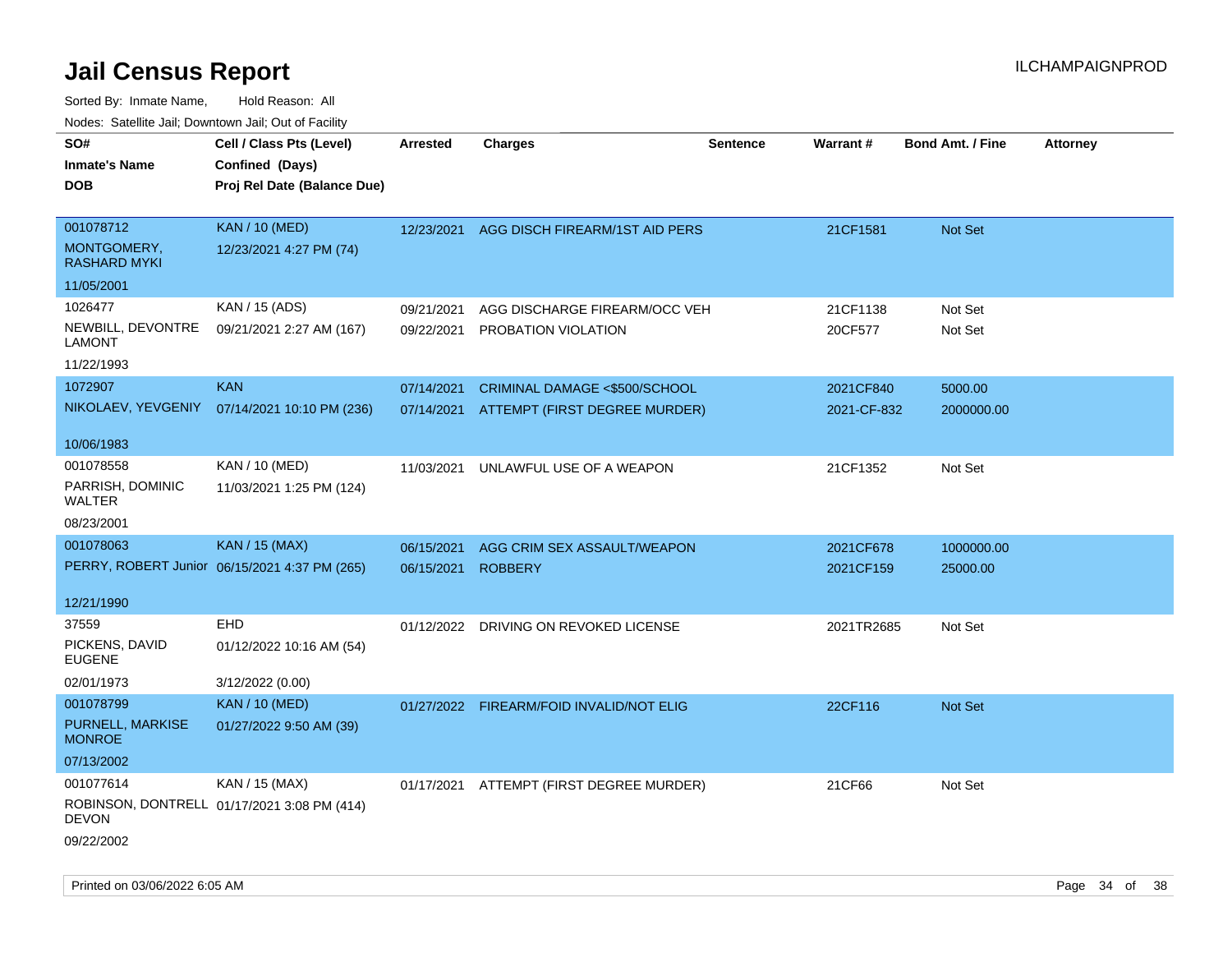| SO#<br><b>Inmate's Name</b><br><b>DOB</b>                                  | Cell / Class Pts (Level)<br>Confined (Days)<br>Proj Rel Date (Balance Due) | <b>Arrested</b>                        | <b>Charges</b>                                                                     | <b>Sentence</b> | Warrant#                               | <b>Bond Amt. / Fine</b>             | <b>Attorney</b> |
|----------------------------------------------------------------------------|----------------------------------------------------------------------------|----------------------------------------|------------------------------------------------------------------------------------|-----------------|----------------------------------------|-------------------------------------|-----------------|
| 1061216<br><b>RUNGE, ANDRE</b><br><b>MARSEAN</b>                           | <b>KAN / 10 (MED)</b><br>06/22/2021 4:42 PM (258)                          | 06/22/2021                             | <b>HOME INVASION/FIREARM</b>                                                       |                 | 21CF727                                | Not Set                             |                 |
| 12/05/1997                                                                 |                                                                            |                                        |                                                                                    |                 |                                        |                                     |                 |
| 650295<br>SANDAGE, JERALD<br><b>EUGENE</b>                                 | <b>PIA / 50 (MAX)</b><br>04/22/2020 6:30 AM (684)                          | 04/22/2020<br>04/22/2020<br>04/22/2020 | CRIMINAL SEXUAL ASSAULT<br>CRIMINAL SEXUAL ASSAULT<br><b>CRIMINAL SEXUAL ABUSE</b> |                 | 2020-CF407<br>2020-CF408<br>2020-CF409 | 750000.00<br>750000.00<br>750000.00 |                 |
| 06/07/1971                                                                 |                                                                            | 04/22/2020<br>04/22/2020               | CRIMINAL SEXUAL ASSAULT<br>OFFICIAL MISCONDUCT                                     |                 | 2020-CF410<br>2019-CF1811              | 750000.00<br>25000.00               |                 |
| 59178<br><b>SANDERS, MICHAEL</b><br><b>JEAN</b>                            | <b>KAN / 15 (MAX)</b><br>12/13/2021 4:17 PM (84)                           | 12/13/2021                             | AGG DISCHARGE FIREARM/OCC VEH                                                      |                 | 21CF1274                               | 1500000.00                          |                 |
| 12/22/1967<br>001078704<br>SHORTER, JAQUAN<br><b>MAURICE</b><br>10/08/1998 | KAN / 15 (MAX)<br>12/23/2021 1:23 AM (74)                                  | 12/21/2021                             | MURDER/INTENT TO KILL/INJURE                                                       |                 | 21CF1575                               | Not Set                             |                 |
| 1062194<br>SIMMONS, MICHAEL<br><b>JAMAL</b><br>11/03/1997                  | <b>KAN / 15 (MAX)</b><br>02/27/2020 1:11 PM (739)                          | 02/27/2020<br>09/23/2020               | MURDER/OTHER FORCIBLE FELONY<br>AGG BATTERY/DISCHARGE FIREARM                      |                 | 20CF-247<br>20CF1061                   | 1000000.00<br><b>Not Set</b>        |                 |
| 001078115<br>SMITH, JAMES<br>NASHAUN, Junior<br>09/18/2000                 | KAN / 15 (MAX)<br>07/01/2021 2:44 PM (249)                                 | 07/01/2021                             | ARMED VIOLENCE/CATEGORY I                                                          | 5y (DOC)        | 21CF772                                | Not Set                             |                 |
| 1038158<br>SMITH, RASHAD<br><b>JARECE</b><br>09/16/1995                    | <b>KAN / 10 (MED)</b><br>02/04/2022 11:42 PM (31)                          | 02/04/2022                             | <b>CRIMINAL SEX ASSAULT/CONSENT</b>                                                |                 | 22CF146                                | Not Set                             |                 |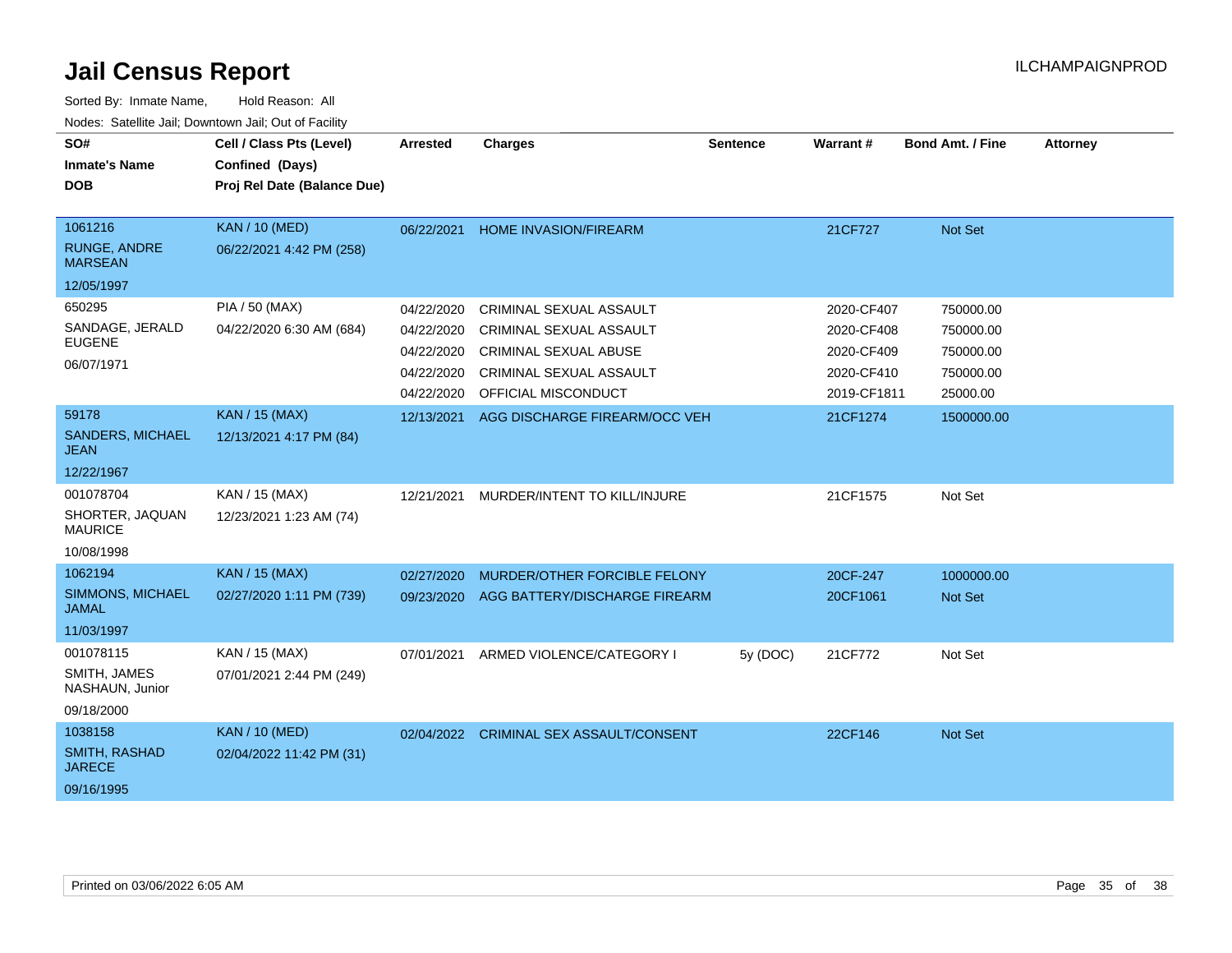Sorted By: Inmate Name, Hold Reason: All Nodes: Satellite Jail; Downtown Jail; Out of Facility

| SO#<br><b>Inmate's Name</b><br><b>DOB</b>                                | Cell / Class Pts (Level)<br>Confined (Days)<br>Proj Rel Date (Balance Due) | <b>Arrested</b> | <b>Charges</b>                                                            | <b>Sentence</b> | Warrant#              | <b>Bond Amt. / Fine</b> | <b>Attorney</b> |
|--------------------------------------------------------------------------|----------------------------------------------------------------------------|-----------------|---------------------------------------------------------------------------|-----------------|-----------------------|-------------------------|-----------------|
| 001077868<br>SPEARMENT,<br><b>KENTRELL</b>                               | <b>KAN / 15 (MAX)</b><br>04/21/2021 9:48 PM (320)                          | 04/21/2021      | ARMED ROBBERY/ARMED W/FIREARM<br>08/19/2021 FLEEING/ATTEMPT ELUDE OFFICER |                 | 21CF445<br>2021TR1053 | Not Set<br>1000.00      |                 |
| 01/21/2002<br>11979<br>STARK, JACK LYNN<br>12/31/1955                    | <b>EHD</b><br>01/11/2022 10:13 AM (55)<br>4/9/2022 (0.00)                  |                 | 01/11/2022 AGG FLEEING POLICE/21 MPH OVER                                 |                 | 2021CF629             | Not Set                 |                 |
| 001077854<br>STUKINS, DANNY RAY                                          | <b>EHD</b><br>09/15/2021 10:17 AM (173)                                    | 09/15/2021      | DRIVING RVK/SUSP DUI/SSS 4-9                                              |                 | 2021CF306             | Not Set                 |                 |
| 07/05/1985<br>1043842<br><b>STURKEY, ROBERT</b><br>LASHAWN<br>11/21/1995 | 3/13/2022 (0.00)<br>EHD<br>03/02/2022 10:56 AM (5)<br>3/9/2022 (0.00)      |                 | 03/02/2022 AGG DUI/NO VALID DL                                            |                 | 2021CF285             | Not Set                 |                 |
| 65920<br>TAPSCOTT,<br><b>CORNELIUS</b><br>07/14/1985                     | <b>KAN / 15 (MAX)</b><br>12/21/2021 10:57 PM (76)                          | 12/21/2021      | ARMED ROBBERY/ARMED W/FIREARM                                             |                 | 21CF1543              | 100000.00               |                 |
| 1046632<br>08/10/1996                                                    | KAN / 15 (MAX)<br>TATE, JAVON MARQUIS 09/14/2021 12:10 PM (174)            | 09/14/2021      | ARMED VIOLENCE/CATEGORY II                                                |                 | 21CF912               | 750000.00               |                 |
| 1033031<br>TOMS, ANDREW<br><b>CHUCKY</b><br>09/28/1978                   | <b>KAN / 15 (MAX)</b><br>08/19/2020 5:59 PM (565)                          |                 | 08/19/2020 *AGG BATTERY W/FIREARM/PERSON                                  |                 | 2020-CF923            | 500000.00               |                 |
| 1004142<br>TOY, KAYON LARENZ                                             | KAN / 15 (MAX)<br>10/22/2021 1:01 PM (136)                                 | 10/27/2021      | POSSESSION OF METH/15<100GRAMS                                            |                 | 2021CF1298            | 1500000.00              |                 |

09/12/1991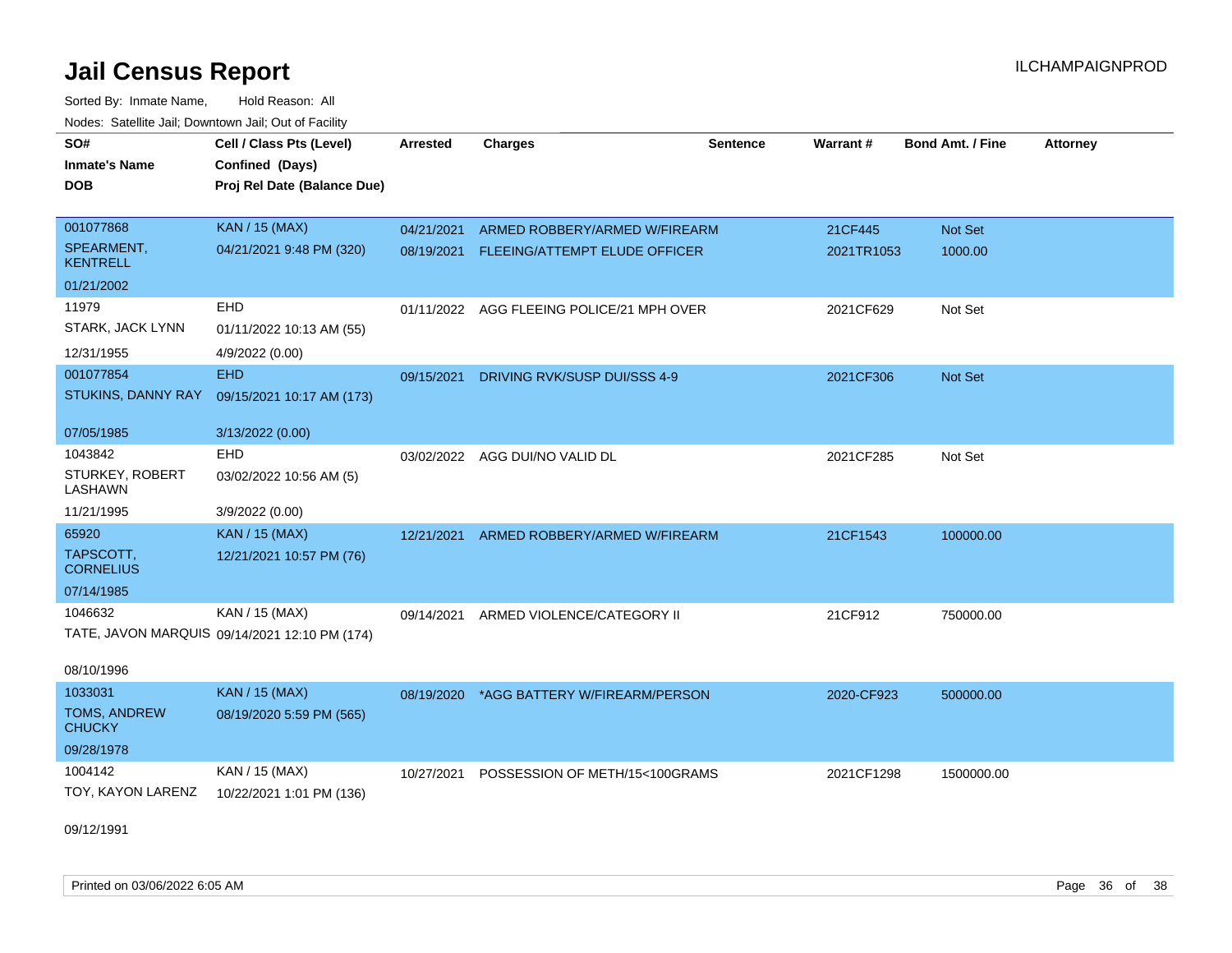| SO#<br><b>Inmate's Name</b><br><b>DOB</b>                                  | Cell / Class Pts (Level)<br>Confined (Days)<br>Proj Rel Date (Balance Due) | <b>Arrested</b>                                                    | <b>Charges</b>                                                                                                                                                     | <b>Sentence</b> | Warrant#                                                                      | <b>Bond Amt. / Fine</b>                                                    | <b>Attorney</b> |
|----------------------------------------------------------------------------|----------------------------------------------------------------------------|--------------------------------------------------------------------|--------------------------------------------------------------------------------------------------------------------------------------------------------------------|-----------------|-------------------------------------------------------------------------------|----------------------------------------------------------------------------|-----------------|
| 001078386<br><b>TURNER, AMARIO</b>                                         | <b>KAN / 10 (MED)</b><br>09/14/2021 11:42 PM (174)                         | 09/14/2021                                                         | POSSESSION OF STOLEN FIREARM                                                                                                                                       |                 | 2021CF1099                                                                    | 250000.00                                                                  |                 |
| 09/23/2002<br>1011886<br>TURNER, SHAWNTAY<br><b>EUGENE</b>                 | EHD<br>01/12/2022 9:25 AM (54)                                             |                                                                    | 01/12/2022 AGG FLEEING/2+ CON DEVICES                                                                                                                              |                 | 2021CF378                                                                     | Not Set                                                                    |                 |
| 01/09/1992<br>961786<br><b>WARREN, DESIE</b><br><b>ARNEZ</b><br>04/28/1988 | 3/11/2022 (0.00)<br><b>KAN / 15 (ADS)</b><br>01/24/2022 7:23 AM (42)       |                                                                    | 01/24/2022 ARMED HABITUAL CRIMINAL                                                                                                                                 |                 | 22CF104                                                                       | Not Set                                                                    |                 |
| 1062558<br><b>WELLS, JIAMANTE</b><br><b>AMORE</b><br>09/02/1995            | KAN / 10 (MED)<br>10/02/2021 8:29 PM (156)                                 | 10/02/2021                                                         | FELON POSS/USE WEAPON/FIREARM                                                                                                                                      |                 | 21CF1185                                                                      | Not Set                                                                    |                 |
| 1002033<br><b>WEST, ANTONIO</b><br><b>DEONTA</b><br>04/15/1992             | <b>KAN / 15 (MAX)</b><br>09/08/2021 11:01 PM (180)                         | 09/08/2021<br>09/08/2021<br>09/08/2021<br>09/08/2021<br>09/08/2021 | DRIVING ON SUSPENDED LICENSE<br>ARMED ROBBERY/ARMED W/FIREARM<br>AGG UNLAWFUL USE OF WEAPON/VEH<br><b>OBSTRCT JUSTICE/LEAVE STATE</b><br>ARMED VIOLENCE/CATEGORY I |                 | 2019-TR-11944<br>2020-CF-1406<br>2021-CF-AWOW<br>2021-CF-AWOW<br>2021-CF-AWOW | 5000.00<br>500000.00<br><b>Not Set</b><br><b>Not Set</b><br><b>Not Set</b> |                 |
| 1022068<br><b>WILKINS, MICHAEL</b><br>CARL<br>07/10/1992                   | KAN / 15 (ADS)<br>10/10/2021 5:07 AM (148)                                 | 10/10/2021                                                         | FELON POSS/USE WEAPON/FIREARM                                                                                                                                      |                 | 21CF1212                                                                      | Not Set                                                                    |                 |
| 001078709<br>WILLIAMS, DAVID LEE<br>12/18/1989                             | <b>KAN / 15 (MAX)</b><br>12/22/2021 11:00 AM (75)                          |                                                                    | 12/22/2021 ARMED VIOLENCE/CATEGORY I                                                                                                                               |                 | 21CF1586                                                                      | Not Set                                                                    |                 |